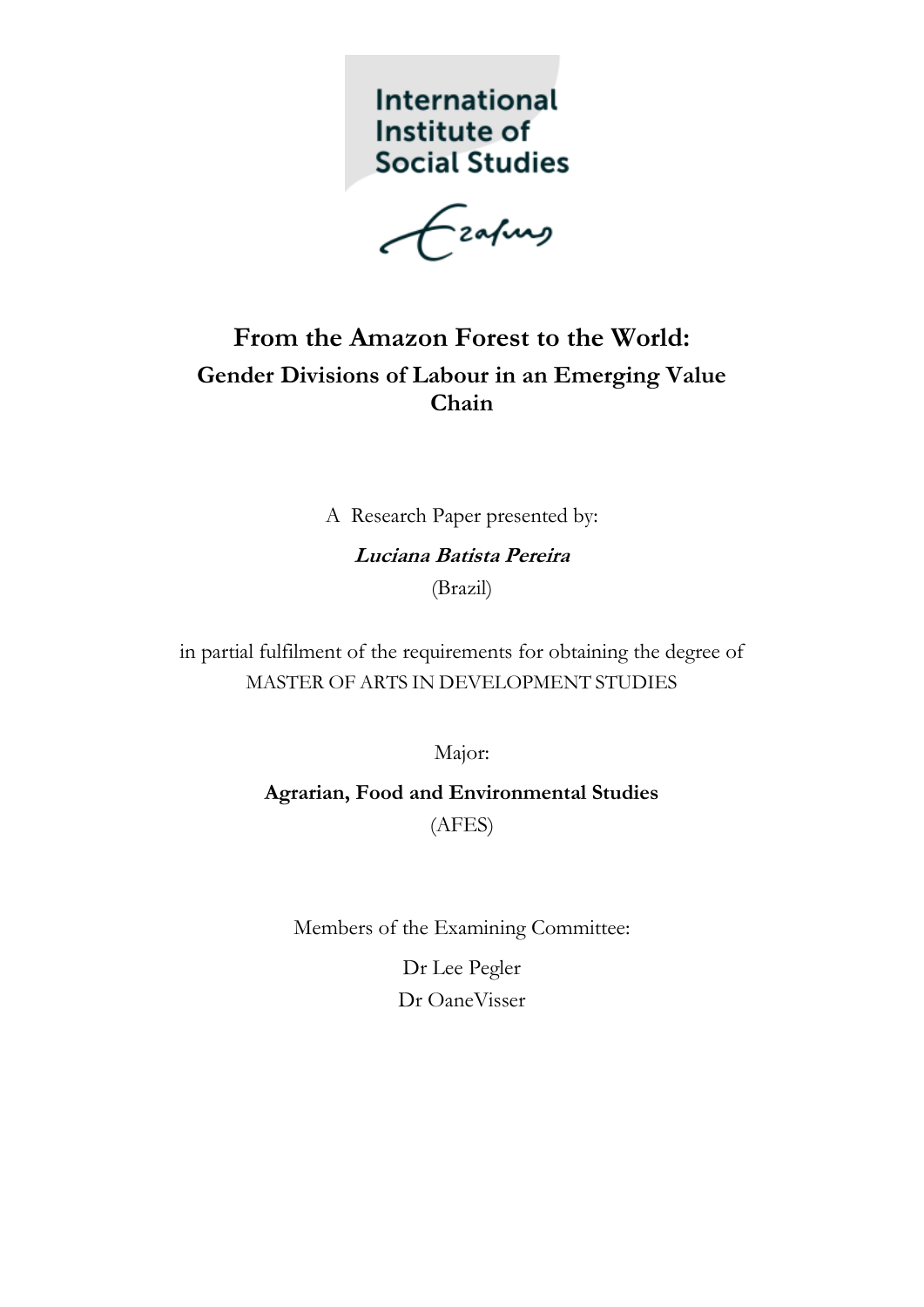The Hague, The Netherlands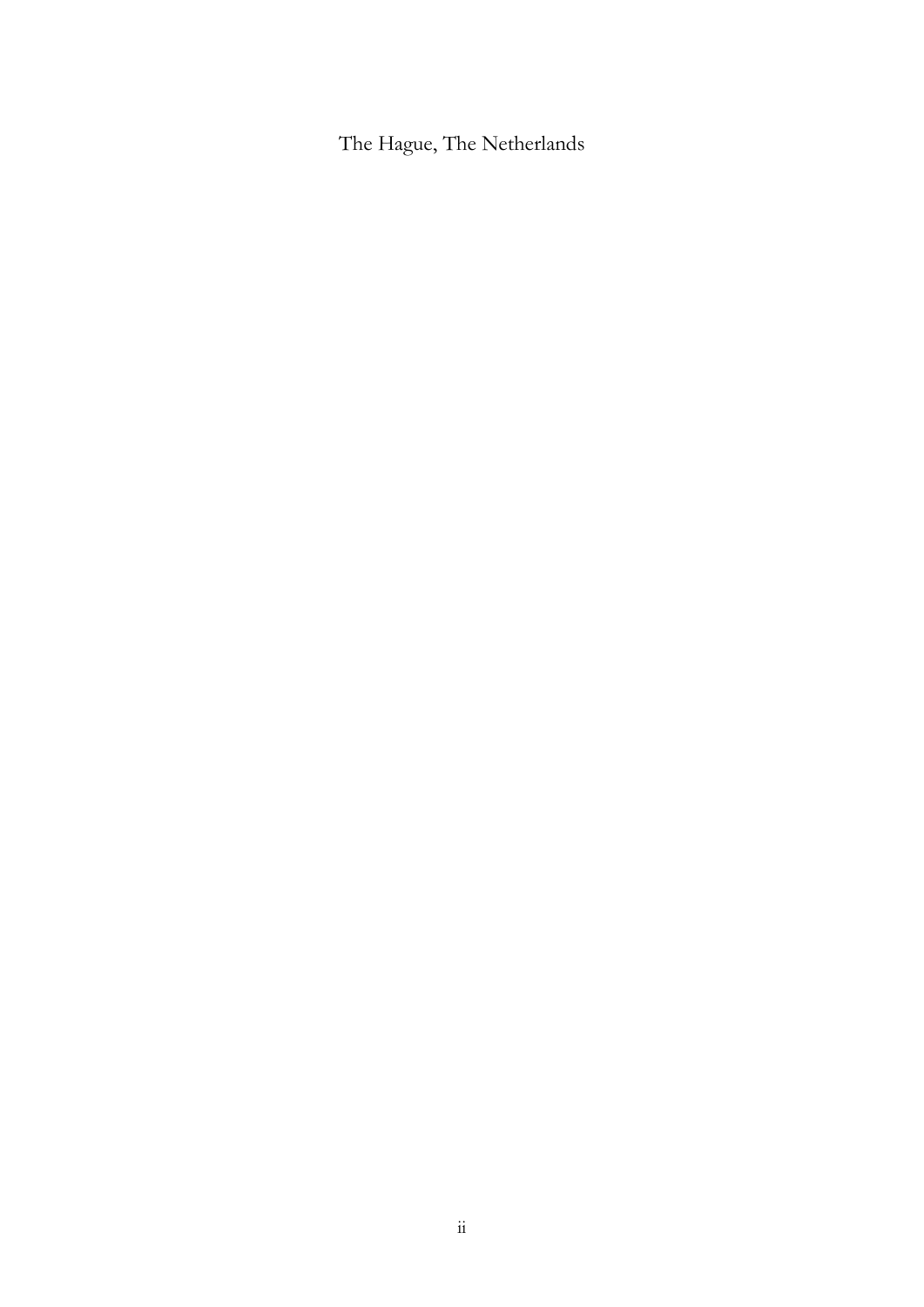### Disclaimer:

This document represents part of the author's study programme while at the Institute of Social Studies. The views stated therein are those of the author and not necessarily those of the Institute.

## Inquiries:

#### Postal address:

Institute of Social Studies P.O. Box 29776 2502 LT The Hague The Netherlands

#### Location:

Kortenaerkade 12 2518 AX The Hague The Netherlands

Telephone: +31 70 426 0460 Fax: +31 70 426 0799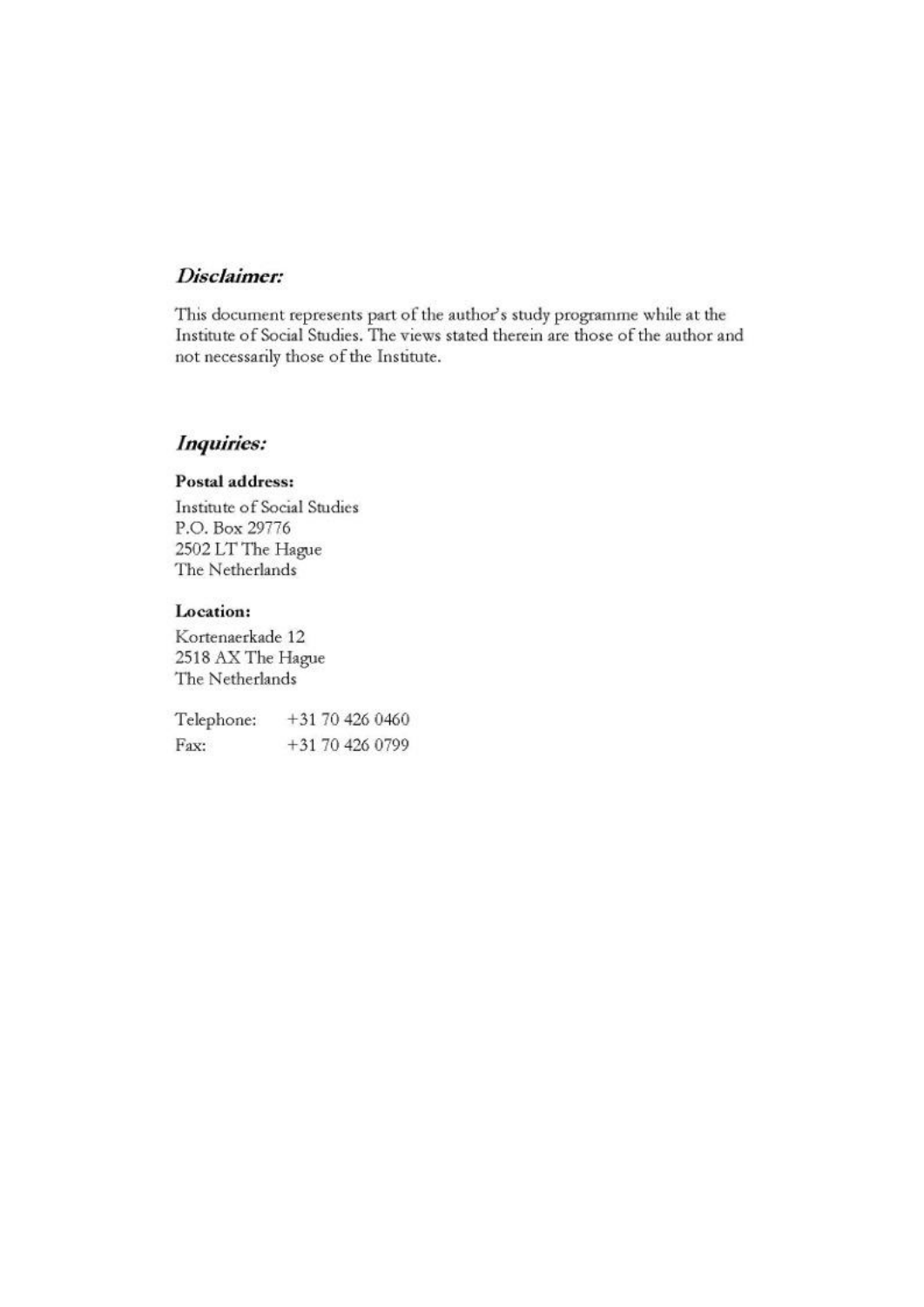# **Contents**

| List of Figures                                                    | $\overline{\nu}$ |
|--------------------------------------------------------------------|------------------|
| List of Maps                                                       | $\mathcal{V}$ l  |
| List of Appendices                                                 | $\dot{v}$        |
| List of Acronyms                                                   | vii              |
| Glossary                                                           | vii              |
| Dedication                                                         | vu               |
| Acknowledgements                                                   | viii             |
| Abstract                                                           | $i\chi$          |
| 1. The Amazon, Women and Açaí Value Chain                          | 1                |
| 1.1 Introduction                                                   | $\mathbf{1}$     |
| 1.2 Statement of Problem                                           | 2                |
| 1.3 Research Question                                              | $\overline{3}$   |
| 1.3.1 Sub Research Questions                                       | 3                |
| 1.4 Background                                                     | 4                |
| 1.5 Ethical Considerations and Limitations                         | 5                |
| $1.6$ – Outline of this Study                                      | 6                |
| 2. Concepts, Theories, and Frameworks of Analysis                  | 7                |
| 2.1 Introduction                                                   | 7                |
| 2.2 Key Concepts Definition                                        | 7                |
| 2.2.1 Gender                                                       | 7                |
| 2.2.2 Gender Inequality                                            | 7                |
| 2.2.3 Gender and Divisions of Labour                               | 8                |
| 2.2.4 Gender and Informal Agricultural Activities                  | 8                |
| 2.2.5 Patriarchal Societies                                        | 9                |
| 2.3 Theoretical Foundations                                        | 9                |
| 2.4 Frameworks of Analysis                                         | 11               |
| 2.4.1 Harvard Analytical Framework                                 | 11               |
| 2.4.2 Monser Framework                                             | 12               |
| 2.4.3 Sustainable Rural Livelihoods Approach                       | 13               |
| 2.5 Comparative Literature: Cocoa, Brazilian Nuts and Açaí Studies | 16               |
| 3. Analytical Methods and Introduction to the Case Study           | 19               |
| 3.1 Introduction                                                   | 19               |
| 3.2 Levels of Analysis                                             | 19               |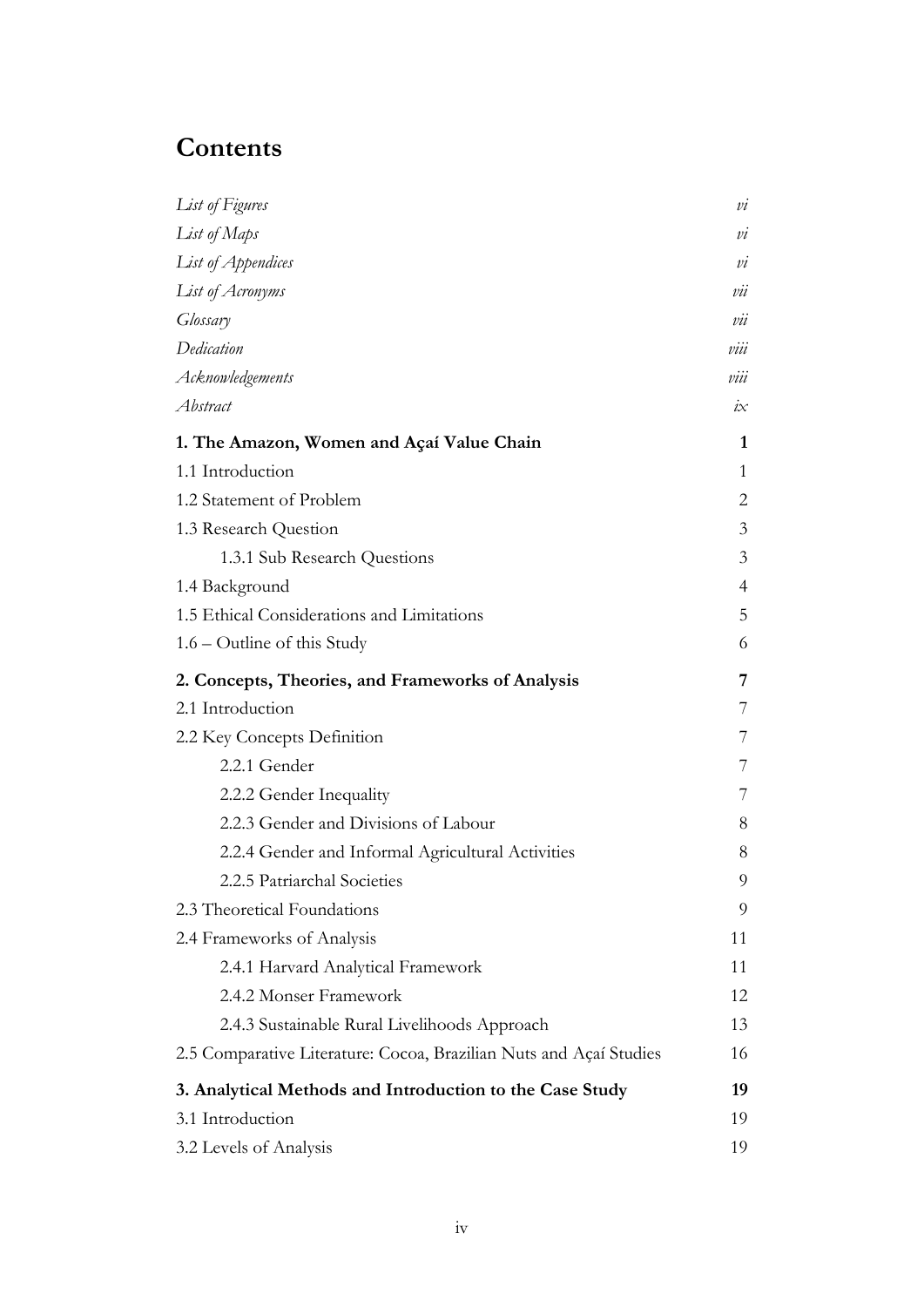| 3.3 Data Collection Techniques                                                  | 20 |
|---------------------------------------------------------------------------------|----|
| 3.3.1 Semi-Structure Interviews                                                 | 20 |
| 3.3.2 Participatory Observation                                                 | 21 |
| 3.3.3 Secondary Data                                                            | 21 |
| 3.4 Data Analysis                                                               | 22 |
| 3.5 Selection and Description of Study Area                                     | 23 |
| 3.6 Sample View                                                                 | 24 |
| 4. Women's Role and Labour in Amazon Communities                                | 25 |
| 4.1 Introduction                                                                | 25 |
| 4.2 Women: Balancing Food Production and Domestic Activities                    | 25 |
| 4.3 The role of women in the açaí production chain                              | 28 |
| 4.4 Are Women tasks recognized and valued?                                      | 31 |
| 5. Prospects of a Gender Neutral: Açaí Value Chain                              | 36 |
| 5.1 Introduction                                                                | 36 |
| 5.2 Good or Bad? The Influences of External Initiatives in the Role of<br>Women | 36 |
| 5.3 New Processes and Debates around the Açaí Value Chain                       | 39 |
| <b>Conclusion: Are Women Going Further?</b>                                     | 42 |
| References                                                                      | 44 |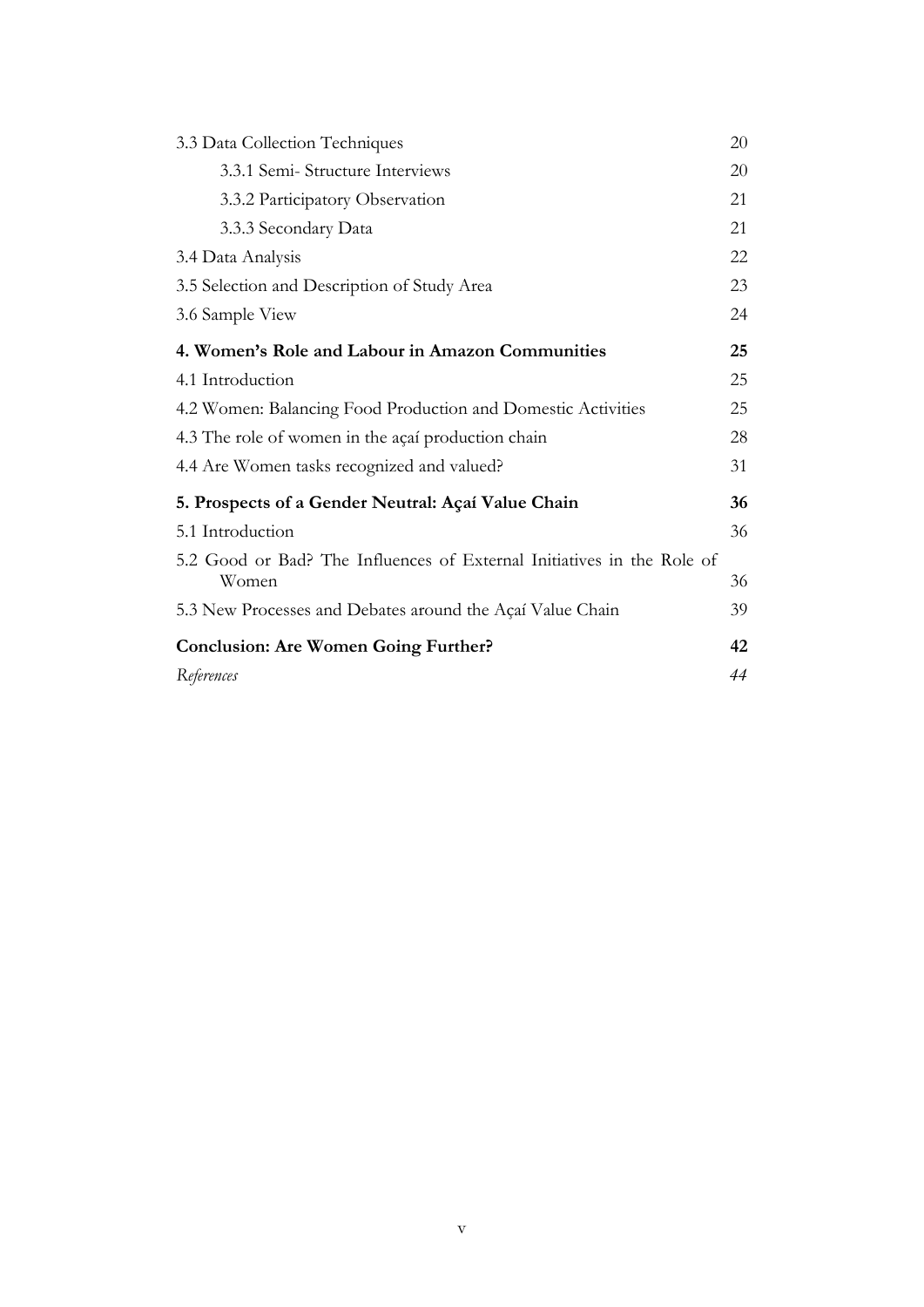# **List of Figures**

- Figure 2 1: Sustainable Rural Livelihoods Approach
- Figure 4 1: Redistribution of Tasks throughout the Year
- Figure 4 2: What doesaçaí mean for you?
- Figure 4 3: Divisions of labour: Açaí Production Chain

# **List of Maps**

Map 1: Brazil Map Map 2: Communities Map

# **List of Appendices**

Appendix I: Questionnaires Appendix II: List of Interviewees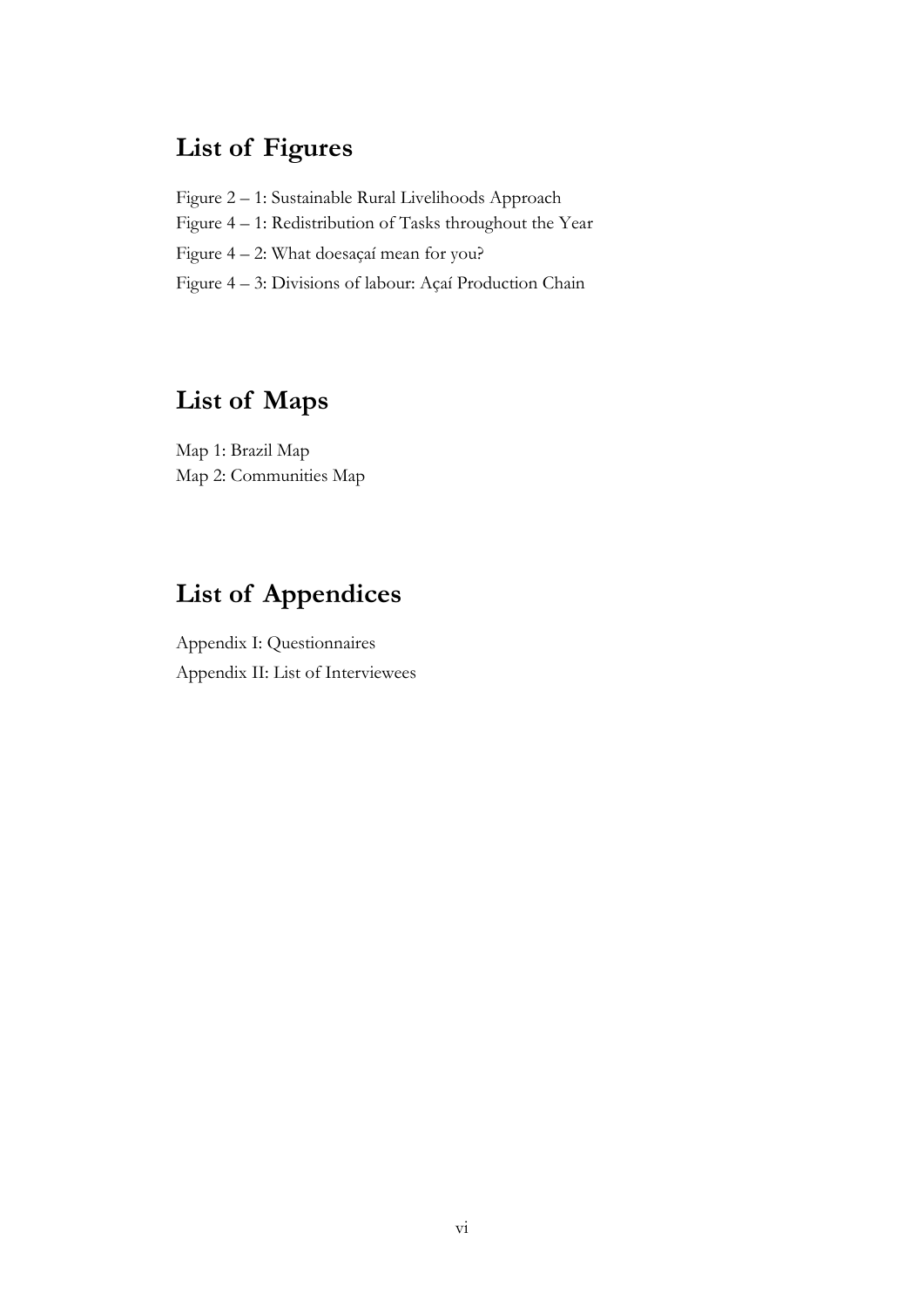# **List of Acronyms**

| <b>BNDES</b>   | BancoNacional de DesenvolvimentoNacional (National Bank for<br>Economic and Social Development)       |  |  |
|----------------|-------------------------------------------------------------------------------------------------------|--|--|
| <b>CONAB</b>   | CompanhiaNacional de Abastecimento<br>(National)<br>Supply<br>Company)                                |  |  |
| <b>EMBRAPA</b> | EmpresaBrasileira de Pesquisa Agropecuária (Brazilian Agricultural<br>Research Corporation)           |  |  |
| FAPESPA        | FundaçãoAmazônicaparaEstudos e<br>Pesquisas<br>(Amazon<br>Foundation for Studies and Research)        |  |  |
| <b>GVC</b>     | Global Value Chain                                                                                    |  |  |
| <b>GOLLS</b>   | Governance of Labour and Logistics for Sustainability                                                 |  |  |
| <b>IBGE</b>    | InstitutoBrasileiro de Geografia e Estatística (Brazilian Institute of<br>Geography and Statistics)   |  |  |
| <b>ISS</b>     | International Institute of Social Studies                                                             |  |  |
| <b>JICA</b>    | Agência de CooperaçãoInternacional do Japão (Japan International<br>Cooperation Agency)               |  |  |
| <b>LPT</b>     | Labour Process Theory                                                                                 |  |  |
| <b>MMA</b>     | Ministério do MeioAmbiente (Ministry of the Environment)                                              |  |  |
| MS             | Ministério da Saúde (Ministry of Health)                                                              |  |  |
| <b>OSCIP</b>   | Organização da Sociedade Civil de InteressePúblico (Civil Society<br>Organization of Public Interest) |  |  |
| <b>SLRA</b>    | Sustainable Rural Livelihoods Approach                                                                |  |  |

# **Glossary**

*Açaizal*: It is an area where there is a high concentration of the açaí palm tree that composes the local ecosystem. The native *açaizal* - not planted - is common in flooded soils (EMBRAPA: 2017 a). It is in açaizaiswhere the *ribeirinhos* extract the fruits of açaí to eat and to sell. Recently, the technology advancement has developed techniques that allow the cultivation of açaí palm tree in dry soils, resulting in areas destined only to the planting of açaí, without interaction with other vegetal species.

*Ribeirinhos*: local population who live in flooded areas in the Amazon Region located in the north of Brazil. Most of the *ribeirinhos* families live in stilt houses near the rivers. Family farming, fruit and wood extraction, fishing and hunting are the main livelihood activities.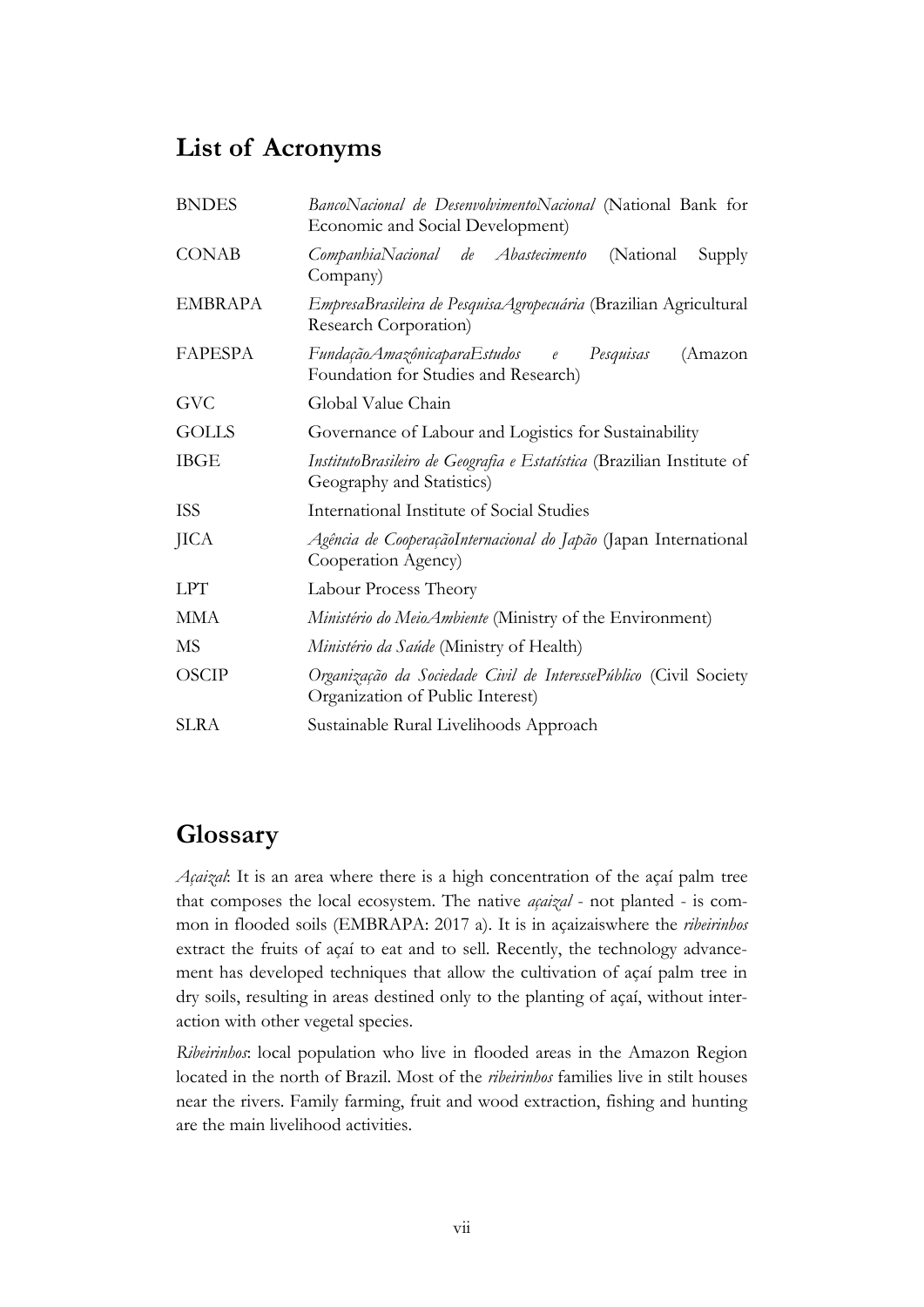# **Dedication**

To my beloved Raul, Miranda and Miguel who fill my life with happiness, enthusiasm and youth. I hope that Aunt Lú's footsteps serve as encouragement in the realization of your dreams and in the constant search for knowledge.

# **Acknowledgements**

To all women, men, and children of the SagradaFamília, Boa Esperança, São João II, SagradoCoração de Jesus, São JoãoandPalestina communities. Thank you for sharing your wisdom and personal stories with me. I hope that the simple way to face the life challenges and the importance of living the present always accompany me.

Admiration to Dr. Lee Pegler, my dear supervisor. I am grateful for the dedicated guidance and encouragement for this research, always with a humanitarian and ethical looks on such delicate topics and subjects. Thank you for introducing ISS to me and for accompanying me on this journey.

Dr. OaneVisser, I am grateful for all the support throughout this process. Thank you for the guidance and for presenting me authors, theories, and questions which were substantial in the construction of this research project.

My eternal gratitude to my mother Ana Maria, my father Boanerges, my brother Boné, and my sister Mari. There are no words that describe the unconditional love I feel for you and the appreciation for always being with me, supporting me and encouraging me in the in the paths to choose and the achievement of dreams. I love you.

To JoãoMeirelles, for inspiring me and for never sparing his time in exchanging, dialoguing and sharing his knowledge with me. Thank you, my dear Marion Karmann, for the wanderings in Santiago that resulted in admiration and respect. Without even imagining, you awoke in me the desire to observing relevant issues through different points of view.

To all my new friends that life has given me and who have taught me that there are no differences when respect and affection prevail. To my dear old friends, because time and distance just proved the importance of having all of you with me.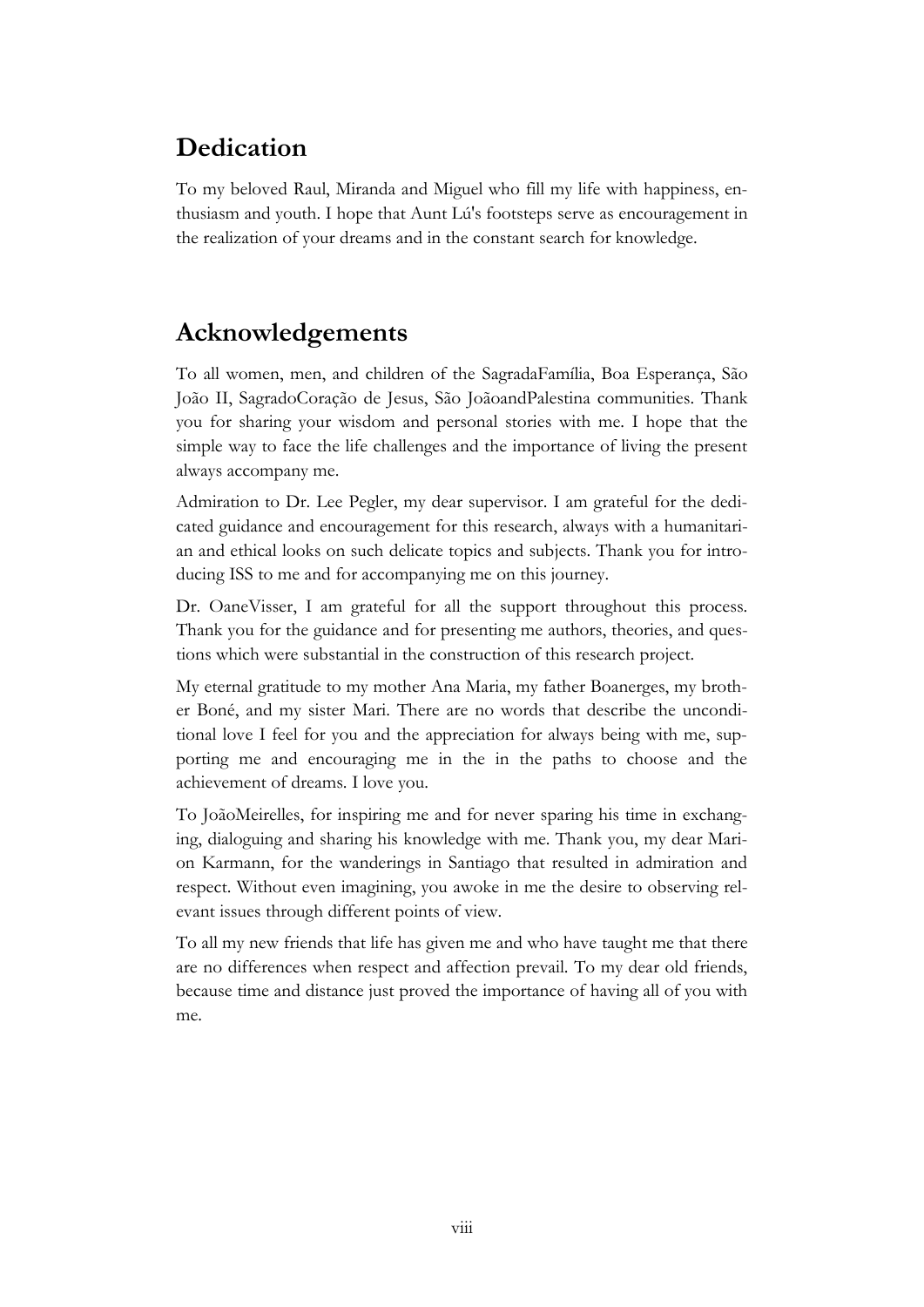## **Abstract**

This paper aims to study the role and labour of women in the açaí production chain, a native fruit of the Amazon Forest, which recently aroused interest in the national and international market. Denominated as "dark gold" by the extractive people, the açaí is generating income and extra work for the *ribeirinhos* families besides being the main source of subsistence. The inclusion of this new commodity in the annual calendar of the Amazonian communities has required a redistribution of tasks and significant women's efforts to balance subsistence and household activities with the açaí chain. Objectively and subjectively, this research approaches the process of divisions of labour and evaluates the recognition and valorization of women's work in açaí production. This new commodity has impacted women's relationship with their families and communities, as well as brought new actors closer to the reality of the local extractive people. Held in 6 traditional communities located in Marajó Island, in the Northern region of Brazil, this study presents reflections about a new value chain, which has the first stage based in a place where the culture is focused on the decisions of men. On the one hand, the açaí has become the main source of income for the families that approached social-environmental projects and courses developed for the local population. On the other hand, the invisibility of women's labour in this chain and the challenges faced by women in reconciling activities are emerging issues, especially in dialogues between mothers and daughters.

## **Relevance to Development Studies**

In the *ribeirinho* communities, the women play a central role in domestic activities, food production and the maintenance of the açaí production chain. Since açaí is the main source of livelihood and income of Amazon families, this research seeks to foster discussions about the recognition of women's labour. Despite the existence of several academic studies about the lack of visibility and valorization of the women's labour in informal production chains, there is no research related to the involvement of women in açaí extractive activities. The current debates surrounding the regularization of this new production chain are focused on issues related to the working conditions, the safety of those involved and child labour, not approaching sufficiently the role of women in this emerging chain. Thus, this research aims to bring the attention to the invisibility of the women's work and hopes that this theme will be deepened in academic studies, normative discussions and socio-environmental projects developed around this luxurious Amazon fruit.

### **Keywords**

Gender, labour divisions, women, açaí production chain, sustainable rural livelihoods and, Amazon Forest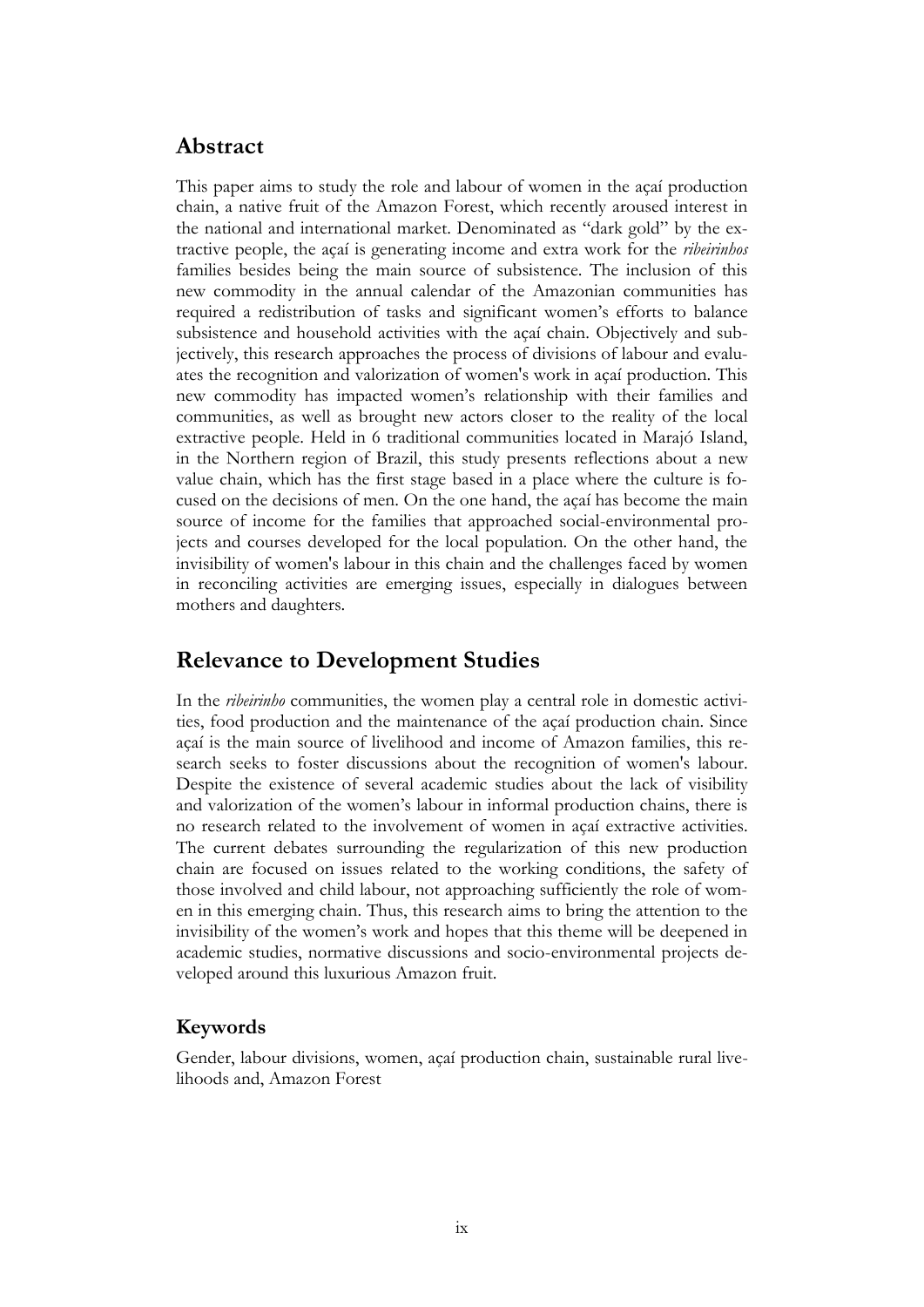## **1. The Amazon, Women and AçaíValue Chain**

## **1.1 Introduction**

Traditionally, economic discussions around tropical forests focus on the analysis of timber harvesting or the conversion of these areas to agricultural production, usually soy, or animal husbandry, more specifically livestock (Pedrozo et al., 2011: 89). The extractive practices, characterized by the use of natural resources and forest products by the local populations, are often not taken into account, although these often traditional uses represent the identity, culture, and survival of extractive communities. Used for medicinal, artisanal and food purposes, some plants, seeds, nuts, and fruits are examples of products consumed by families living in the middle of the forest (MMA 2016).

The Amazon Forest, predominantly located in the Northern region of Brazil, is the main supplier of these products and approximately 4.2 million people live in rural areas surrounded by this tropical forest (IBGE 2010). Historically, the inhabitants of this region are immersed in an unequal socioeconomic context, forgotten by governments and without access to basic services, such as health and quality education (Brondízio 2008: 1). In this context, the forest becomes the main source of subsistence for the *ribeirinhos* communities that interspersed farming activities, fishing, and hunting with the extraction of fruits and nuts. In this reality, some Amazon forest non-timber resources have been awakening the market interests. Although not represented in the Brazilian macroeconomics, these products are becoming the main source of income for the *ribeirinhos*, especially those that live far from the urban areas, such as the extractive communities located in the Canaticu River region, in Marajó Island situated in Pará State / Brazil.

It is in this context, that the açaí is inserted.

Since the 90's, açaí has been gaining national and international visibility, arousing market and consumer interests. Used as the main source of food for *ribeirinhos*, açaí is a native fruit of the northern region, typical of flooded areas. This fruit has purple color and develops in bunches (3 to 4 per palm). The consumption of the fresh açaí has to be quick, considering that the fruit perishes in up to 48 hours without refrigeration. In addition to the fruit, palm heart has also slowly aroused market interest and the leaves and wood are used by the communities to cover houses and to construct footbridges, considering that this area where the *ribeirinhos* families live is flooded.

The increase demand for açaí has resulted in the inclusion of this traditional activity in a global value chain, involving different actors –middlemen, regional entrepreneurs, public agents, companies, and *ribeirinhos* - with different power, influence and economic interest. In this new market, extractive communities rapidly became an essential part of a new production chain. According to Peg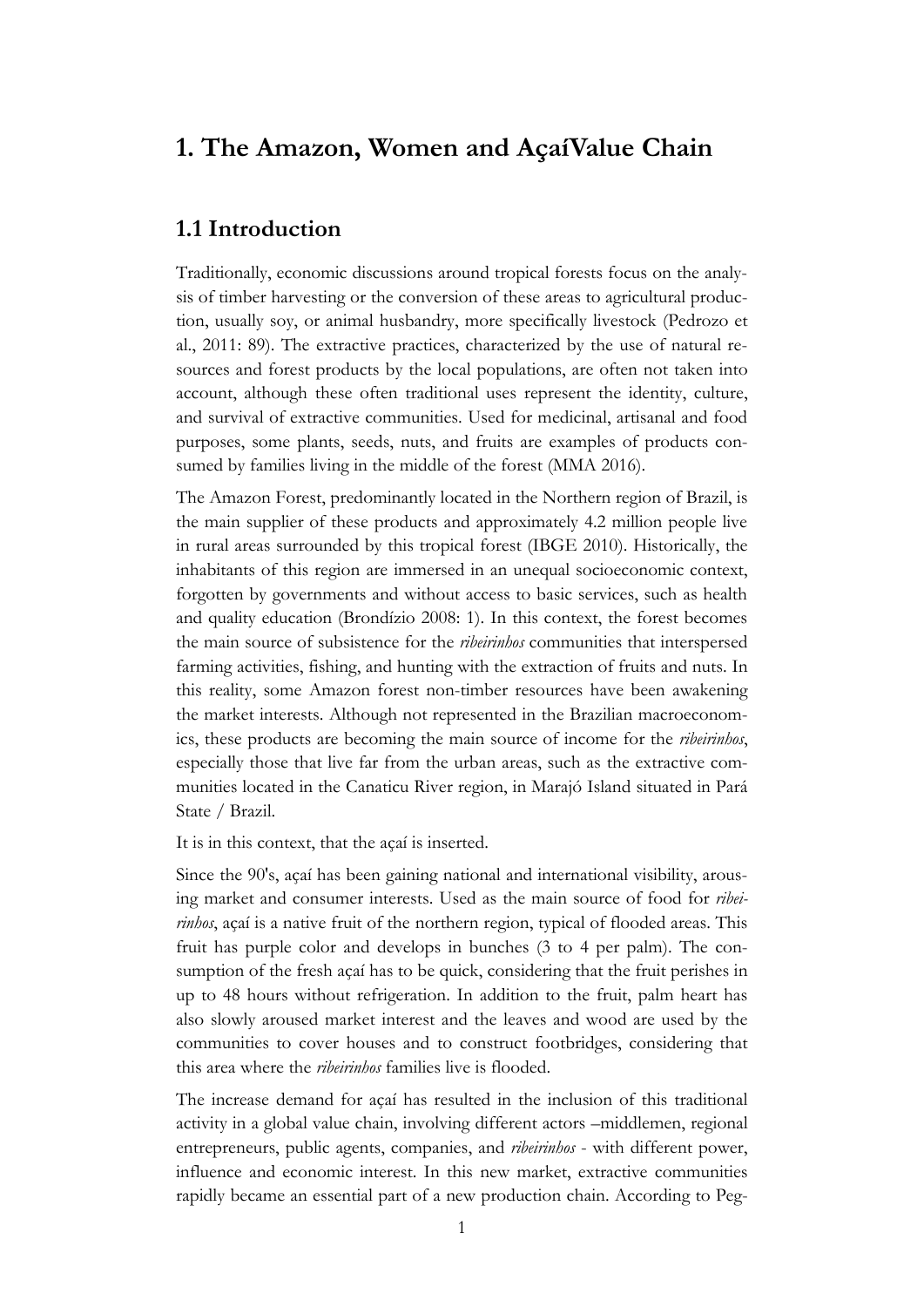ler "açaí value chain is already 'offering' *ribeirinhos* households' ways to participate in larger systems of economic values" (Pegler 2015: 949). However, the expanding demand for açaí has interfered in the social-environmental, labour and cultural dynamics of the Amazon families, who had to redistribute their tasks, to include açaí activities in their routine to supply the market demand (Pegler and Silva 2016: 138).

In this new market, the labour of women becomes essential.

Domestic and childcare activities are still considered women's responsibilities, especially in remote places and in communities without access to information. These tasks are directly associated with gender and divisions of labour, and the household work is a responsibility for women (Whatmore 1991: 73). Activities such as cleaning the house and preparing food are considered tasks for women since childhood and are usually learned from the mother. According to Menon "the gendered notion of housework means that young girls are encouraged and trained to take on these roles" (Menon 2013: 184). In addition to household activities, the expansion of the açaí also required a redistribution of the agricultural tasks among family members, demanding more involvement of women in farming practices to ensure food for the family.

During the açaí harvest, the family works together and focuses on this informal chain, seeking to extract as much fruit as possible. The traditional tasks are done manually, in an artisanal way, involving intensive labour to ensure a high production and sale (Dendena and Corsi 2014: 760). Although invisible to the external agents, such as the market and consumers, and little valued in the families and communities, women's work is essential in the expansion and guarantee of açaí production chain. Climbing the palm tree, picking the fruit up, preparing the baskets and carrying the production to the boats are activities coordinated and performed by women. In addition, washing and beating the açaí for family consumption are also women's responsibilities that associate the food preparation as a daily obligation.

At the same time that women balance all these tasks, the açaí becomes the main income activity for extractive families. Although the "income levels have risen, açaí market development appears to have had only marginal impacts on attitudes toward the division of labour within the community or within the household" (Pegler 2015: 945).In this context, issues regarding the recognition and valorization of women's labour are still far from the perceptions of families, communities and external agents.

### **1.2 Statement of Problem**

Women have an important role in the açaí production chain, coordinating and carrying out activities that guarantee the supply and sale of the fruit that represent at the same time, food and income for their families. However, the negotiation and sale - more valued stages in the communities - are accomplished by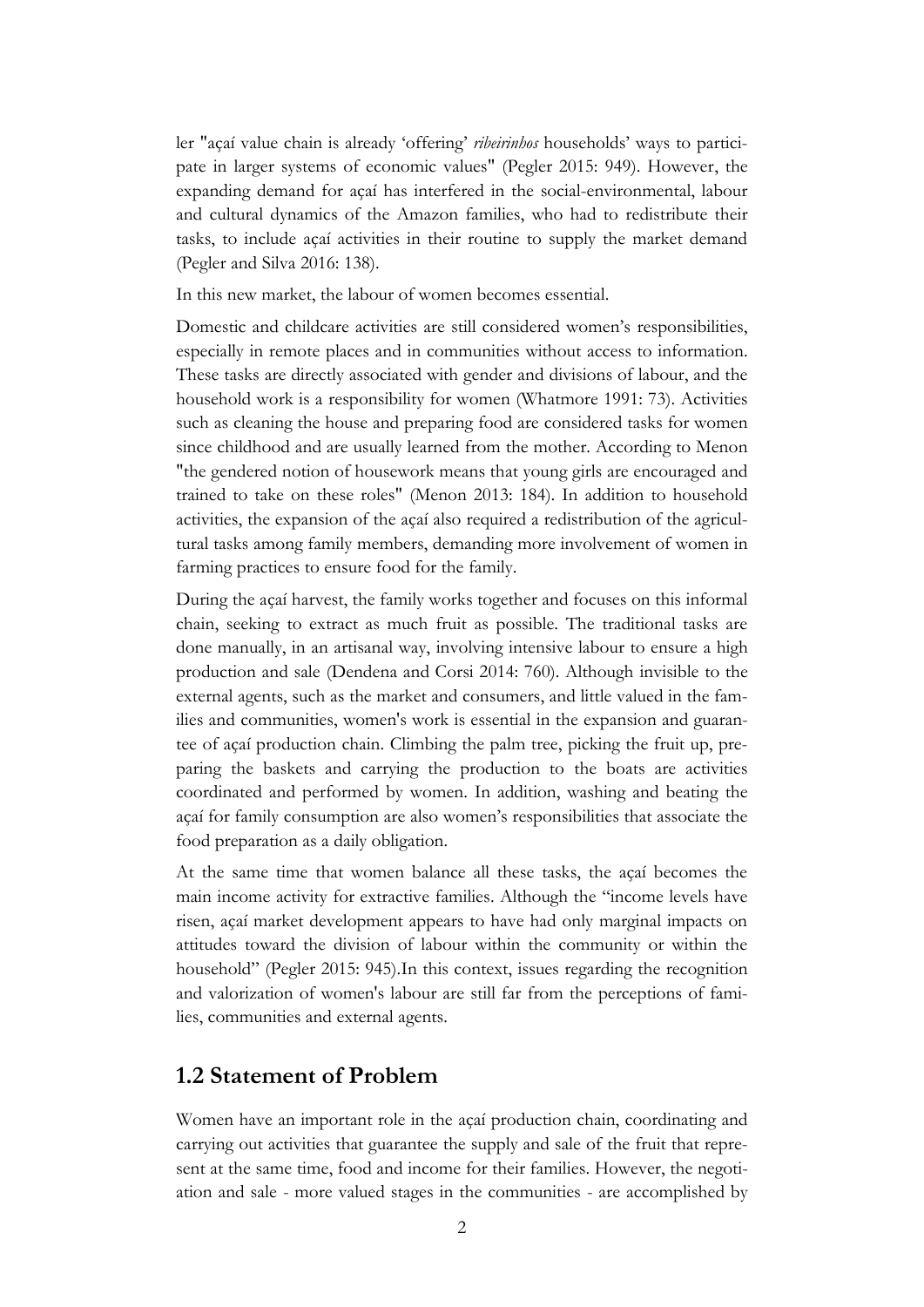the men, as well as the family management of the financial resource generated from the açaí. According to Pande, "men's work resolves around activities that produce cash income while women contribute to social reproduction through their subsistence-oriented work" (Pande 2013: 101).

Concurrently that women balance domestics, food production and, açaí activities distributed and assumed in an unequal way, the accumulation of tasks and responsibilities are naturalizing in the families' daily routine and consolidating in the culture of *ribeirinhos*. All of these activities are seen as an extension of women responsibilities at home and have become standardized in the gender divisions of labour (Pande 2013: 101). Currently, dialogues and reflections about the tasks and role of women are getting common between family members, especially among mothers and daughters. Simultaneously, discussions around the necessity to regulate this new value chain are being led by representatives of non-governmental organizations and members of the legal institutions in the main city of Pará. The academy and researchers are also addressing different aspects related to the expansion of the açaí value chain, discussing issues such as governance and the impacts of this new market on the ribeirinhos work (Pegler 2011:34).However, in most of these debates, the role and labour of women are not systematic detail addressed while women continue to act in an invisible way, ensuring the families' livelihoods and income as well as contributing to the maintenance of the açaí market.

## **1.3 Research Question**

Based on these dialogues that are emerging in the communities and the women's reflections around about their responsibilities' and recognition of their activities in the açaí production chain, a central question was elaborated to guide the present research paper.

- *In which ways have women's activities changed with the açaí production chain and how are these activities remunerated, negotiated and recognized?*

With this main question, is possible to observe and analyze two delicate situations. Firstly, the inclusion of açaí activities in the women routine has resulted in an accumulation of tasks and the necessity to involve children in domestic and agricultural activities while generating income is the main goal of each family. Secondly, the explanations about how the activities are recognized, the women reflected on the value of their work, the losses and the gains resulting from this new informal production chain.

#### **1.3.1 Sub Research Questions**

In order to appropriately answer this central question, the following subquestions were used. Through the gender lens, these questions aim, in an objective way, to understand the process of divisions of labour and what are the activities developed and the responsibilities assumed by women. In addition,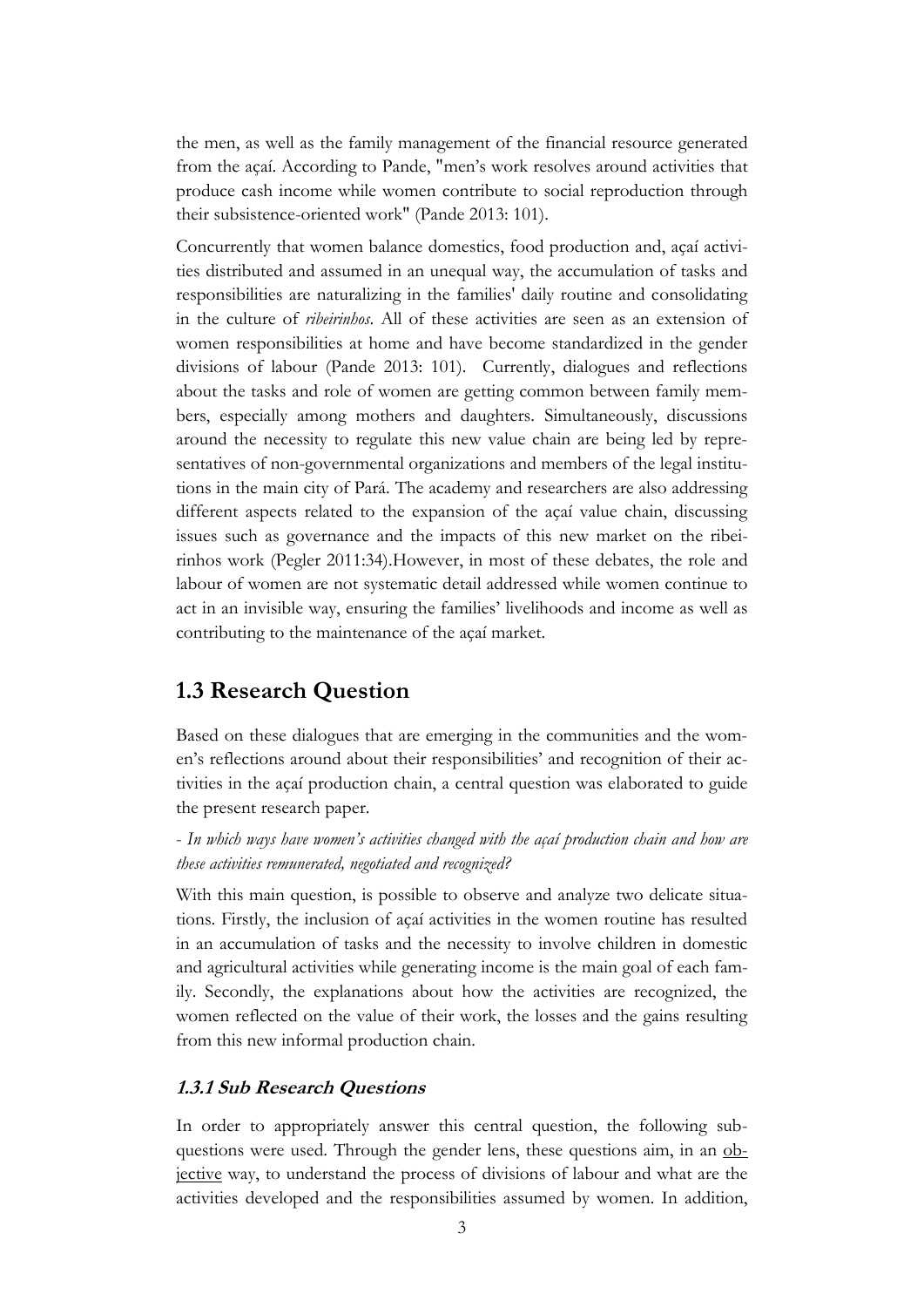the women's perceptions regarding the tasks and obligations assumed, and the valorization of their work was also researched.

Tasks and Responsibilities (*to understand the effects of the açaí chain on the women's tasks and responsibilities)*

- What are the women's tasks in açaí production chain and how do women perceive their responsibilities in this chain at the family and community levels?

Social and Cultural Changes*(to comprehend the influence of the açaí production chain on the role of women in the local culture - subordination status - and social relations – leadership role)*

- The açaí production chain is influencing the social life of extractive families and the local community arrangement. What is the role that women play in the family and community and how this changed after the boom of açaí production chain?

Natural Resources Aspects*(to extend the balance between açaí tasks and livelihood/household activities)*

- The açaí chain is affecting other activities. How was the process of division of labour related to other activities and how do women balance the açaí tasks with other livelihood practices?

## **1.4 Background**

In the mid-1980s, the globalization process driven by the speed of information dissemination and extensive investments in technology and transportation means, has resulted in economic, political and social changes in the global context, diminishing borders and bringing countries closer together (Milberg and Windkler 2013: 33).Although several scholars comment that globalization is not a contemporary process and that commercial practices between geographically distant countries have occurred since the advent of capitalism (Wallerstein, cited in Bair 2005: 156), in the last two decades, the global south countries had local production processes valued and fragmented, being gradually insert into an international market. Although the activities in the GVC are fragmented and carried out in different spaces, the actions are guided by production (Scherer 2014: 81).

In this context, global value chains/ GVC become fundamental to the economic development strategies of developing countries. This process, led by large transnational companies and producers of public policies, aims to rearrange the positioning of powerful actors in value chains, retaining and adding value throughout the production processes. The vertical disintegration of corporations and the fragmentation of the production processes are characteristics of GVC, which encompasses an intra-departments and cross-border networks (Gereffi et al., 2005: 79-80). The production analysis through the global value chain allows the recognition the powerful agents' strategies in the production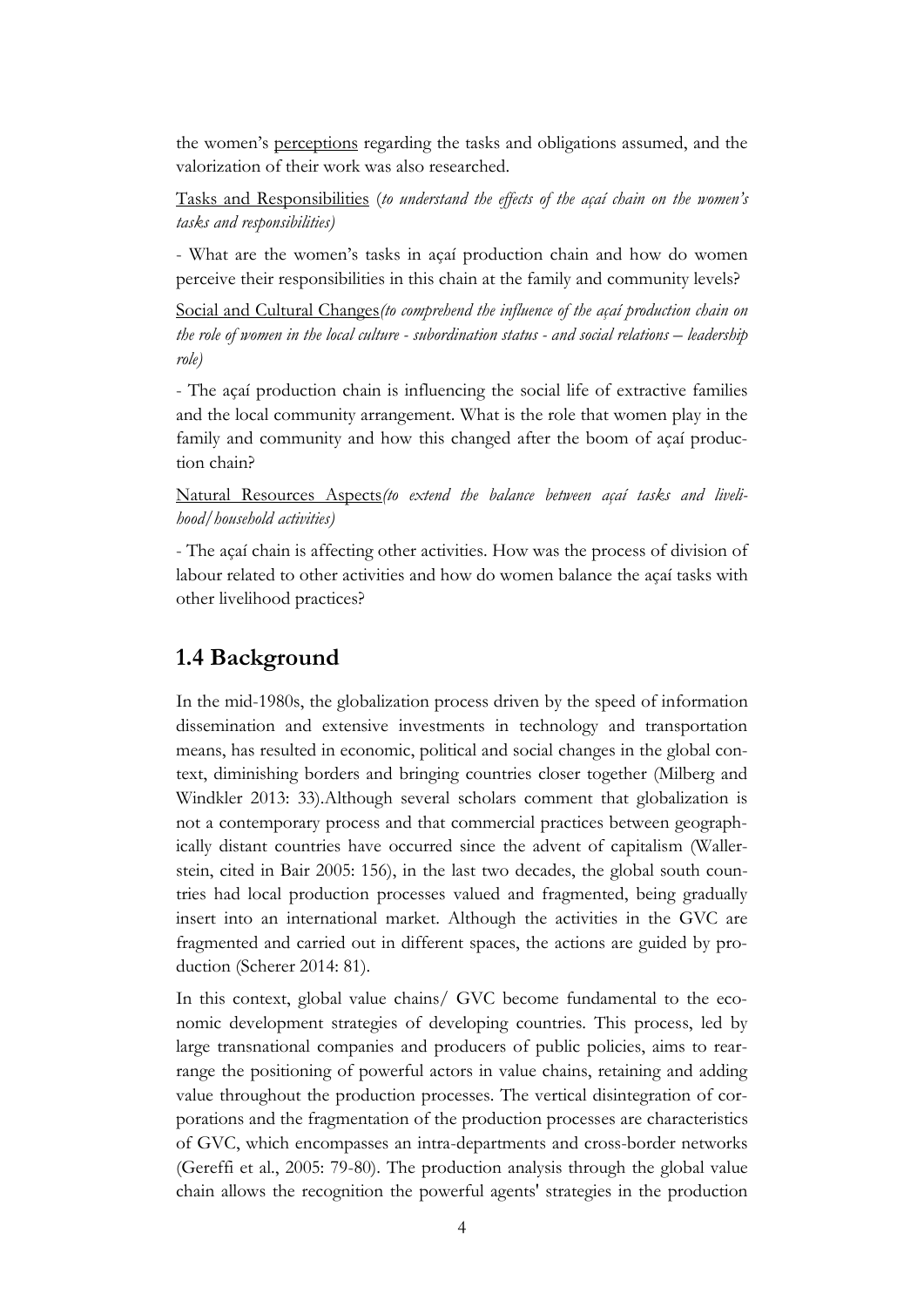disintegration and the countries' intentions in the consolidation of business plans, seeking to generate and retain more value, both in the domestic and external markets. As said by Bair, the GVC engages "the sequence of processes by which goods and services are conceived, produced and brought to the market" (Bair 2009:2).

Nevertheless, some critical scholars point out that the production analysis through the GVC is focused on adding value to the product and the search for economic gains, not considering essential issues that constitute the production chain, such as social relations and labour conditions. Dunaway highlights that the tracking of the production process focuses on things rather than the people involved (Dunaway, as cited in Collins 2014: 30). Thus, issues related to the impact on the environment, the gender composition of the labour force and reproduction of unequal labour models are issues that need to be addressed in GVC.As Collins "wherever the global commodity chain touches down, it intersects with local social relations" (2014: 32). A gender analysis in the value chain is extremely important because it allows the mapping of the contradictions and ambiguities existing between the global production processes and the social relations of gender, which are often rooted in local culture and traditions (Barrientos 2001: 89-90).Pegler addressed the social relations in the açaí work throughout analyzes of the indicators related to the human security in this labour processes. (Pegler 2015: 929) Using the collective, culture change and the sustainability as levels of analysis, the researcher demonstrated contradictions and insecurities related to the communities work flexibility but not in a gender perspective (ibid).

The network establishment, which unites the global with the local often, camouflages the work and responsibilities assumed by women, strengthening the invisibility of their activities and, resulting in a challenge in the real recognition and fair valorization of these tasks. Considering that açaí is an emerging global commodity and that the first stage of the chain - picking up the fruit and selling - happens in Amazon communities with significant work of the women, this study will approach through the lens of the gender the labour process of extractive families. Issues related to divisions of labour and challenges related to the balance of açaí activities with other subsistence and domestic practices of extractive families are used to analyze the situation of women in the Canaticu River.

## **1.5 Ethical Considerations and Limitations**

This research study was developed according to the guidelines of the ISS. The purpose of this paper was previously explained to all participants and the confidentiality offered. All information collected was treated with respect. A feedback on the results of this research was requested by some respondents and this demand will be discussed with local actors to define the best approach to return to the participating communities the main themes observed and results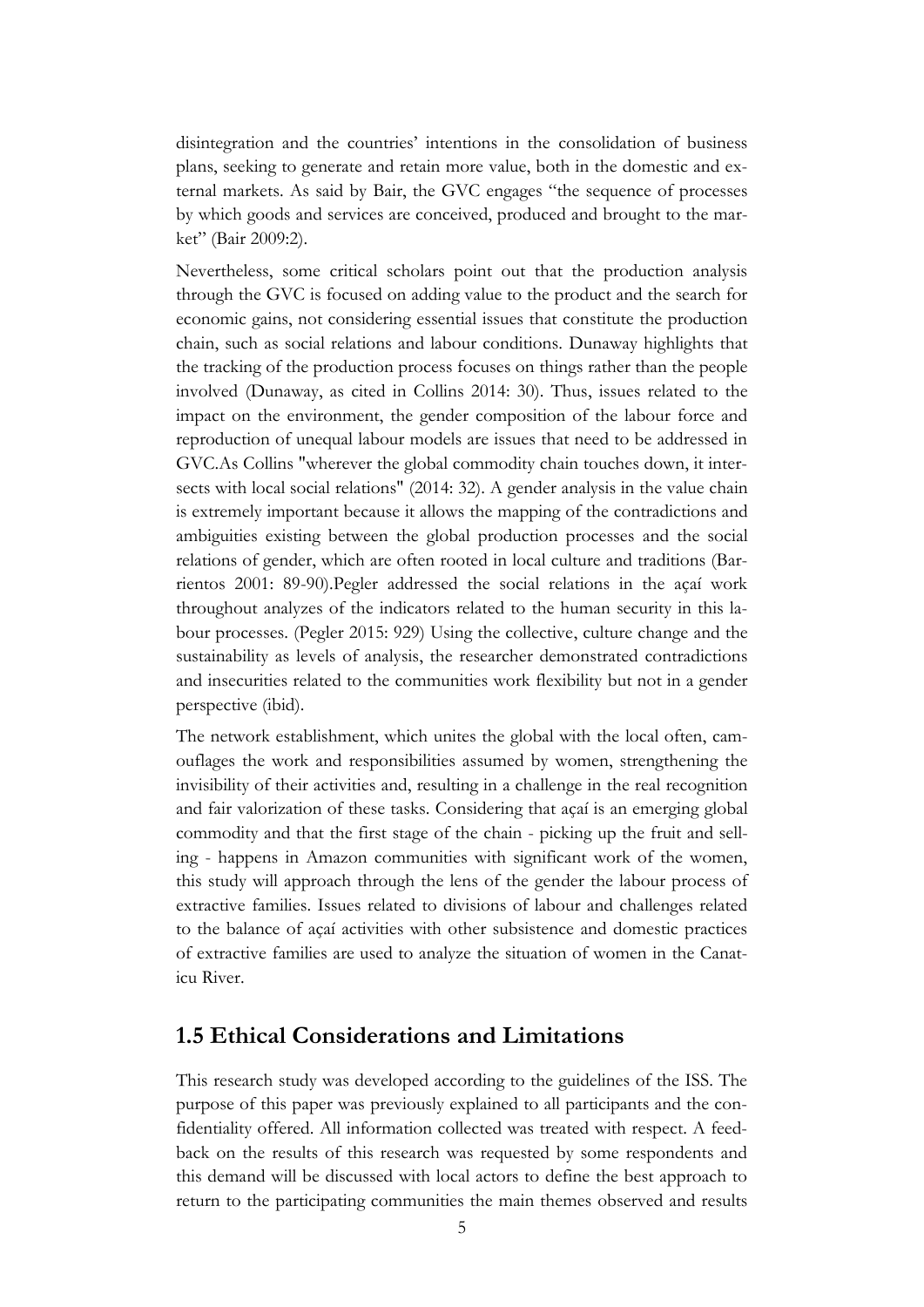collected. This feedback needs to be built in a creative way with pictures, maps, and few Portuguese words.

The contact with the communities was facilitated by the Peabiru Institute<sup>1</sup> and by a person who works in the Agriculture Department of Curralinho, the municipality where the communities studied are located. The community approach was first carried out through the contact with community leaders. After explaining the purpose of this research and with their permission, I talked to residents. Respecting the local culture, a conversation was first held with the husbands of the participating women. Subsequently, the target public - women - were approached and interviewed. However, in two interviews, the husbands participated during the conversations, impacting in the collection of women's perceptions about more sensitive issues, especially those that involved their perception regarding the family and community recognition of women's activities.

## **1.6 – Outline of this Study**

 $\overline{a}$ 

Afterward to this introductory chapter, the second chapter of this study presents and analyzes concepts and theories that cover the gender, process of divisions of labour and livelihood rural activities as well a comparative literature. The third chapter describes the method and research approaches used in this study to collect and analyze the collected information and presents the case study. The fourth chapter explores the role and labour of women in the açaí production chain and their responsibilities in domestic and food activities. The fifth chapter analysis the external initiatives implications in the local communities and debates around the açaí value chain, and the last chapter present the conclusions of this research paper.

<sup>&</sup>lt;sup>1</sup> The Peabiru Institute is an OSCIP that operates in the Amazon region, facilitating processes to strengthen social organizations and the valorization of socio-biodiversity, mainly involving extractive and rural families (Peabiru 2017)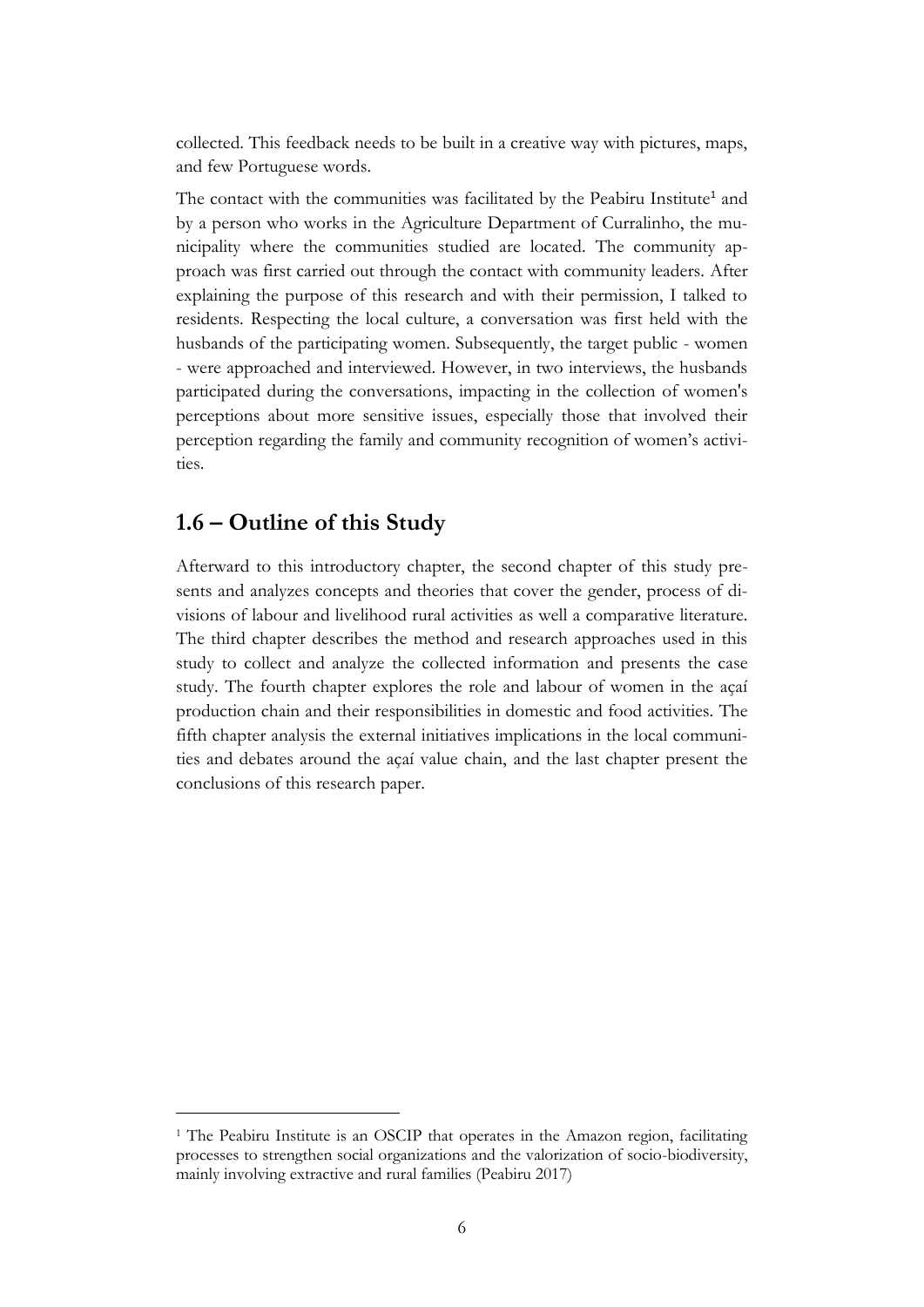# **2. Concepts, Theories, and Frameworks of Analysis**

## **2.1 Introduction**

This chapter offers the concepts and base theories used in this study to address and to examine the role and labour of women in the açaí value chain. Through the analysis of two theories on gender, the process of division of labour and the valuation of women's activities were addressed. A theory related to survival strategies developed by families and rural communities has also been used as a tool for approach and analysis, considering the tasks and responsibilities assumed by women in the family, community and the market where they are inserted. Finally, similar real-life study cases were used to understand the practical challenges. This helped in the analyses the case of the women's in the açaí production chain.

## **2.2 Key Concepts Definition**

The proper analysis of the frameworks chosen to fit this researched case requires a clear understanding regarding the main concepts mentioned in this study. These terms help the comprehension and investigation of the nature of the responsibilities and the labour undertaken by the women of the Canaticu River in the açaí value chain.

#### **2.2.1 Gender**

The concepts sex and gender, widely discussed in the academia, used several times together, have different definitions. For most sociologists, the term sex is related to the physiological and anatomical aspects of the men or women bodies, whereas gender concept encompasses psychological, cultural and social aspects (Guidens and Griffiths 2006: 458). In other words, it can be explained that while sex is associated with the biological aspects of the human being, gender deals with responsibilities and tasks socially and culturally adopted and assimilated by men and women since the birth moment, influencing and shaping a personal socio identity.

#### **2.2.2 Gender Inequality**

The gender inequality is concentrated on the differences in status, power, role, recognition, and rules attributed to men and women. This concept should be used considering a unit, for example, the family; group and society where people are inserted. The treatment divergences between men and women can be observed through the access to existing and valued social resources such as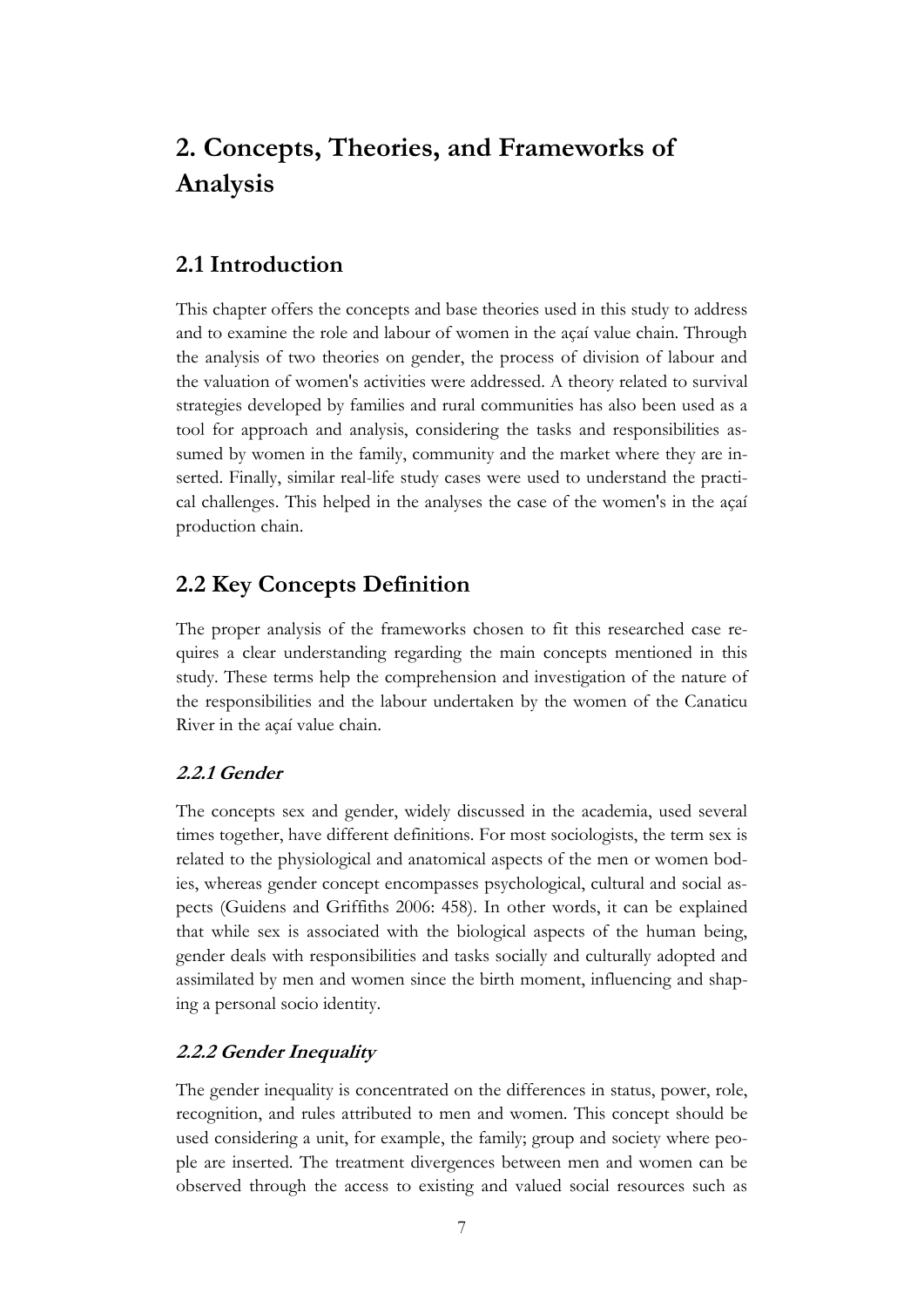money and food; the existence of rules governing a given subject and, the way in which the activities are distributed and valued (Guidens and Griffiths 2006: 468).

The gender inequality concept is framed in the lack of recognition of the work of women who, despite performing important activities in production chains, have their labour remaining invisible to a particular group or society. The divergences between reward and financial gratification offered to a woman that developed the same or more activities in comparison to a man are a gender inequality. The cases that encompass women without an active voice in the negotiation processes maintain and perpetuate the gender inequality in the workplace, as well as in the forms that the activities are divided.

#### **2.2.3 Gender and Divisions of Labour**

This concept addresses the manner in which activities and responsibilities are divided and allocated by gender. It is directly connected to the existing relationships between men and women, engaging support, competition, obligations and sharing responsibilities (March et al., 1999: 18).The process of division of labour often legitimizes gender inequality, forcing women to take on responsibilities and activities that are not properly valued and recognized. Reproduction work, usually developed by women, refers to essential activities linked to the maintenance of family and community (Collins 2014: 33). Normally these obligations are not recognized and remunerated - they are not explicitly registered - and reproduce between generations in addition to supporting market-based production (Verhart and Pyburn 2012: 62). Production work encompasses the activities - of goods and services - that generate income or guarantee subsistence and are identified and valued by individuals, community and society (March et al., 1990: 19). Commonly these activities are used for consumption and exchange, being associated with work.

#### **2.2.4Gender and Informal Agricultural Activities**

The gender inequality and the process of division of labour are also associated with informal agricultural activities that, in certain situations, are performed as a survival strategy and income generation for rural families. The absence of recognized rights and express norms that regulate this work; the lack of guarantees such as job security, benefits and an adequate remuneration for the people involved; the inexistence of healthy and safe work conditions and, the manner in which these activities have been divided and assumed by those involved are characteristics of informal agriculture. Generally, women are engaged in informal agriculture having to balance these activities with reproduction work (Verhart and Pyburn 2012: 62). However, all these women responsibilities remain invisible because all the activities that involve income and allow person's exposure, such as the negotiation processes and sale of agri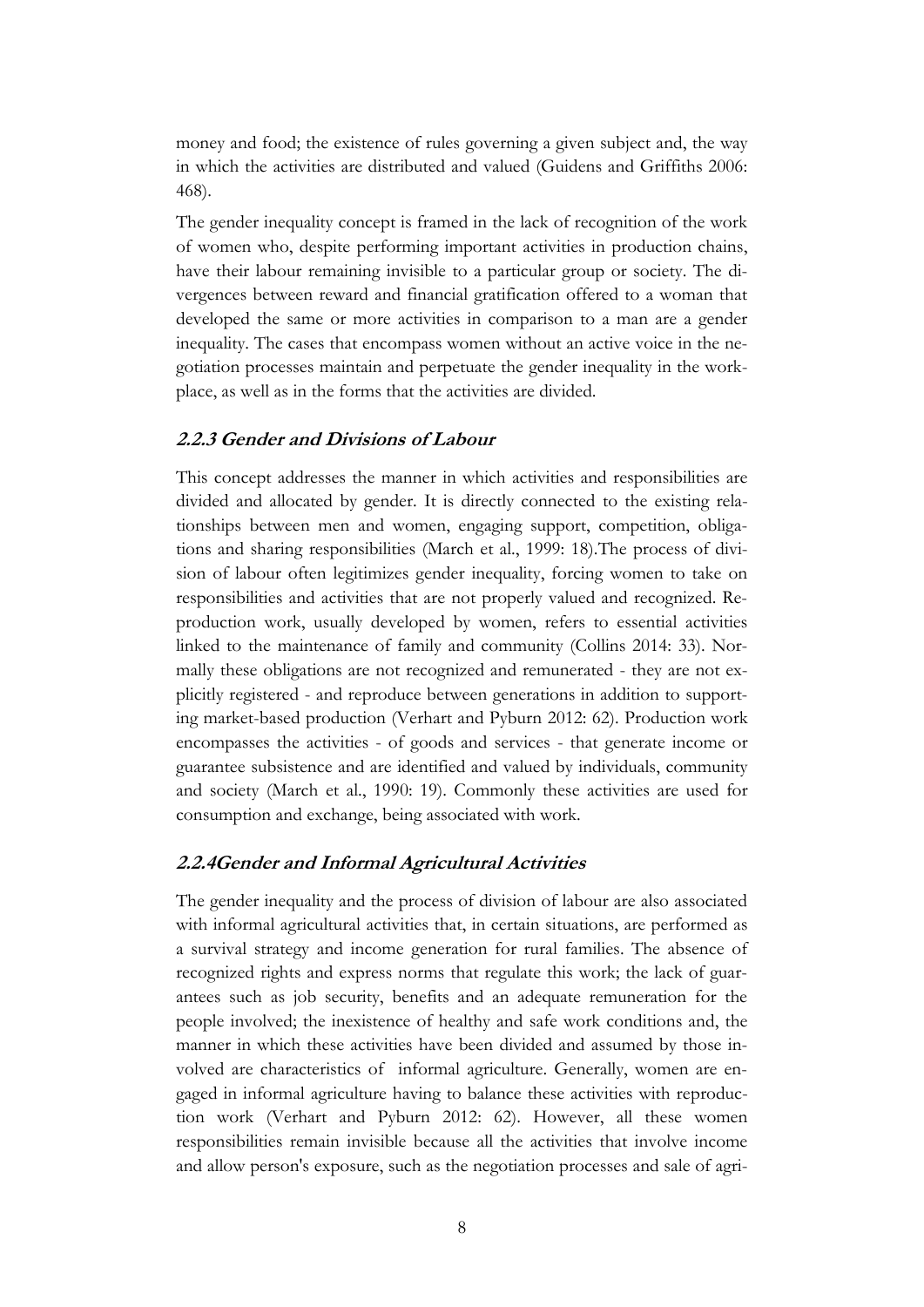cultural products, are conducted by men. Besides this, the invisibility of women's activities is often rooted in the local culture and traditions.

#### **2.2.5 Patriarchal Societies**

The patriarchal concept is directly related to men's dominance over women, and the level of subordination fluctuates according to the context in which society is inserted (Guidens and Griffiths 2006: 1054). As Kabeer "while patriarchal power may take infinitely variable forms in different cultures and social formations, the privileged status of men and the subordinate status of women remain its defining core" (Kabber 2007: 264). The patriarchal societies are characterized by culture and rules defined and shaped according to the values and actions of men who often do not recognize and reward women by reproducing and strengthening unequal hierarchies of gender (March et al., 1999: 9).

### **2.3 Theoretical Foundations**

All the concepts introduced were embraced and used, under different perspectives, in diverse academic theories. Based on three theoretical discussions, this study will use the existing debates and academic tools related to labour processes; rural livelihood practices and, the division of tasks according to gender issues. Through descriptions of the tasks performed and the people's perception around their obligations, it will be possible to identify, frame and analyze the opportunities and challenges faced by women in the recognition of their activities in the açaí value chain.

The first building theoretical block is related to labour process theory / LPT. This framework, constituted from the Marx principles, seeks to understand the nature of work considering the capitalist system. These principles encompass the ideas that the labour process involves the production of a surplus from a workforce undertaken; there is a constant search for accumulation, stimulated by competition; market tools and mechanisms isolated do not regulate the labour process and the surplus generation; and even in a divergent environment, there is cooperation and the results achieved are consequences of the positioned and overlapping operations (Newsome et al. 2015: 4).

Based on these principles, the LPT aims to explore the tools of control, consent, and resistance that exist during the production time (Ibid: 4). This framework permits to analyze the production process and the control that organizations maintain over their employees, given the common relationships that exist between a certain group of people with the production environment - class (Guidens and Griffiths 2006: 301). Through this theory is possible to observe the value flows occurring in a production process involving workers, allowing to create, improve and capture value along a specific chain (Wong 2015: 101). The main fundamentals of the LPT allow the identification in an objective and subjective way the activities performed by each worker and how they feel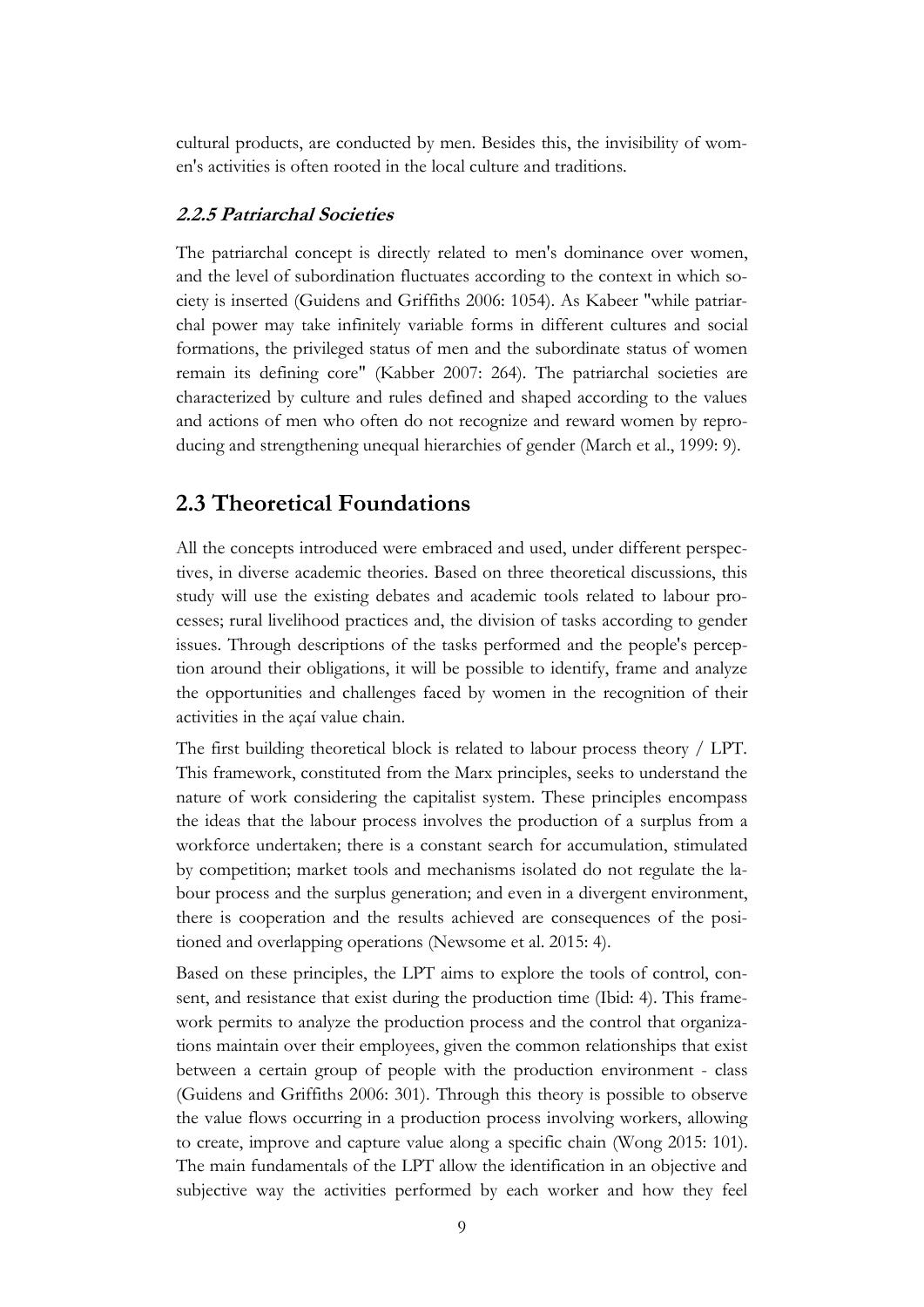about their work. Through these analyses, it is possible to diagnose in which ways the social relations are impacted, considering the power, hierarchy, control, and voice in work relations. From this block, it is possible to go further and observe the gender issues existed in the division of labour processes and the worker perceptions about the recognition of their activities developed. However, Whatmore emphasizes that labour processes that involve informal agricultural practices, an analysis of the overlap of coercion and consent of those involved resulting in cooperation, need to be carefully observed and detailed (Whatmore 1991: 74). The extension of women's domestic responsibility for informal agricultural practices can be a legitimization of gender inequality that does not clearly appear in informal value chains. It is important to note that the production chains are constantly moving, involving different interactions among the agents (Loconto as cited in Pegler 2011: 4). In the case of ribeirinhos, the use of LPT fundamentals allowed to mapping the gender divisions of labour considering that the açaí value chain involves different workers as well as multiple forms of production (açaí, agricultural subsistence activities and domestic obligations).

The second theoretical building block approaches the Sustainable Rural Livelihoods which involves the subsistence practices performed by individuals, families and rural communities. Widely discussed in academia, the Sustainable Rural Livelihoods encompasses debates around issues related to poverty reduction, natural resource management, and rural development opportunities. This approach is based on Conway and Chamber's definition of sustainable livelihoods which describes sustainable livelihoods as the comprise the capacity, resources, and activities developed to survive, considering and respecting the natural cycle of the resources used as a basis to survive (Conway and Chamber, as cited in Scoones 2015: 6). These activities, performed in rural areas, are part of strategies adopted by individuals in their search for daily survival.

However, these strategies are dynamic and shift according to the existing pressures and opportunities. The observation and identification of available resources and the way these assets are interconnected and available become necessary as well as the analysis of the dominant context and trends in the researched reality (Scoones 1998: 9). Although most of initiatives and discussions are focused on rural practices, Ellis points out that there are several survival strategies adopted by rural families, and the farming activity is only one of the means used to survive (Ellis, as cited in Scoones 2015: 12). Despite there are other subsistence techniques, this study observed the diversification adopted by *ribeirinhos* families and communities that live spread along the Canaticu River. The adoption of this specific strategy occurs due to the temporary adversities faced by the families, and as an adaptation mechanism, due to the lack of options in the locality (Scoones 1998: 9).The Sustainable Rural Livelihoods theory is an fundamental approach of for this study because, throughout different levels, it was possible to observe the involvement of extractive families in açaí production chain and to analyze the ribeirinhos families choices strate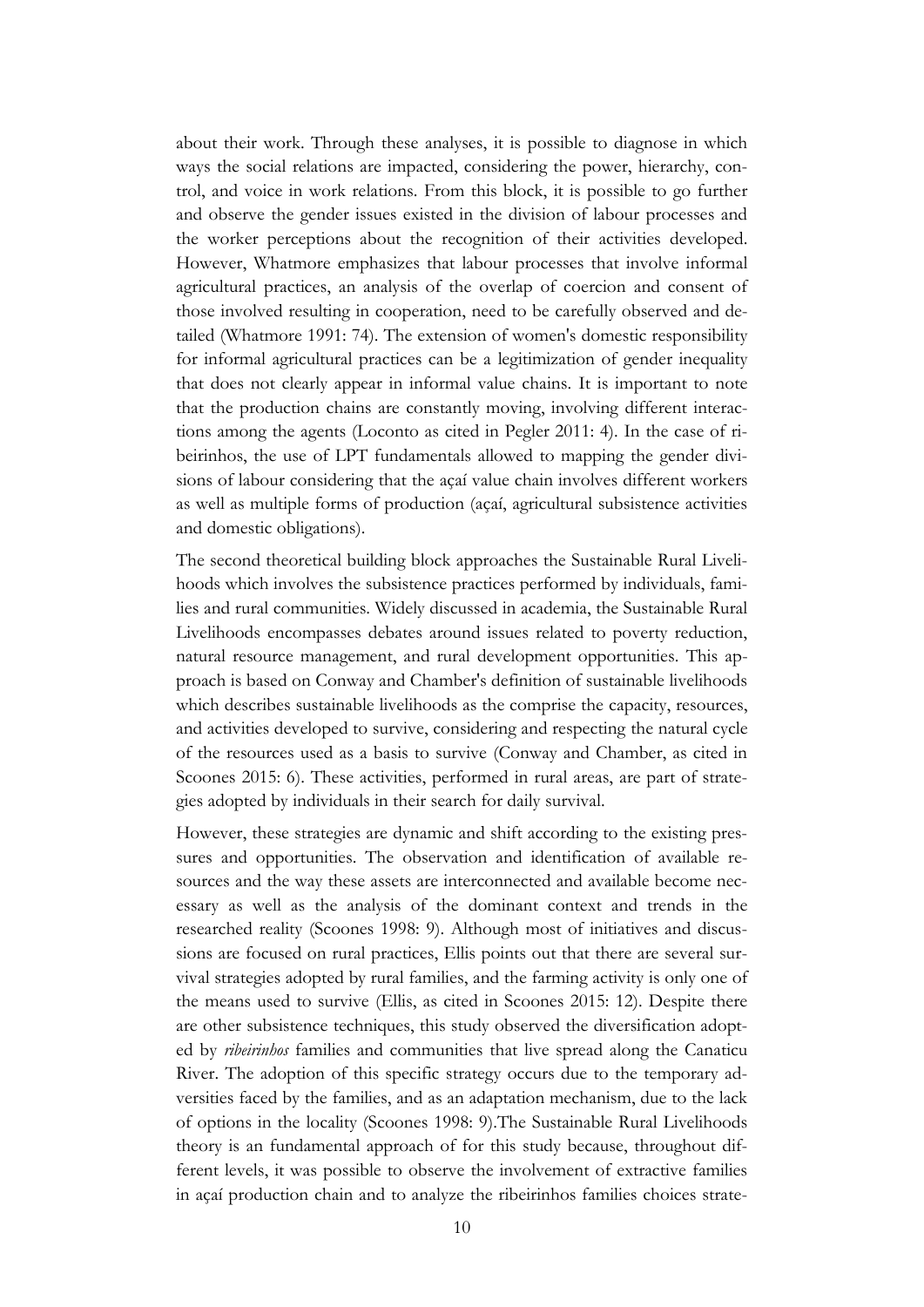gies between focus their activities on this emerging chain or diversify their productions.

The majority of rural livelihood activities are conducted informally, executed in an artisanal manner through family labour. The division of tasks among family members, specifically in the communities located in Canaticu River, is guided by a patriarchal culture. The third theoretical building box encompasses the manner the divisions of labour occur. This extensive topic was argued among sociologists and anthropologists that studied causes and consequences related to the processes of specialization and the pursuit of economic gain, issues presented by thinkers such as Karl Marx and Adam Smith (White et al., 1977: 1). This research study used as a theoretical basis the discussions about the process of division of labour with regard to gender. The social and cultural rules that shape the role of women and define the work according to gender are the basis of this study, emphasizing that "women are often invisible and unrecognized in cash crop value chains because cash crops are domain of men" (Verhart and Pyburn 2012: 67).

This framework allows the observation of the different activities and responsibilities performed by men and women and the contrast that exists regarding the recognition and valuation - political, social or economic - of these activities considering the gender lens. It is clear that labour process theory and sustainable rural livelihoods are directly related to the process of division of labour. Thus, it is necessary to consider these foundations to examine the women inclusion in the açaí activity and the way in which their tasks are recognized and valuated.

### **2.4 Frameworks of Analysis**

Some scholars have mixed these theories and concepts and created analytical frameworks. These models allow the verification in the field the objective and subjective questions related to the informal activities performed by women from the perspective of the family, community, and market. This study used the models of Harvard, Monser and SLRA approach as frameworks of analysis.

### **2.4.1 Harvard Analytical Framework**

This framework, also known as Gender Analysis Framework, was developed by scholars in partnership with the Harvard Institute for International Development and the Women in Development office (March et al., 1999: 32). This model, published in 1985, aims to map and frame the work of men and women performed in the family and community - local levels. Through this matrix, which encompasses mainly four elements is possible to identify the differences and opportunities existing between the activities developed by the genres.

The first component is the effective description of all activities and obligations assumed by women and men, including their sons and daughters. In this ma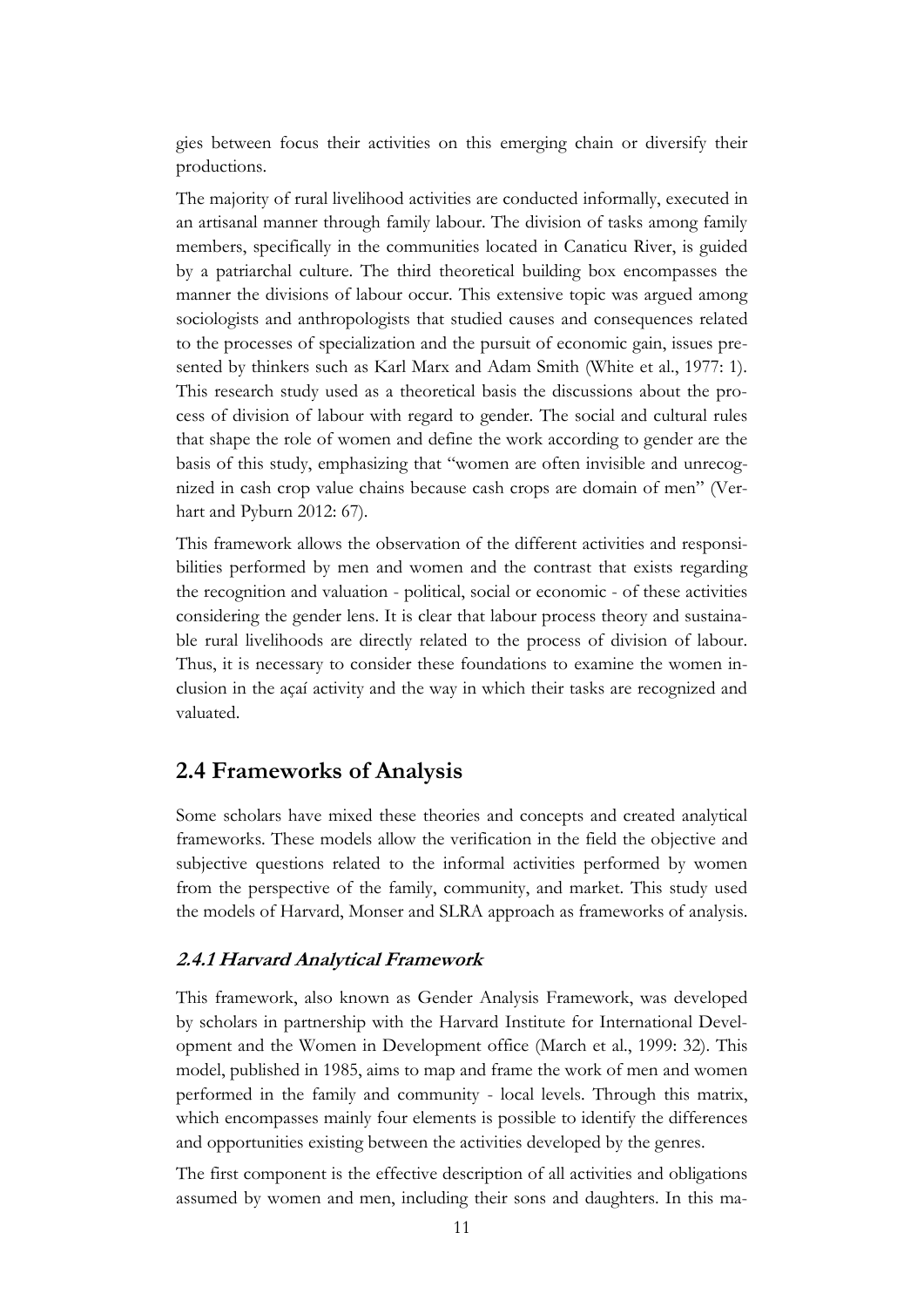trix, the production activities aimed at subsistence and incomes generation are identified, as well as the reproduced work. In this process it is possible to identify the responsibilities of each individual, the time invested in each task and the place where the work is performed (March et al., 1999: 33-34). Objective questions as like who does what, in what place and at what frequency are used in this analysis. The second component concerns access and benefits related to the use of resources. In this analysis, questions related to access and land ownership, the tasks invested, and types of equipment used are observed. Afterwards, questions that address responsibility for the income and benefits generated, the prestige acquired and the roles assumed by each person are made and indicated in this gendered matrix (March et al., 1999: 34).

The third component encompasses the factors that influence in the reality and in the tasks distribution in the families and communities, often demonstrating the differences related to women in comparison with men (March et al., 1999: 35). The local culture, for instance, based on the decisions of men; the traditional knowledge and practices transmitted between generations, involving the role of women in the family; the challenges related to geographic conditions; and the socioeconomic and cultural factors are addressed and detailed in this model. Through this tool is possible to identify obstacles and opportunities faced by women. Questions regarding the absence of public policies, the influence of external agents in the communities, as well as the challenges in evaluating the activities in regions focused on a patriarchal culture, are used. The last component addresses issues that permit the analyses of all the information collected. Through subjective questions, it is possible to identify the context and detail the women's work obligations and their perceptions.

However some scholars criticize<sup>2</sup> the use of this framework for this research project it was useful because allowed to identify in the field the profile, the process of redistribution of tasks and the activities developed by each person in the açaí value chain as well as the rural livelihoods activities and domestic obligations. In addition, this matrix stimulated reflections and discussions on the part of those involved in the conversations. The influences of local culture, the community dynamics centered on traditions and economic and geographic limitations also emerged in the dialogues.

#### **2.4.2 Monser Framework**

 $\overline{a}$ 

This gender methodology was developed in the early 1980s by Caroline Monser and is focused on the empowerment of women through an analysis of

<sup>2</sup>Kabber mentions that the use of this gender analytical framework encourages a separate analysis of men and women as if they were distant groups, becoming difficult to map the exercise of power and the control at the local level (Kabeer, as cited in March et al., 1999: 24).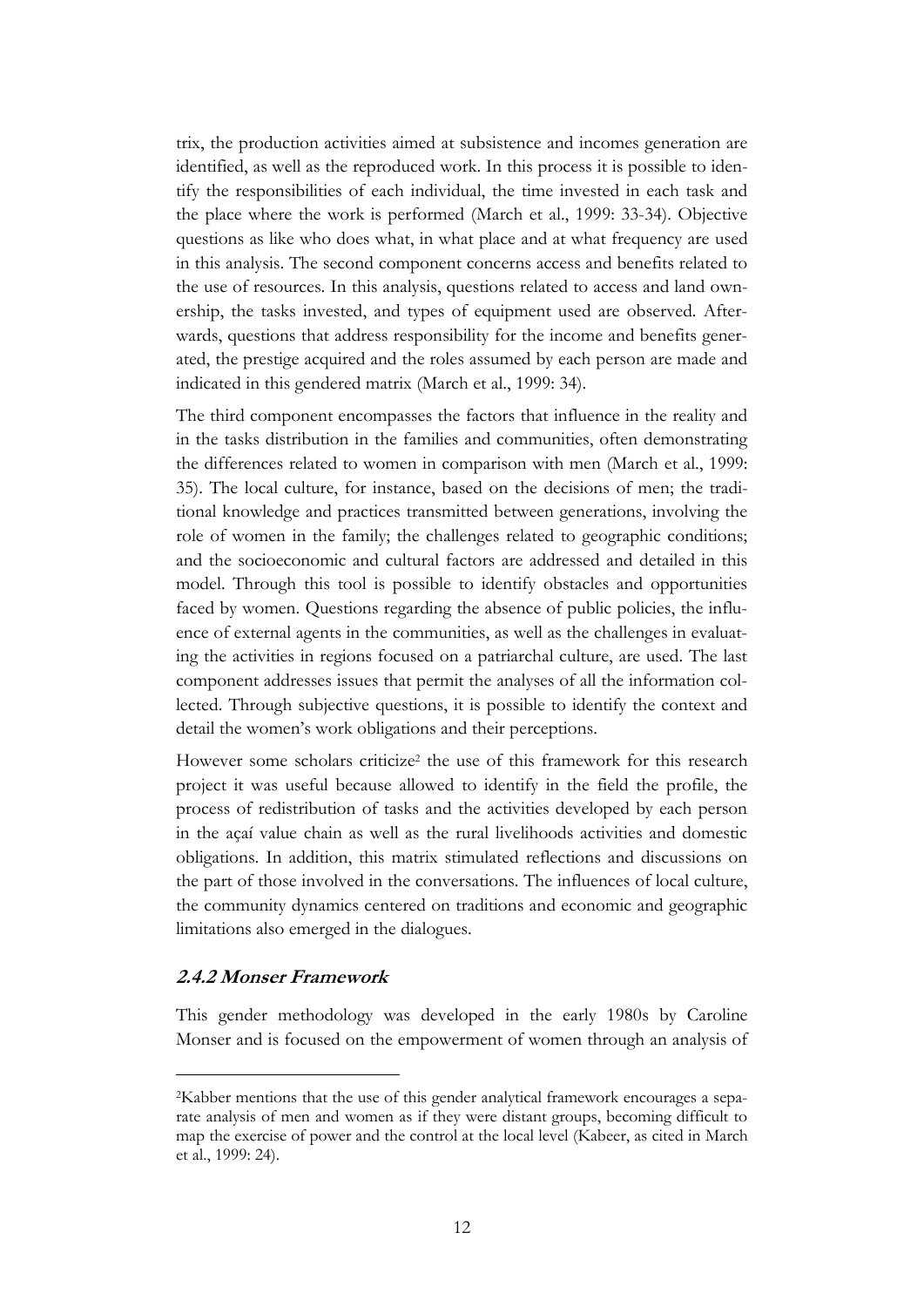power and inequality. Through the elaboration of a gender planning, constituted bysix tools, is possible to identify women's subordination situations and verify ways to change this reality, considering the context in which women are inserted (Monser, as cited in March et al. 1999:56).

The first tool encompasses the gender mapping and divisions of labour. At this stage, is necessary to highlight the role of women and which tasks they are responsible considering the production, reproduction, and community works (March et al., 1999: 56). Question about who does what is used in this moment. The second tool permits an analysis of strategic and practical essential requirements such as food acquisition and preparation, health care, divisions of labour, and the existence of norms that strengthen the subordination of women to men(March et al., 1999: 56). Through this tool, it is possible to diagnose women's expectations regarding the obligations assumed, directly and indirectly, by them. In parallel, the third tool involves decision-making processes and the uses of current resources. Through questioning that addresses who is responsible for the money management and who defined this distribution of activities is possible to identifying who has the power and control of decisions in the family and community levels.

The fourth tool enables to detect the manner that women balance all the activities and obligations they have assumed and their perceptions about it. The equilibrium between reproduction, production and community works and the willingness or constraint of being inserted into new opportunities, such as courses, or assuming a new role in the community are identified (March et al. 1999: 59). The fifth tool allows the observation and mapping the external interventions such as socio-environmental programs and public policies that can positively or negatively affect the role of women. In this analysis, observations and questions about projects, workshops, and courses promoted by external agents allow us to identify if there has been a change in the role of women. Finally, the sixth tool maps the previous participation of women in the planning of activities. This component was analyzed indirectly in this study through questions regarding the process of divisions of labour and responsibilities related to existing resources.

In this study, the Monser Framework was important because it allowed tracking the challenges faced by women considering the local culture; the roles and tasks adopted by women and naturalized in the relationship with their families and communities and the positive and negative influences of the external agents in the researched region.

#### **2.4.3 Sustainable Rural Livelihoods Approach**

The Sustainable Rural Livelihoods Approach/ SLRA allows the mapping and analyze the survival strategies of individuals, families, and communities in rural areas. An analytical framework focused on subsistence activities was developed for this analysis. This matrix encompasses the main assets available, the pro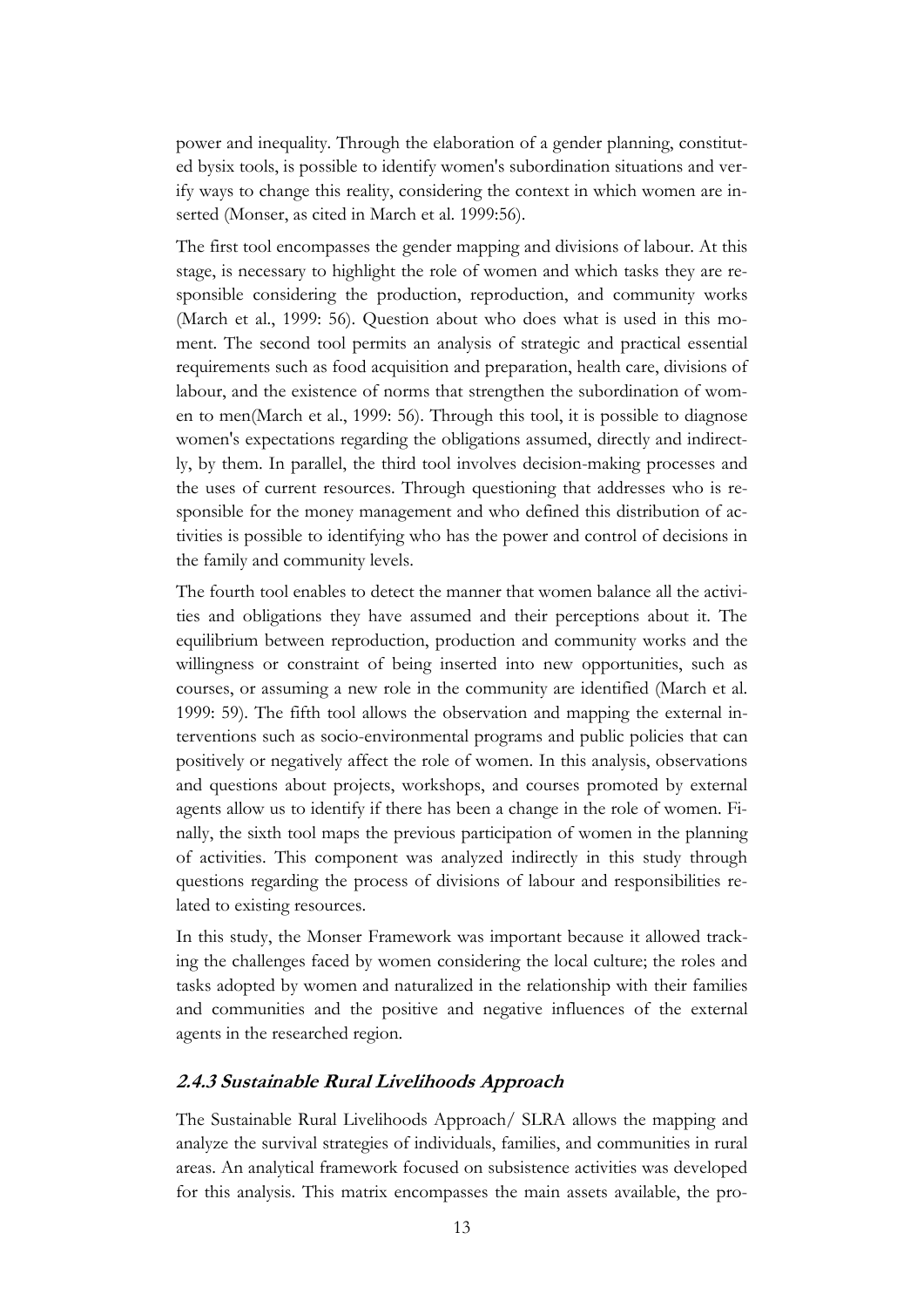cesses of access and use of these resources and the alternatives used to survive. Through the analysis of the social, institutional and organizational processes that influence the researched region, this framework charts "linked inputs (capital, assets or resources) and outputs (livelihood strategies), connected in turn to outcomes, which combined family territory (of poverty lines and employment levels) with wider framings (of wellbeing and sustainability)" (Scoones 2015: 8-9).





*Source: Ian Scoones 1998: 4, IDS Working Paper 72*

The rural livelihood strategies used are directly related to the existing and stocked subsistence resources in the researched reality. These assets, called capital, are the starting point for mapping and analyzing the context. Natural capital is an asset that comprises the stock of natural resources and environmental services used in generating the means of survival. Water, soil, and forest resources are examples of available resources and their strategic use through individuals in the quest for survival needs to be identified and analyzed. The second capital is the financial and it encompasses money, debt, credit, savings, and equipment that are reverted by the family in consumption or labour, both related to subsistence. The human asset involves the labour force undertaken in agricultural, extractive, educational and domestic activities. The active room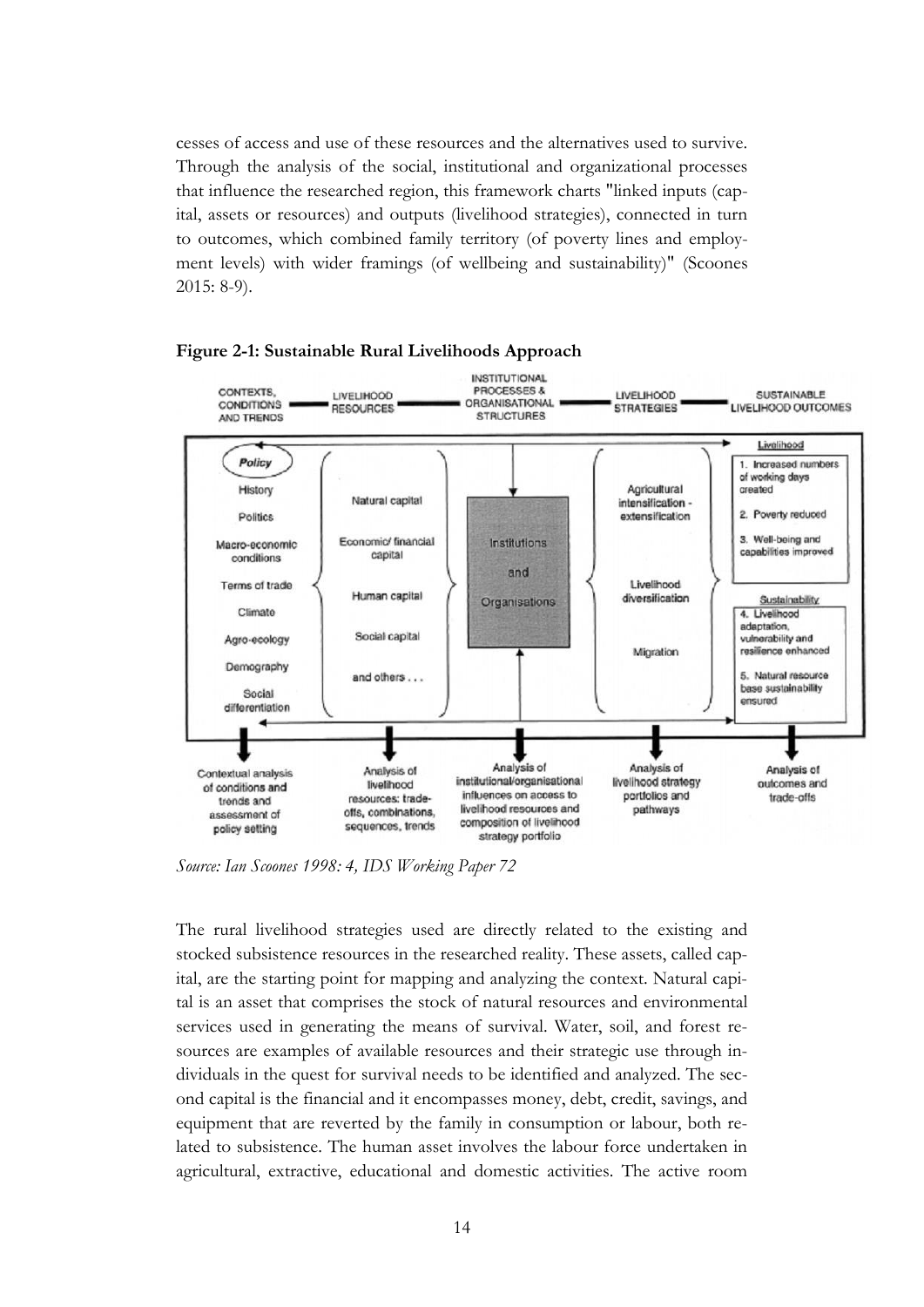encompasses social relationships, such as associations, movements, and claim processes, and is based on subsistence actions coordinated through a network.

A diagnose of these assets is necessary to understand the capitals that the family and community have available to define their livelihood strategies and create or strengthen social relationships. In spite of the academic debate about the capitals described above, involving, among other issues, the lack of consideration of political and cultural capitals, this study used these capitals described above to understand the subsistence practices adopted by families and communities (Scoones 2015: 39). The mapping and analysis of the set of available assets also involve the observation of the economic, social and political context that people are inserted. The history of the place; the influence of economic trends; and existing norms and traditions rooted in a culture that shapes the people's identities have to be identified and considered in this analysis. This detailed examination allows connect local effort with the dynamics that influence the subsistence strategies of the *ribeirinhos* (Scoones and Wolmer, as cited in Scoones 2015: 42).

The third analysis requires a detailed look at strategies designed and followed by families and communities. Migration, agricultural intensification, and diversification of livelihoods are plans drawn and adopted by households. Migration is a particular survival strategy and it is either voluntary or involuntary (Scoones 1998: 9). This action can occur as a result of a process or a natural movement of change to other places. Agricultural intensification is directly related to land uses and water availability as a survival strategy. It involves undertaking practices of new agricultural techniques aimed at the continuation or increase of a particular production and are usually accomplished through the support of external agents such as specialized agricultural organizations and public agencies that provide money, knowledge, and inputs while the community provides the labour force. These two strategies were observed indirectly in this study. The agricultural diversification presented by Scoones as a third strategy is a practice developed by the *ribeirinhos*.

Ellis believes that development can be explained by the diversification of available livelihoods. The continuous creation of diversity existing in social and economic processes influences individuals and families, demanding and resulting in changes in their way of life and, consequently, in the rural environment where they are inserted and in the ways of production used as subsistence techniques (Ellis 2000: 14). In this dynamic process, diversification becomes a strategy, encompassing the adoption of several subsistence practices. In other words "rural livelihood diversification is defined as the process by which rural households construct an increasingly diverse portfolio of activities and assets in order to survive and to improve their standard of living" (Ellis 2000: 15).

The use of this analytical structure allowed mapping and verifying in local levels, the subsistence strategies used by the families and communities of the Canaticu River. Besides this, was possible to understand the existing and depend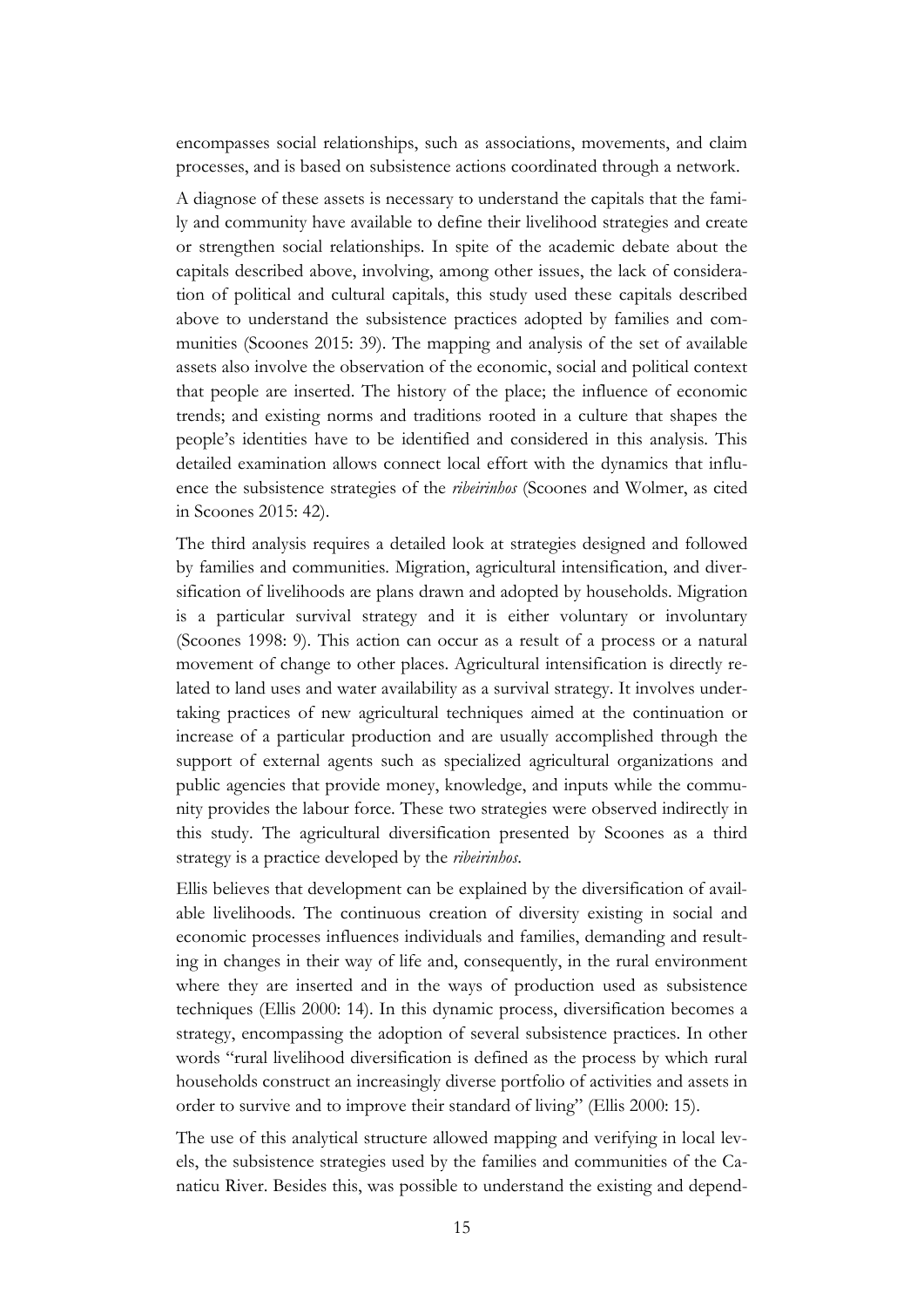ent relations between the individuals and the assets available in the region, which shape the lifestyle of the *ribeirinhos*. In this context, the açaí supply for a new commodity chain is one of the several activities developed by the families, looking for subsistence and income. This agricultural diversification was mapped along with and the challenge faced by extractive communities in the light of external trends, such as the specialization in açaí management; the participation in training workshops; and the açaí buyers and sellers' harassment during the açaí harvest period, that were also observed and reported in the field.

## **2.5Comparative Literature: Cocoa, Brazilian Nuts and Açaí Studies**

Diverse academic studies and international reports address the inclusion of traditional communities in global value chains. Issues associated with the labour process, economic upgrade versus social downgrade and the role of women in the maintenance of commodity chains have been widely discussed. There are many studies that help to analyze the empirical data collected in this research project. The first is related to the cocoa production in Tanzania and the second is the case of Brazilian nut value chain. Beside this, there are studies related to the expansion of açaí market which allows mapping the labour process and the social relation around this new chain<sup>3</sup> .

In 2010, a study in Kyela district, in Tanzania, addressed the role of women peasants in expanding the cocoa production chain (Verhart and Pyburn 2012: 68). This commodity chain, which begins in rural and distant villages, is the first part of a fragmented production process that has as the main objective of supplying the international demand for the fruit. Although cocoa is not a native fruit from Tanzania, in contrast to açaí that is a fruit native to the Amazon region, the cocoa species have adapted to the African region. All of the activities, including planting, handling, harvesting, and selling the cocoa are carried out through family labour. In this study, the roles and responsibilities of men and women at a local level were observed, considering the differences in activities, production, benefits, and bargaining power (Verhart and Pyburn 2012: 68). Similarly to the case of açaí, the lack of recognition and appreciation of women's work in the cocoa production chain is also a characteristic of this global value chain. Although women develop most of the activities, the absence of women in the negotiation processes and the accumulation of domestic and subsistence activities are characteristic of both women in açaí and in cacao.

<sup>3</sup>This study fits in a gender specific analysis within the context of GOALS project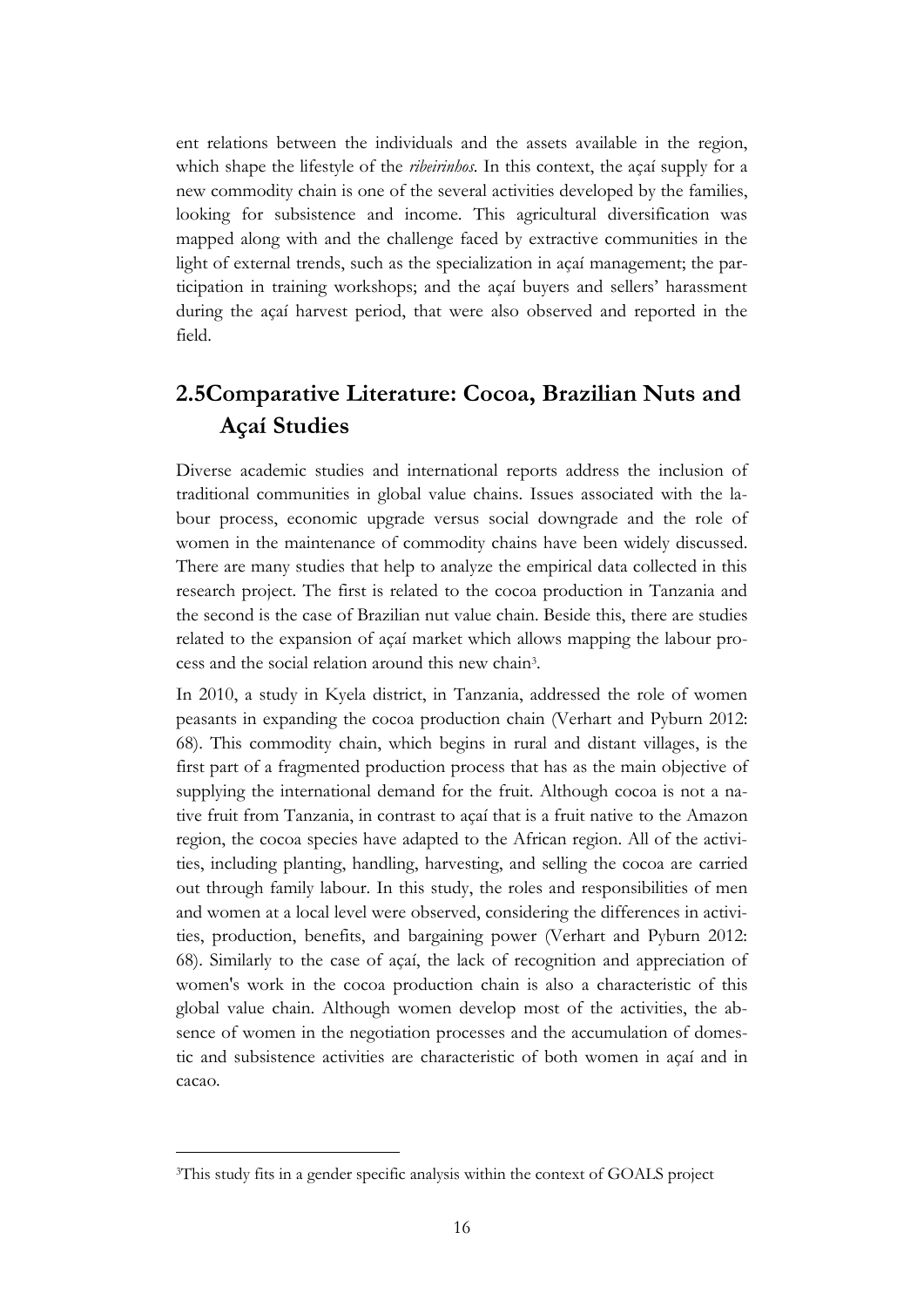Brazil nut, similarly to açaí, aroused interest in the national and international market after the fall of rubber in the 1980s (Cortez 2011: 18). The case of women included in the extractive reserve of the Cajari River, an area that covers 501 thousand hectares of Amazon forest in the State of Amapá - Brazil has many resemblances with the women of the Canaticu River. Both the açaí and the nut are native fruits of the Amazon biome and are present in the livelihood and income of extractive families. Both activities involve a hard work of the women, but unlike the açaí that has the commercialization carried out by the men, the chestnut of the Cajari has all its process led by the women (Nectar 2017 website). The market's interest in this kernel approached organizations, funded by public banks and social investment funds, which have conducted several courses in the region to organize this new value chain, with an effective participation of women who collect chestnut. Unlike the açaí that is sold *in natura* to the middleman, the chestnut has been benefited in the community and sold by the women themselves on the road and regional fairs, putting an end the person of the middleman and adding value to the fruit.

In the last decade, the expansion of the açaí production chain has resulted in studies and diverse approaches around this fruit that has gained prominence in the national and international spheres. The interest of the market resulted in technological research and fruit transformation processes. In addition to the expansion of the food industry, products derived from açaí, such as soaps, syrups and shampoos began to be produced and marketed by pharmaceutical and cosmetic companies (Brondízio 2008: 188). The inclusion of informal açaí activity in a global value chain needs to be analyzed beyond cost and efficiency factors as well as power relations. This theme was observed by Pegler who, locally, dissected *ribeirinho* working conditions and governance around açaí activities, questioning the sustainability of the value chain (Pegler 2011: 4).

Recently, the same researcher evaluated the economic upgrading and social downgrading related to through the *ribeirinhos* labour process in the global açaí value chain (Pegler 2015: 929). This research was carried out using objective and subjective questions. Although the inclusion of rural communities in a GVC requires a redistribution of tasks, this study did not deepen in the gender issues. The lack of information about the process of division of tasks; the women perceptions about their role and activities; and the issues related to the valorization of women tasks stimulated my research paper. As Pegler "it is unclear whether these tasks are recognised, whether men support the redefinition of roles or whether these changes have produced more leisure, alternative opportunities or more income independence for women" (Pegler 2015: 946).

From these cases, it was possible to observe that there are different levels of analysis and objective and subjective aspects help in the collection and analysis of data. The similarity of the role of women in other production chains and the process of divisions of labour considering the gender lens also allowed for a more deep analysis of women's tasks in açaí. Finally, the economic gain of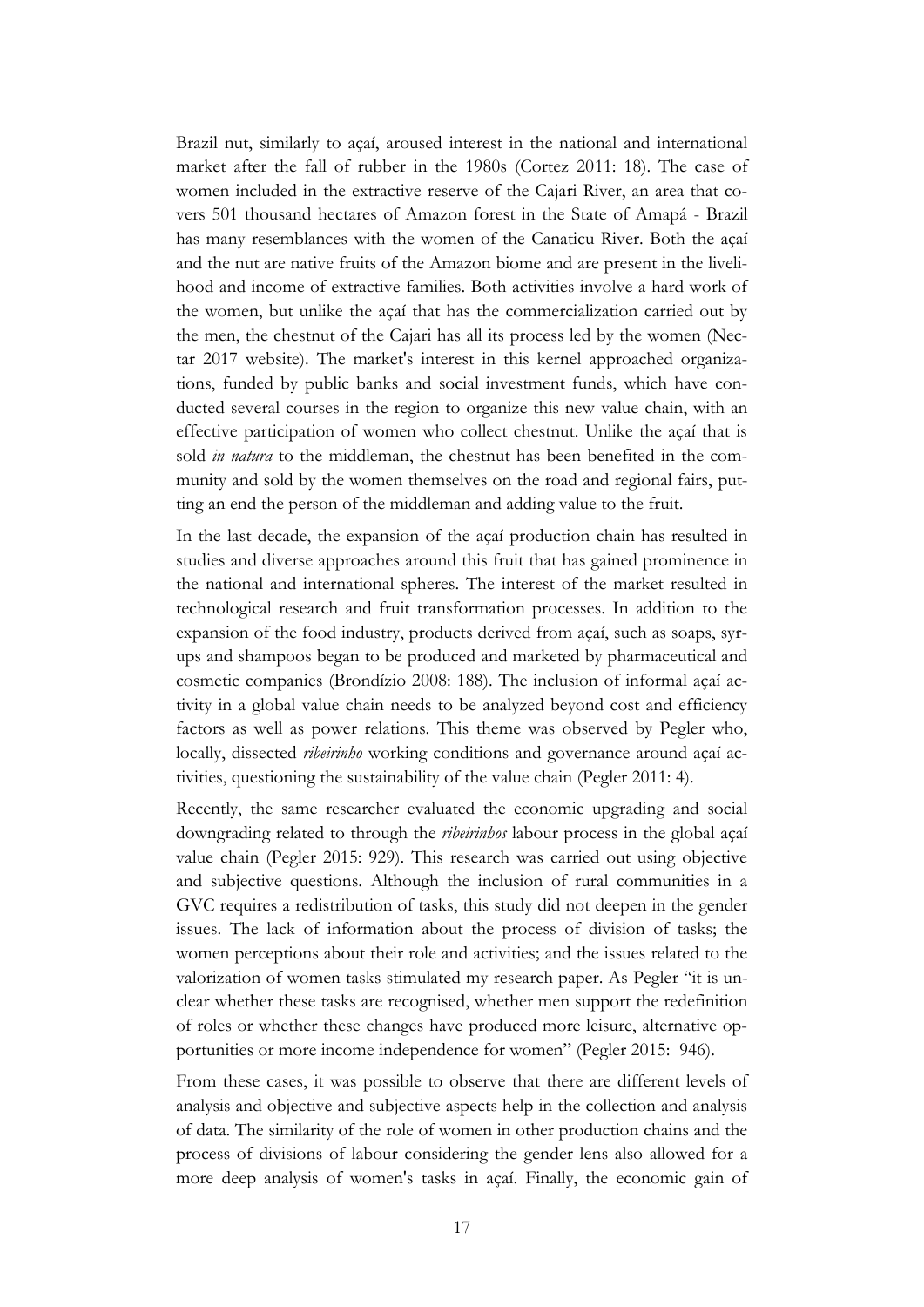these production chains that start in distant communities often camouflages important issues regarding the social relations and working conditions of those involved. In his article, Pegler shows the economic upgrading from the açaí value chain, such as the family income, sometimes conceal important issues around the social aspects, such as labour condition, showing that in an analysis of açaí value chain it is important to consider different concepts and perspectives (Pegler 2015: 951).

These studies showed that a real diagnosis of the positive and negative impacts of this chain on the *ribeirinhos* way of life requires a more specific study of the role of women, a subject that was investigated in this study. In this way, the negotiation process, the women's remuneration and the recognition by the family, community, and market in relation to women's responsibilities in açaí chain were approached in an objective and subjective manners through interviews, dialogues, and observations.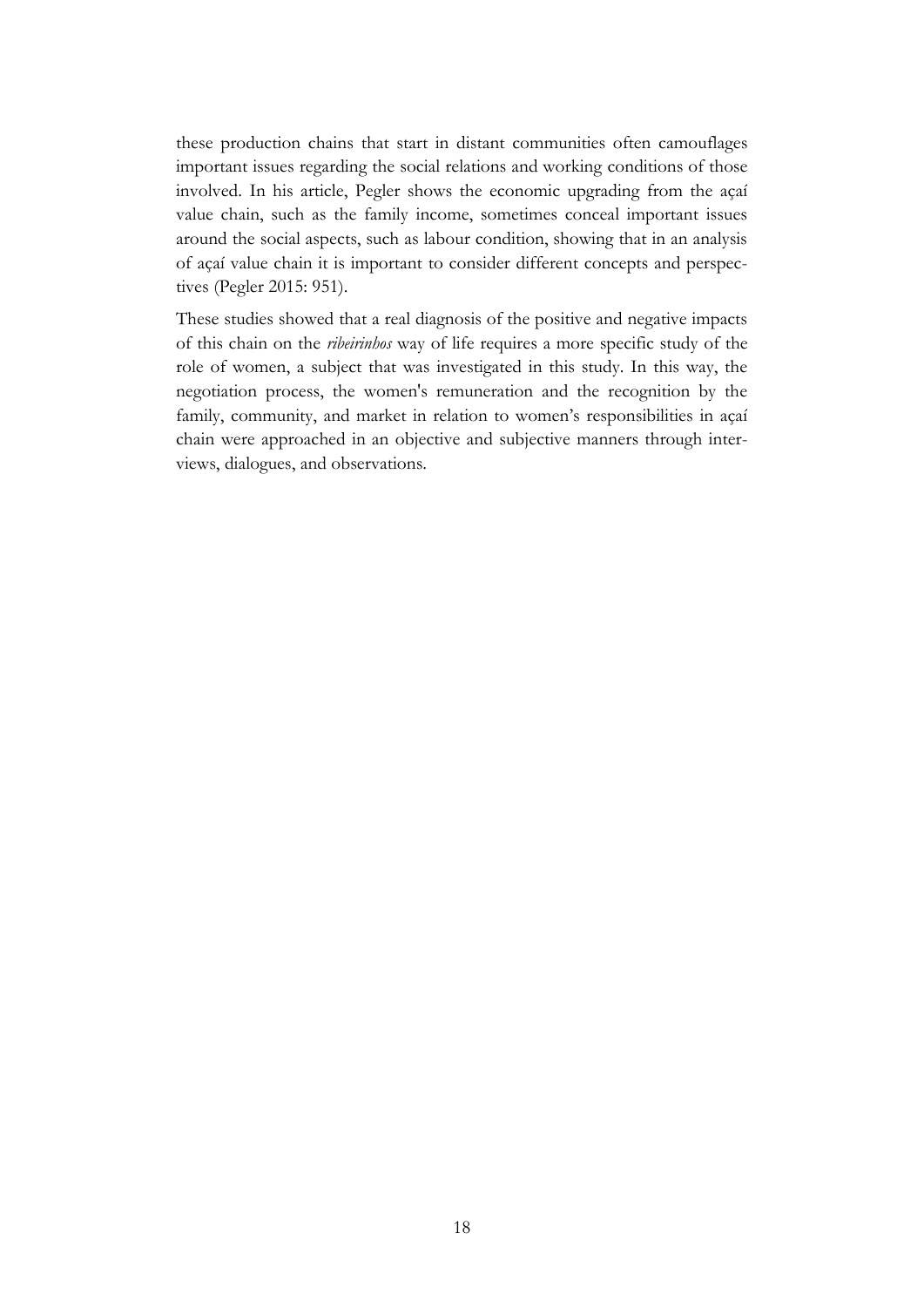# **3. Analytical Methods and Introduction to the Case Study**

## **3.1 Introduction**

This chapter describes the method used to understand the dynamics of gender in the process of division of labour in the açaí production chain. It also presents the tools used in the collection and analysis of information that compose this study and, at the end, an overview around the participating public.

## **3.2 Levels of Analysis**

These research's unit levels made possible to map and understand the gender issues in different arenas, especially regarding to women's labour and recognition of their activities in the açaí value chain, in an individual, group, and external dimensions.

The household is the first unit of analysis, considering that all members - father, mother, and children – live together and are involved in the açaí chain and livelihood activities. The use of the term household and not the family was adopted to facilitate the analysis of the activities distributed and developed by each member through the lens of the gender (Varley 2014: 398).

Considering the relationships among the families located in the same geographic space, sharing activities and influenced by a local culture, the community status was also applied as a level of analysis. The community is understood as the "shared identity based on location (e.g. a village) and or social grouping" (Agarwal 1997: 29). The use of this level is important considering the growing communities participation in socio-environmental projects and activities that require negotiation involving external agents (Agarwal 2001: 1623). In this context the role of women in the community, especially if they have gained voice or have acquired social status, for instance, a community leadership, through the expansion of açaí market, also was analyzed.

Finally, the influence of external actors, mainly of the middlemen who are responsible for the negotiation and purchase of the collected açaí as well as the sellers of clothes and household items, were also analyzed through the market level. The business practices often influence and shape the production and labour processes of families and groups, mainly in those communities located in isolated areas (Scoones 2015: 80).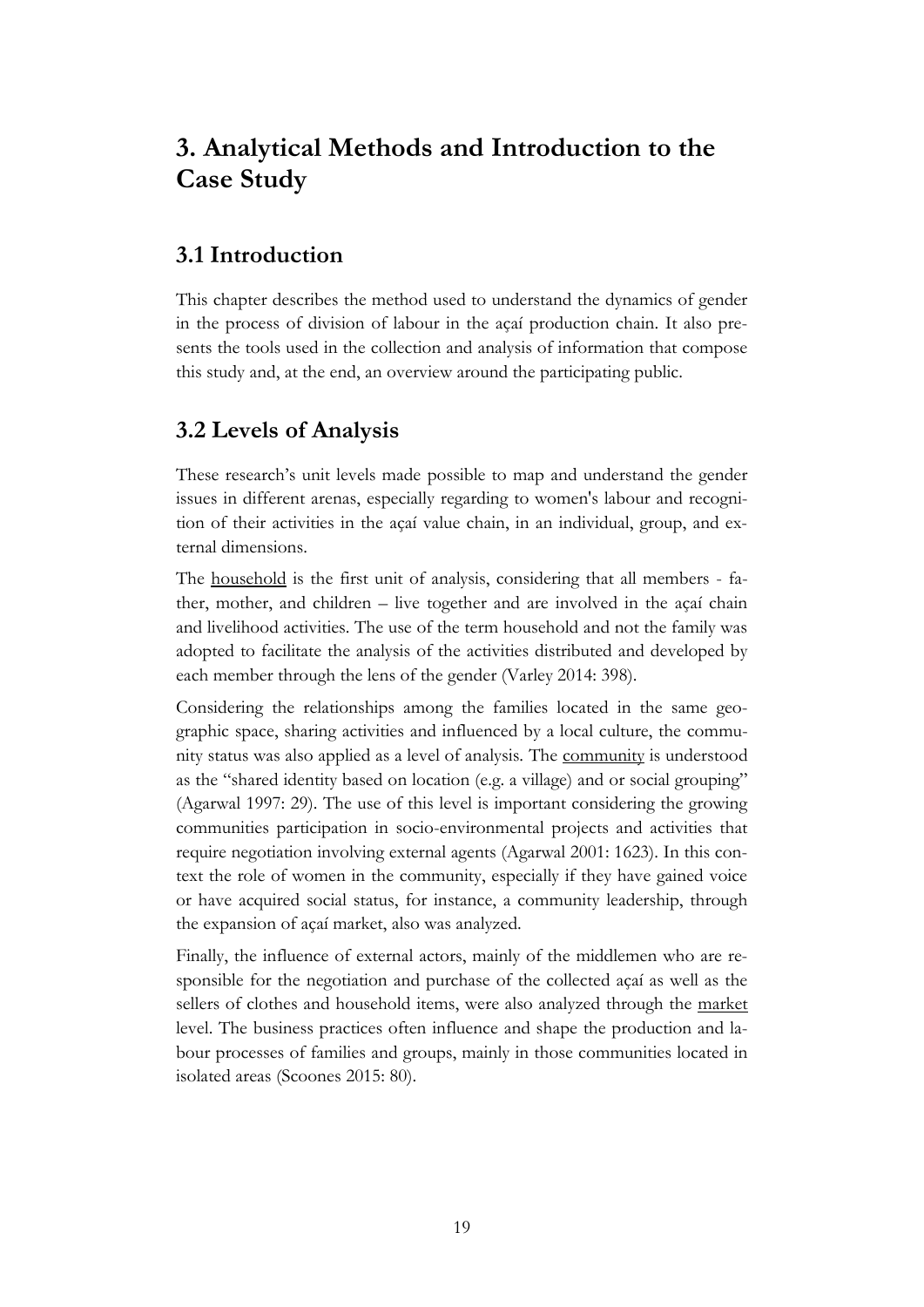## **3.3 Data Collection Techniques**

The qualitative approach was used in this research paper. The primary data obtained through interviews and participatory observation was collected during 25 days of fieldwork in the Amazon region, specific in the Canaticu River area. The use of several research methods and the dialogue with several actors allowed a significant collection of information. The existing gap in the academic articles about the role of women in the açaí production chain was analyzed through the interviews in the fieldwork. Secondary data were used before and after the fieldwork, allowing a prior understanding of the academic discussions and collecting results that guided this research study.

#### **3.3.1 Semi- Structure Interviews**

To unpack and map the activities performed by women as well as their perceptions regarding the recognition of tasks undertaken in the açaí value chain in the three different levels, interviews were conducted. The interviews were performed in a semi-structured manner, respecting the natural flow of the conversation and seeking to establish relationships of trust to achieve the research objectives (O'Leary 2004: 164). During the interviews, confidentiality was offered, but all participants allowed the disclosing their names and responses.

For these conversations, three types of questionnaires were elaborated that were applied with women, their husbands, and specialists (Appendix I). The models used in the communities addressed, among other topics, the importance of açaí; the process of division of labour; and the role of women and the management of financial resources. The model applied with the experts has more open questions, focused on the açaí production chain; the role of the extractive communities; and risks of this business. In all models, objective and subjective questions were used, aiming to map the reality, responsibilities, and tasks assumed, as well as to collect perceptions about the interviewee's involvement in the açaí production chain.

As there is no electricity and no telephone signal, the initial contact with the residents of the communities was facilitated by the Peabiru Institution, which operates in this region with projects aimed at strengthening local protagonism around informal value chains. In the field, the access to the interviewees was carried out by means of the "snowball" process, which are, from the initial contact with the community leaders, the extractive families were indicated. During the conversations, new participants were suggested, being possible to approach families residing in 6 communities spread along the Canaticu River. In total, 29 people were interviewed, including 11 *ribeirinho* men, 15 women and 3 specialists (Appendix II).

Seeking to create an environment of confidence and respecting the local culture still very centered on the masculine figure, at the first were realized interviews with the men. In these individual conversations, the research proposal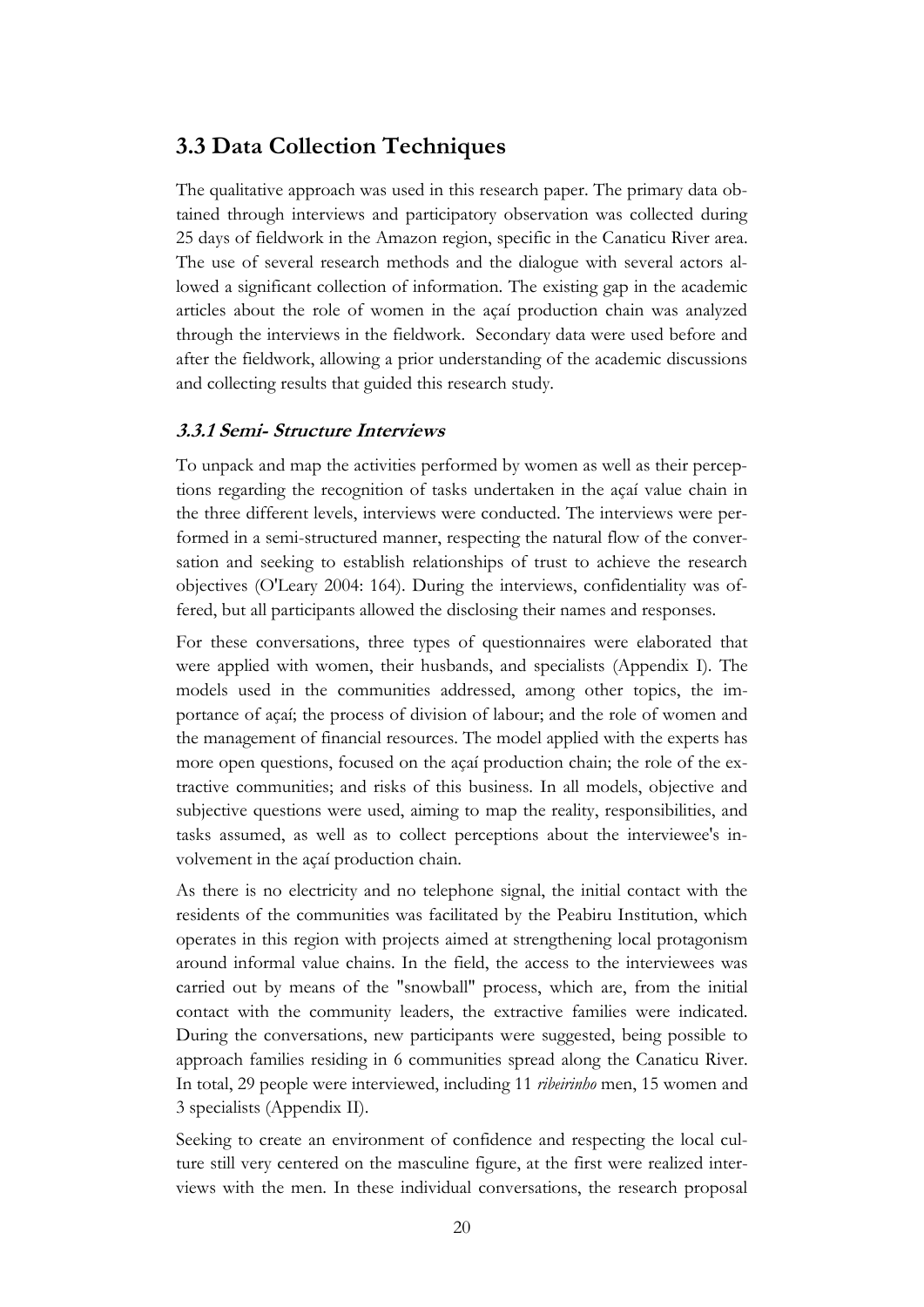was clarified and their perceptions regarding the women work in the açaí production chain, domestic and agricultural activities were collected. Subsequently, 15 women were interviewed face to face. In some situations, the daughters of the participants were present and participated in the conversations, enriching the discussions around the recognition of women's work and the opportunities and challenges that the açaí expansion brought to the family and community.

Finally, three people engaged in discussions related to açaí in the state of Pará– the director of the Peabiru Institute, an Emilio Goeldi Research Institute employee and an entrepreneur in the food sector who plants and sells açaí - were interviewed. In these conversations, they described the açaí production chain and pointed normative discussions regarding around this emerging commodity chain. Besides this, the challenges faced by the *ribeirinhos* communities and the invisibility of women's tasks were discussed in the interviews.

#### **3.3.2 Participatory Observation**

During the three weeks in the field, living daily with the Amazon communities, the participatory observation technique was used as a complementary approach. The participatory observation allowed living daily together with the studied public, increasing the information gathered in the research paper (Laws et al., 2003: 304). Thus, the routine of women; family dynamics around tasks; community organization; livelihood practices; and the interaction of families with natural resources were observed and used in this research.

#### **3.3.3 Secondary Data**

This paper also used secondary data to define the research object as well as to guide this study and enrich and link the information collected in the field. Theories and debates in the academy – books, and articles – about labour processes, gender, and sustainable rural livelihoods were used. In addition, Peabiru Institute projects reports related to informal commodity chains developed in the Pará State and the technical papers from public agricultural agencies related to best practices of açaí also were considered. Finally, data and documents available on Brazilian Government websites, such as IBGE and EMBRAPA, also have been added as a secondary data.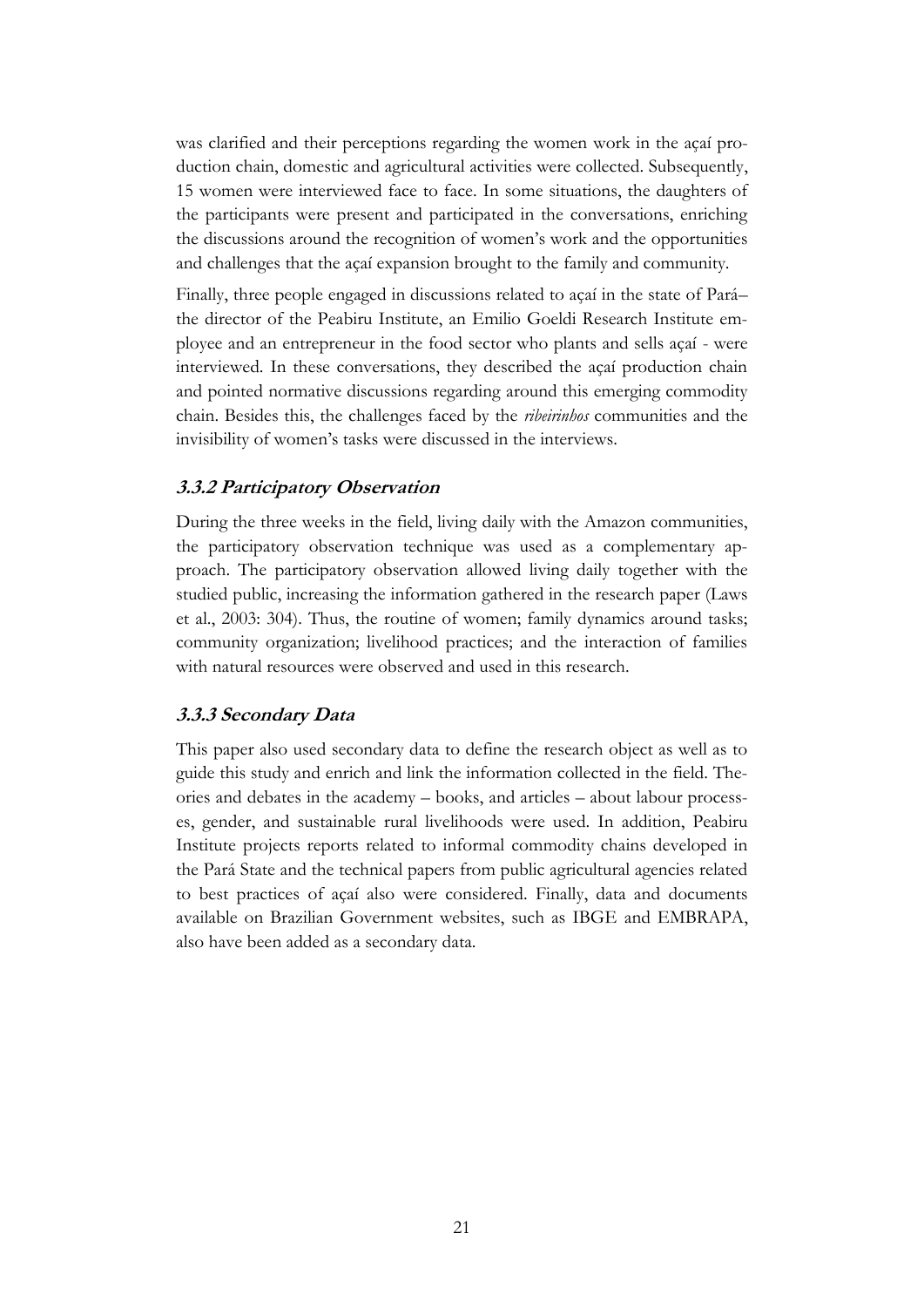

Community: Sagrado Coração de Jesus (2017) - photographic register of fieldwork

Community: Palestina (2017) - photographic register of fieldwork

*Source - fieldwork July 2017*

## **3.4 Data Analysis**

The information collected in the 29 interviews was organized into three different spreadsheets - men, women, and specialists - and each divided into 6 topics. The first embraces an overview of the açaí; the second describes the activities developed and the process of division of labour in the family and community; later the work and role of women and the way in which they are recognized were used; the fourth is an analysis of the social and cultural changes, involving the influences of external actors and the role of women; the fifth is the balance between açaí activity and other rural livelihood practices; and finally the interviewees' perspectives about the açaí future and their family activities.

After this division and insertion of field information, common keywords highlighted in the conversations were identified and underlined. At the end of each topic, a summary was elaborated. During the analysis of the collected data, the common and divergent points were identified and pointed in each summary topic. To complement this analysis, the observations collected during the fieldwork were included in the summaries. In the end, keywords, such as recognition of women's work; diversification activities; and tasks distribution were linked to debates and academic theories, allowing a theoretical and practical analysis of the information, being the research question the guiding principle of this study.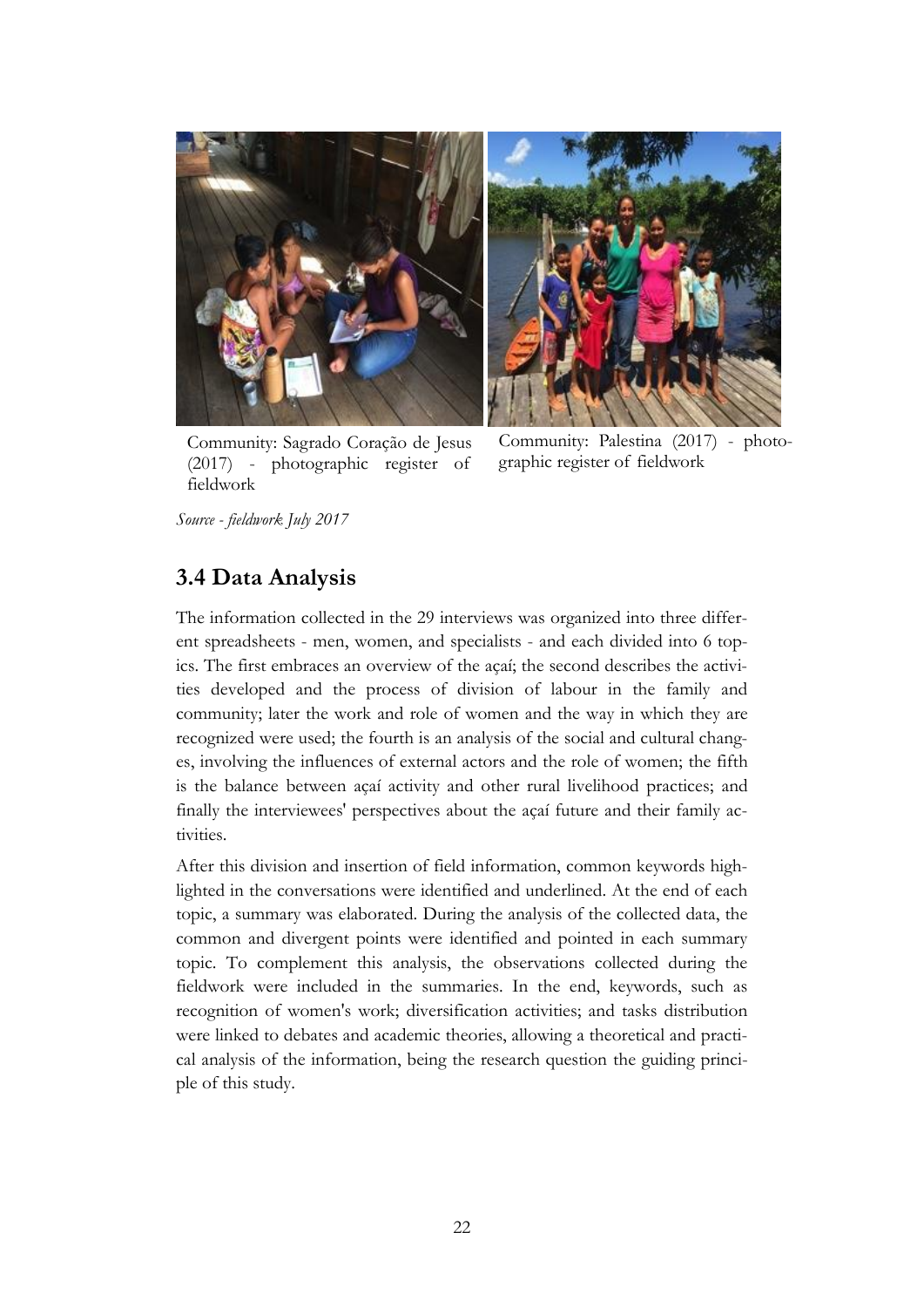### **3.5 Selection and Description of Study Area**

The Amazon estuary - the confluence of the Amazon and Tocantins rivers with the Atlantic Ocean in Brazil - is a region made up of small islands that make up the Marajó "Island", the largest river-maritime archipelago in the world. This is an area traditionally occupied by indigenous and *ribeirinho* communities, and the absence of the State, the difficulty of access to communities, the lack of basic services (education, health, and electricity) and the inexistence of formal job opportunities, transform the forest an important supplier of natural resources for the local population (Brondízio 2008: 1). In this context, the extraction of fruits, fishing and hunting, family farming, flour production and the breeding of small animals (ducks and pigs) are activities that generate food for the majority of the local population.

The Island of Marajó has 16 cities and most of the archipelago was in 1989, formally defined by the Brazilian government as an environmental protection area (Ideflor-bio 2017). In principle, all the activities developed in the Island should follow the guidelines of an economic-ecological plan elaborated by the government in partnership with the local population and social organizations. This document should guide investments in the Island as long as actions focused on biodiversity conservation and improvements in the quality of life of local populations have been carried out (ISA 2017). However, the dynamics of Marajó communities have been constantly impacted by the economic interests in the island's natural resources, mainly related to the raising animals (buffalo) in flooded areas, wood extraction, oil exploration and, more recently, the açaí commercialization.

The State of Pará is the main producer of açaí in Brazil and the Marajó Island is the main place of supply and sale of the fruit (CONAB 2015: 14). In *Curralinho*, a city that belongs to the Island, most of the local population survives from the fruit extraction, characterizing the commercialization of açaí as the main source of income. In the interview with Meirelles, responsible for Peabiru Institute, he commented that the açaí production chain removed approximately 500,000 people from the Brazilian misery list<sup>4</sup>. Curralinho has approximately 28,549 inhabitants and 61.71% of the population lives in rural areas (IBGE 2010). The communities of *Sagrada Família, Boa Esperança, São João II, Sagrado-Coração de Jesus, São João* and *Palestina* are located in the region of the Canaticu River that drains into the Amazon River. These communities, inserted in a patriarchal culture, have approximately 270 families that have in the açaí their main source of subsistence and income.

<sup>4</sup>Personal interview with Joao Meirelles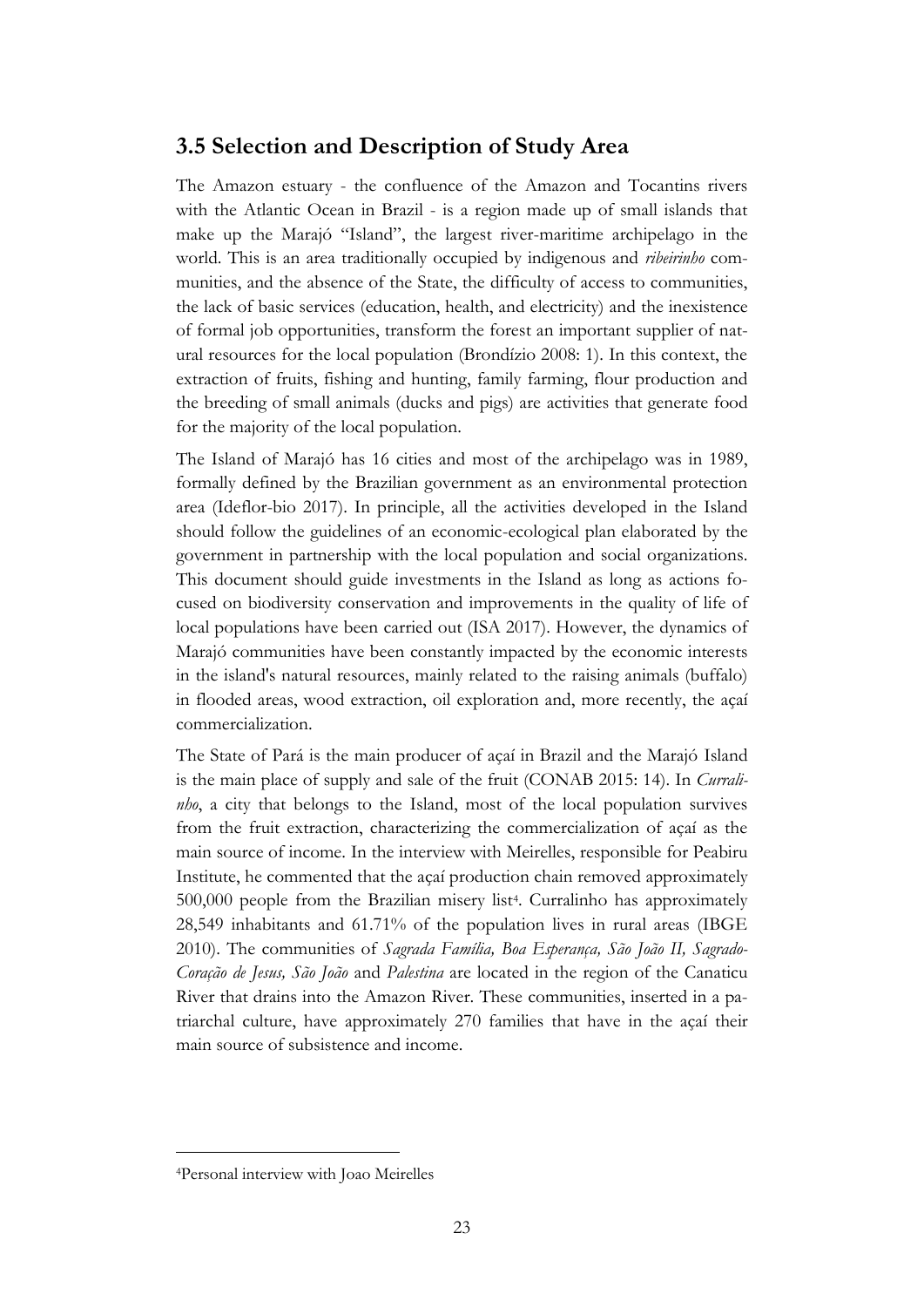

*Source* 

*1:*http://www.geografia.seed.pr.gov.br/modules/galeria/uploads/5/134regioe sbrasilibge.jpg

*Source 2: Peabiru Institute2017*

## **3.6 Sample View**

In the total, 29 people participated were interviewed, being 26 inhabitants of the local communities. The 11 men's respondents are married and only 02 women are not married. Most of the women did not complete the studies and 4 women's participants are illiterate. Only one women's respondent, the youngest of them all, completed the high school. All the interviewees have at least 02 children and the older respondents have more than 4 children. For all the participants, the açaí is the main source of income for families and the government transfers programs help in the purchase of food and fuel for the boats.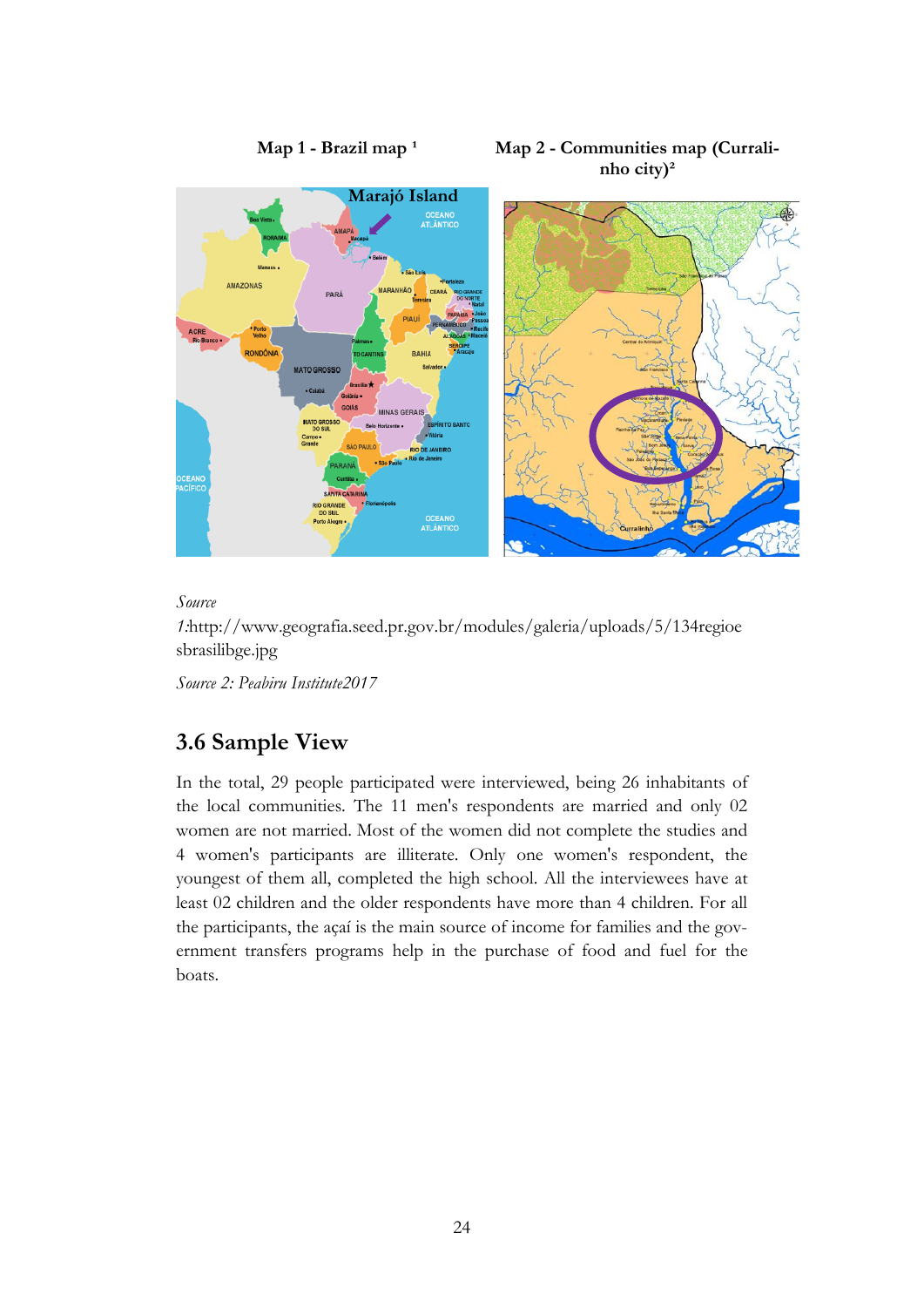# **4. Women's Role and Labour in Amazon Communities**

## **4.1 Introduction**

This chapter presents the interactions between a woman's work in açaí in relation to her family, community, and market. The structure below addresses the obligations of *ribeirinhos* women in domestic activities and agricultural practices. Subsequently, the tasks and recognition of women's activities in this new global value chain have been explored. This chapter suggests that there is a mixture of the spaces, rules, and responsibilities resulting from the expansion of this new market, with women being an important agent in these new dynamics.

## **4.2 Women: Balancing Food Production and Domestic Activities**

The simple lifestyle and daily doubts about the food availability at dinner time until the necessity to have natural medicines at home, considering there is no hospital in the region, are common issues and situations faced by the *ribeirinho* populations spread along the Canaticu River<sup>5</sup> . In this context, a tightly united family, an existing strong social relation between the communities' inhabitants located in the Forest and an agricultural diversification of practices are survival strategies adopted by the *ribeirinhos*, transmitted throughout the generations. The use of available natural resources and the food exchange actions are common practices in the region and flow along the Canaticu River.

For the 15 participant women, the food production's diversification mixed with the use of forest's resources is the *ribeirinhos* survival strategy, an essential theme discussed by Sustainable Rural Livelihoods framework. This discourse, highlighted by 7 men interviewed, is based, among other causes, on experiences faced by extractive people that focused their activities on rubber production. After the market declined, these individuals had to ask for help from local residents to survive. João Barreira, the oldest inhabitant from *SagradaFamília* community, mentioned that "families that decided to work only with rubber faced serious problems when the buyers disappeared. These people learned in the worst situation the importance of diversifying the production, a traditional knowledge from the Amazon population." 6

<sup>5</sup> Personal observation during the fieldwork enriched through secondary data

<sup>6</sup> Personal Interview with João de Jesus Barreira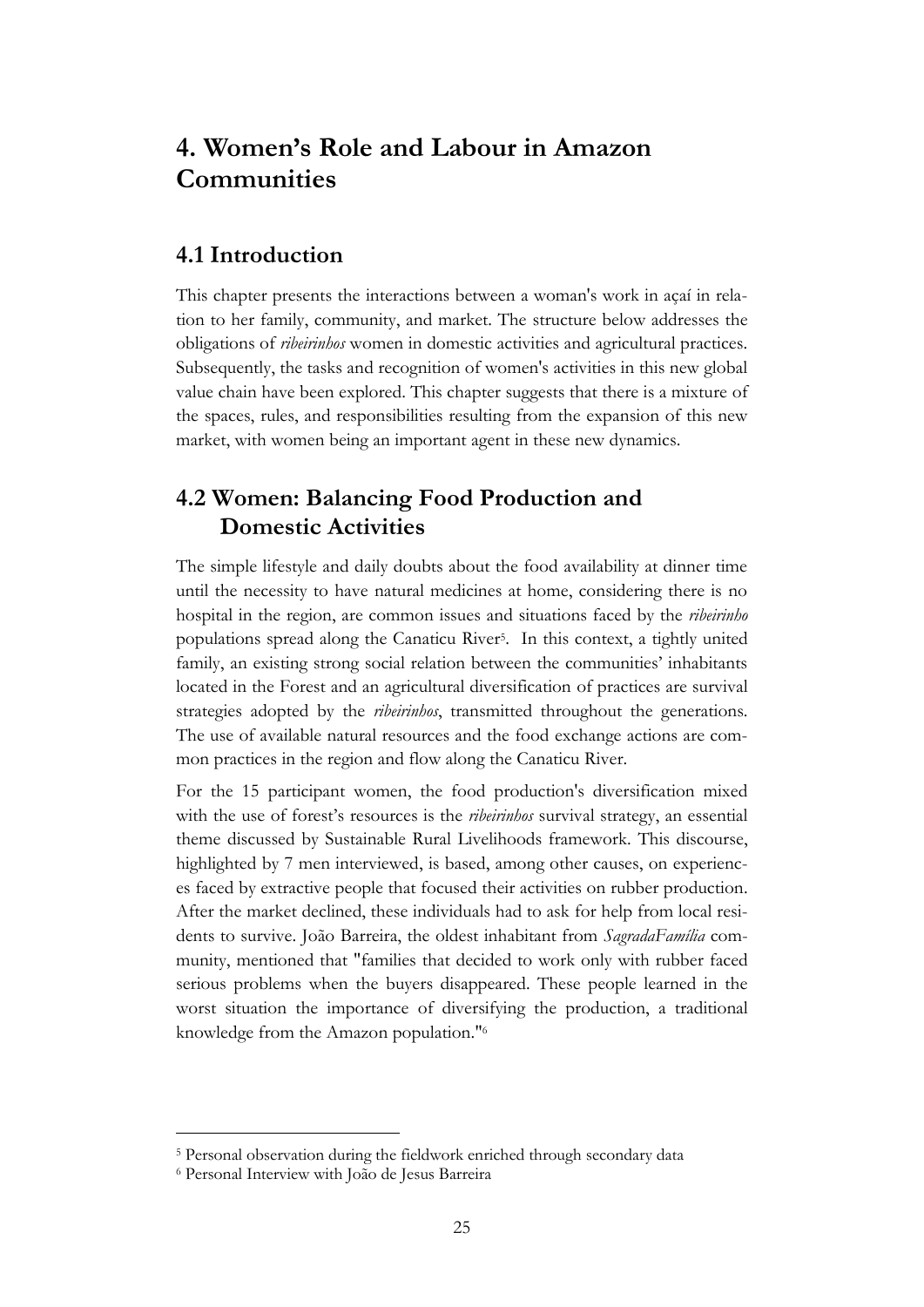The way of life of the *ribeirinhos* families was described by the researcher of Emilio Goeldi7as "multitasking"<sup>8</sup> . The development of several subsistence activities, including the harvest crops period and the fruits availability in the forest, were highlighted by all the interviewees. In this natural flow, fishing and hunting carried out mainly by men, occur in a parallel way to other activities, following the family needs. This specific theme was proudly reported by 09 men that associate the hunting practice with courage and the role of men to provide food for the family. During the fieldwork period, I witnessed the families' happiness when the community men came back home after night hunting. The animals caught were slaughtered and prepared by the women being shared among the 17 families of the community.

Reflecting a patriarchal cultural, women's responsibility for home and childcare was reported by 100% of respondents, including men and women. These activities are learned early on and transmitted to the little girls because "boys do not help with housework, household activities are women's responsibility"<sup>9</sup>, emphasized Silvana. This point of view was verified in the field through a dialogue between two women who commented that girlfriend of the grandson of one of them would be an excellent wife because she washed the clothes and prepared the food for her boyfriend and parents. However, this culturally assumed obligation was subjectively criticized by 03 younger interviewees that have never participated in meetings in other communities because their home obligations consume all women's time. Agarwal points out that the accumulation of activities by women and the total absence of men and children in domestic activities, restricts the time of women, many sometimes limiting women's involvement in external opportunities (Agarwal 2001: 1638).

In addition to household responsibilities, 13 women also work with their husbands in the agricultural field, mainly in the planting and harvesting of subsistence crops. Although women have an essential role in maintaining the farming, their tasks are not recognized and valued. The interesting is that only 3 of the 11 husbands interviewed reported the wife's labour on food production even though they work together in the field. It suggests that farming and forest activities end up being seen as an extension of the domestic obligations undertook by women (reproduction work), reflecting a process of gender-based division of labour (Pande 2013: 101). Another curiosity is that 9 of the interviewed husbands are formally registered as a rural producer in the Brazilian government system, which gives them the security to reinforce that agricultural activities are men's responsibilities.

<sup>7</sup> The Emilio Goeldi Museum is a Scientific Institution that develops research on biodiversity; Amazon ecosystems; and cultural and social dynamics in the Amazon Forest (Goeldi 2017)

<sup>8</sup> Personal Interview with Regina Oliveira

<sup>9</sup> Personal interview with Silvana Martins Santiago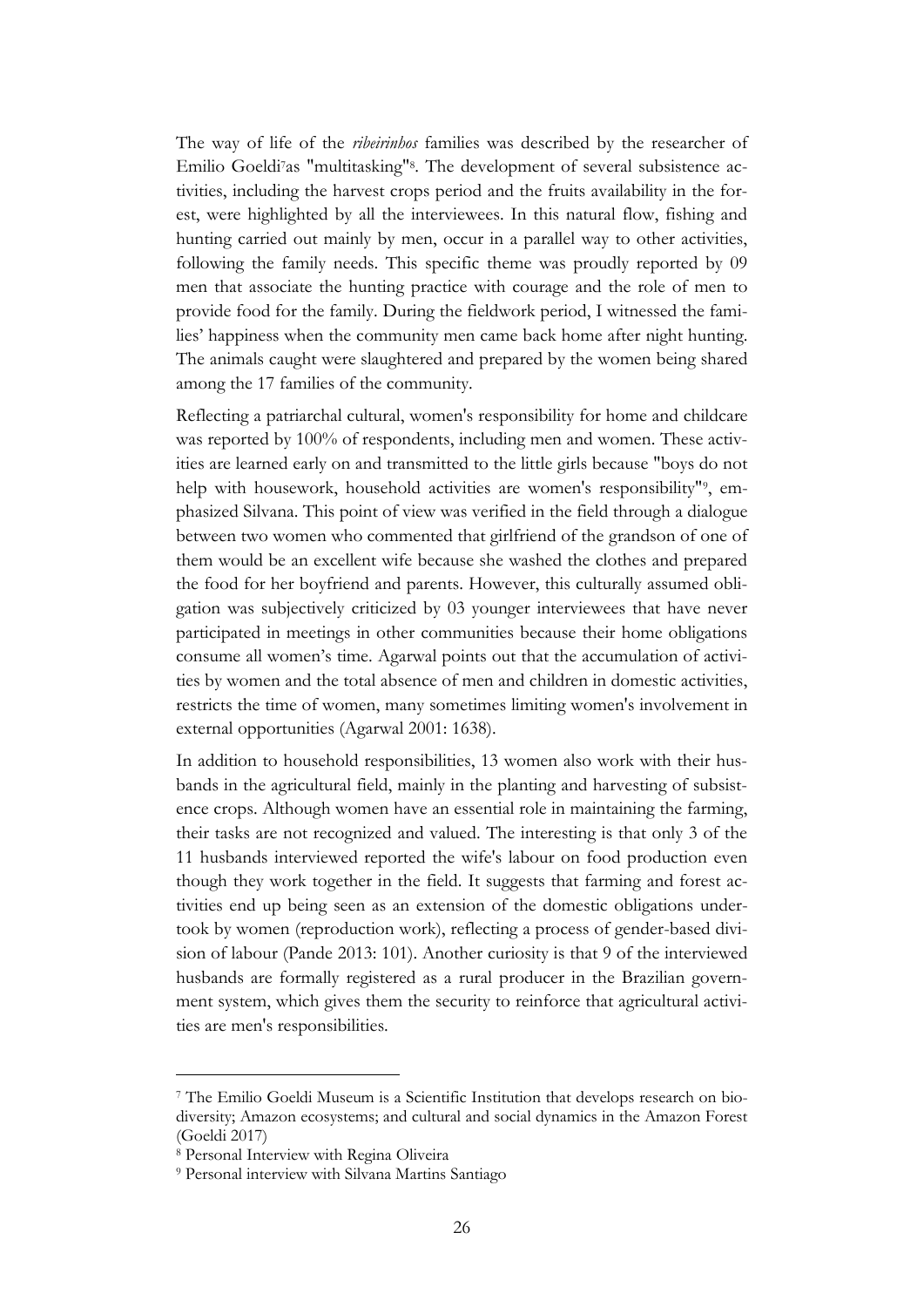The cassava flour production, which occurs between July and August, is performed through family and community work. While men carry the wood to the artisanal oven and bake the flour, the women peel the cassava and bag the production. Usually, the flour is used as a food for the *ribeirinhos*, but some families commercialize locally part of this production. This sale is conducted by men and occurs in the period - two months - before the açaí harvest, the moment that most of the families do not have more money generated from the berry sale.

The açaí market's expansion demanded a redistribution of tasks among family's members, being necessary to incorporate children in tasks, including in domestic activities and fishing. Because of the daughters' help in the household activities, the women are acquired more agricultural responsibilities'. The açaí activities began to be exercised by all the members of the families, seeking to guarantee the fruit supply and generate more income for the family. These labour divisions have resulted in women's accumulation of responsibilities activities. This new family's tasks context is a result of the açaí global value chain that impacts in the family, community and local market dynamics.

**Figure 4 – 1: Redistribution of tasks throughout the year**



*Source: author's own - October 2017*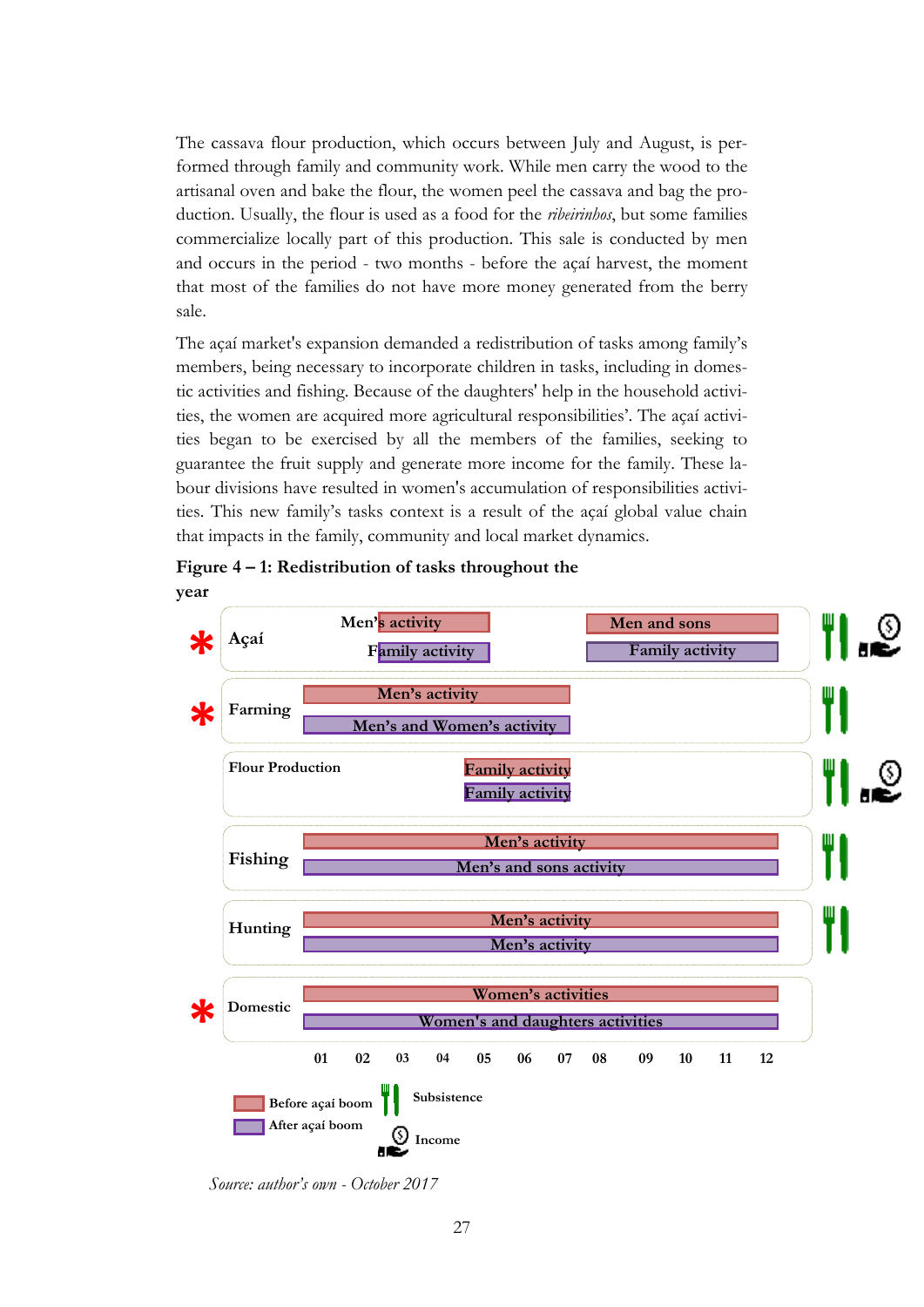### **4.3 The role of women in the açaí production chain**

"If you ask me what was the meaning of açaí in the early 90's certainly I would say food; however, today the açaí is our main source of income"<sup>10</sup> . Maria Isabel opinion demonstrates the influence of the market and the speedy changes that have occurred in the Amazon reality related to the inclusion of traditional communities in a new global value chain. Described by 100% of *ribeirinhos* (men and women) as the main source of income, the açaí warmed the local and regional economy. In the international market, Brazil is responsible for supplying 85% of açaí world production (Pedrozo et al., 2011: 88).In the dialogue with Meirelles, responsible for the Peabiru Institute he mentioned that the açaí production chain withdrew approximately 500,000 people from the poverty Brazilian list.11While the monthly average income of a *ribeirinho* family is approximately 85 Euros, the total income acquired by the same family after the four months of açaí harvest season is equivalent to 2,300 Euros.

During the harvest period, which happens in the Canaticu region between the months of August and December, the family works together and focuses their activities on this informal chain, seeking to collect as much fruit as possible. The traditional tasks are done manually, in an artisanal way, involving intensive family labour to guarantee a high production and sale (Dendena and Corsi 2014: 760). This precariousness of working conditions was observed through the stories of the interviewees and confirmed by 06 women that mentioned work accidents with members of their families, especially at the climbing of the palm tree to pick up the açaí. The model of division of labour in the açaí value chain is based on a patriarchal culture guided by a deregulated, informal production chain with fragmentation of the processes of collecting and selling of the fruit which is attracting more women to this type of chain (Kanji 2004: 1).

Similarly to the Brazilian nuts production chain, the activities in açaí are learned and transferred from parents to their little children. "I am anxiously waiting for my son to complete eight years to teach him the açaí activities,"<sup>12</sup> says Neuzete. Although this serious theme is not the focus of this research paper, all the interviewees naturally mentioned the engagement of children in the açaí production chain, without demonstrating reflections or worries about the children's labour. This fact allows a mix of perceptions: on one hand, the child labour in açaí production is rooted in the *ribeirinhos* culture and the transfer of this traditional knowledge was proudly described in the conversations; on the other hand, thinking about it in this moment can affect the family production – few-

<sup>10</sup> Personal interview with Maria Isabel Firmino Monteiro

<sup>11</sup>Personal interview with JoãoMeirelles

<sup>12</sup> Personal interview with Neuzete Rodrigues Duarte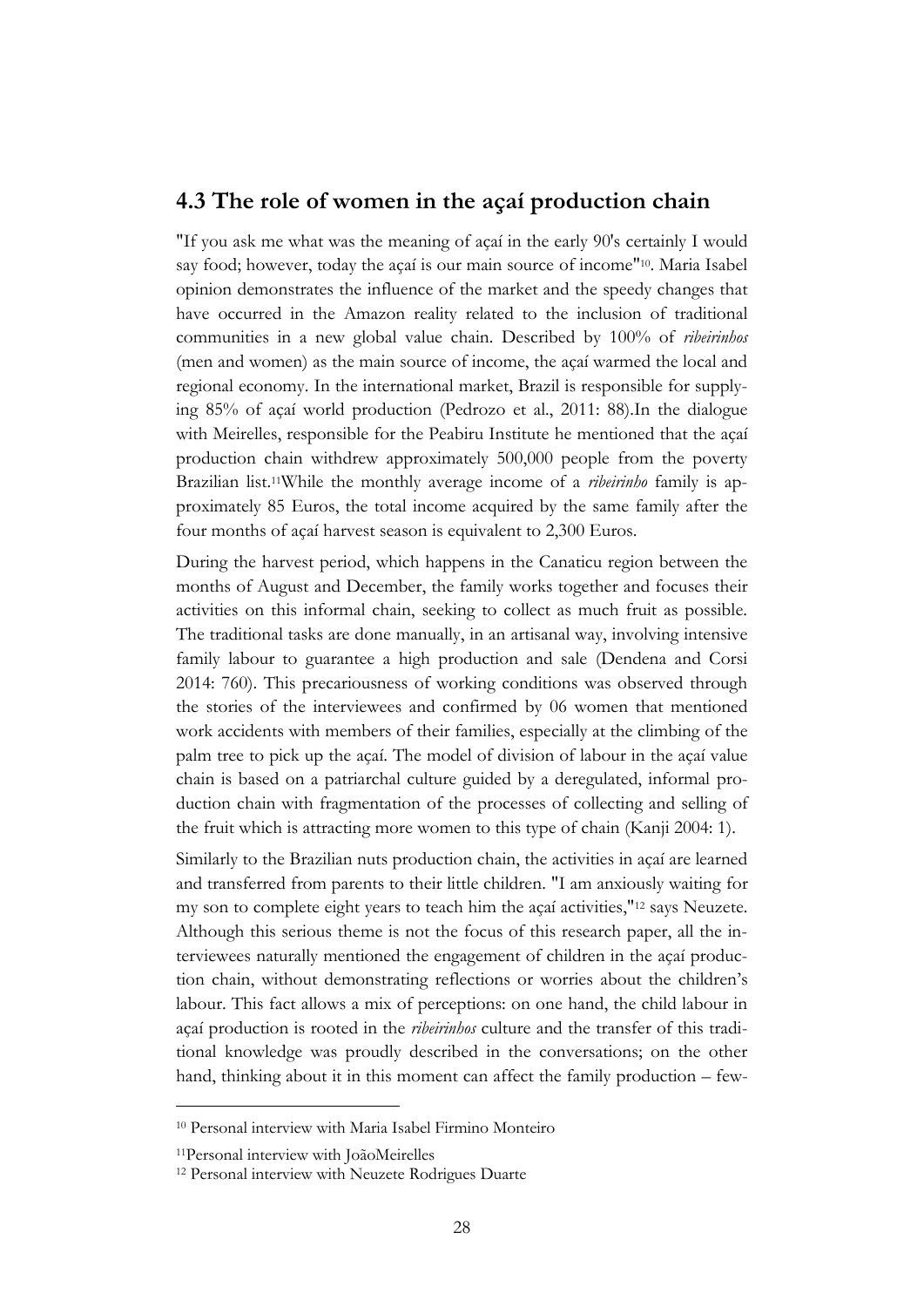er people collecting the fruit - which consequently will impact in the family income. During the fieldwork, 7 women mentioned that the family usually goes early to the *açaizal* because at the afternoon the children have to go to school. It indicates concerns about the necessity of children attend the school but not about the involvement of little boys and girls in the açaí activity which characterizes the children labour.

While 13 women associate the activity in the açaizais as a moment of family union, the men comment that more people working mean a higher income for the family. This divergent views regarding family involvement in açaí activity indirectly reflects one of the effects related to the process of division of labour according to gender lens. The women's perception reinforces the family cares as a priority, aligned to the household obligations and expanded for the açaí workplace. The men's impression reflects their responsibility for selling the fruit and gaining money, challenges faced in the açaí negotiation process. The importance of açaí and the influences of this value chain in the families' context were observed even in drawings made by young girls. Gabriela has 7 years old and early she associates the açaí production chain with income as well as a woman tasks and responsibilities<sup>13</sup>. The food (subsistence) and nature relationship were also highlighted in her drawn.





Gabriela Santiago Barreiros (2017) 'What does açaí mean for you?'. **Work, nature and food**. *Information collected in fieldwork*.

Through the use of Harvard and Monser analytical frameworks, it was possible to map and describe each family member's activity in the açaí production chain. According to the interviewees, in the Amazon communities, this emerging chain mainly covers five tasks: climbing the palm tree and picking the fruit up; threshing the açaí; preparing and carrying the baskets with the fruits to the boats and, finally, selling the açaí. Dona Maria explains that "threshing and preparing the baskets are manual and delicate activities and men usually do not

<sup>13</sup>Information collected in fieldwork (Gabriela Santiago Barreiros)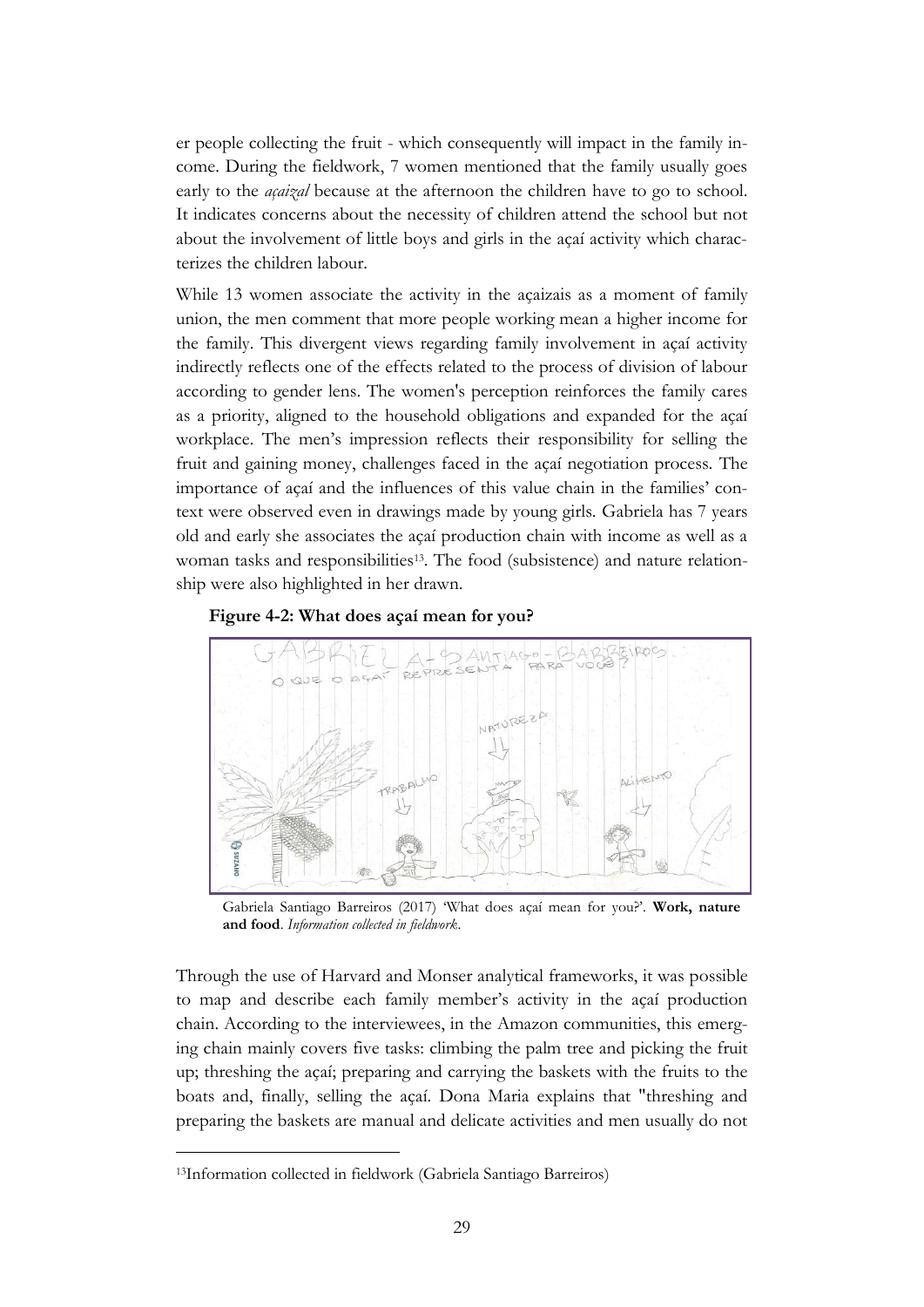have the manual ability to do." 14These manual activities are commonly associated with female responsibilities, based on the questionable idea that delicate activities should be performed by women.





#### *Source: author's own - October 2017 (fieldwork)*

Women performed 4 of the 5 tasks described, and 100% of the participants are responsible for the daily açaí drink preparation for the family. The fruit is collected by 7 women and the others have the children support in this activity that demands agility, lightness, and courage. With the exception of one interviewed, all of the extractive women are responsible for threshing açaí bunches and carrying the fruits out to the baskets.

Despite all these activities being developed by the women, the sale process is conducted by the men. About this man responsibility, Socorro emphasizes that "man transmit another image; the woman is easily deceived."<sup>15</sup> The women's subordination role and the challenge in self-recognizing their skills and capacity were commonly identified among the interviewees, especially in the older women. This gendered division of labour is similar to the Tanzania cacao case, where the woman is responsible for collecting, transporting and drying the fruit, while the man is only responsible for commercialization (Verhart and Pyburn 2012: 68).

<sup>14</sup> Personal interview with Maria de Moraes Andrade

<sup>15</sup>Personal interview with Socorro Oliveira Barros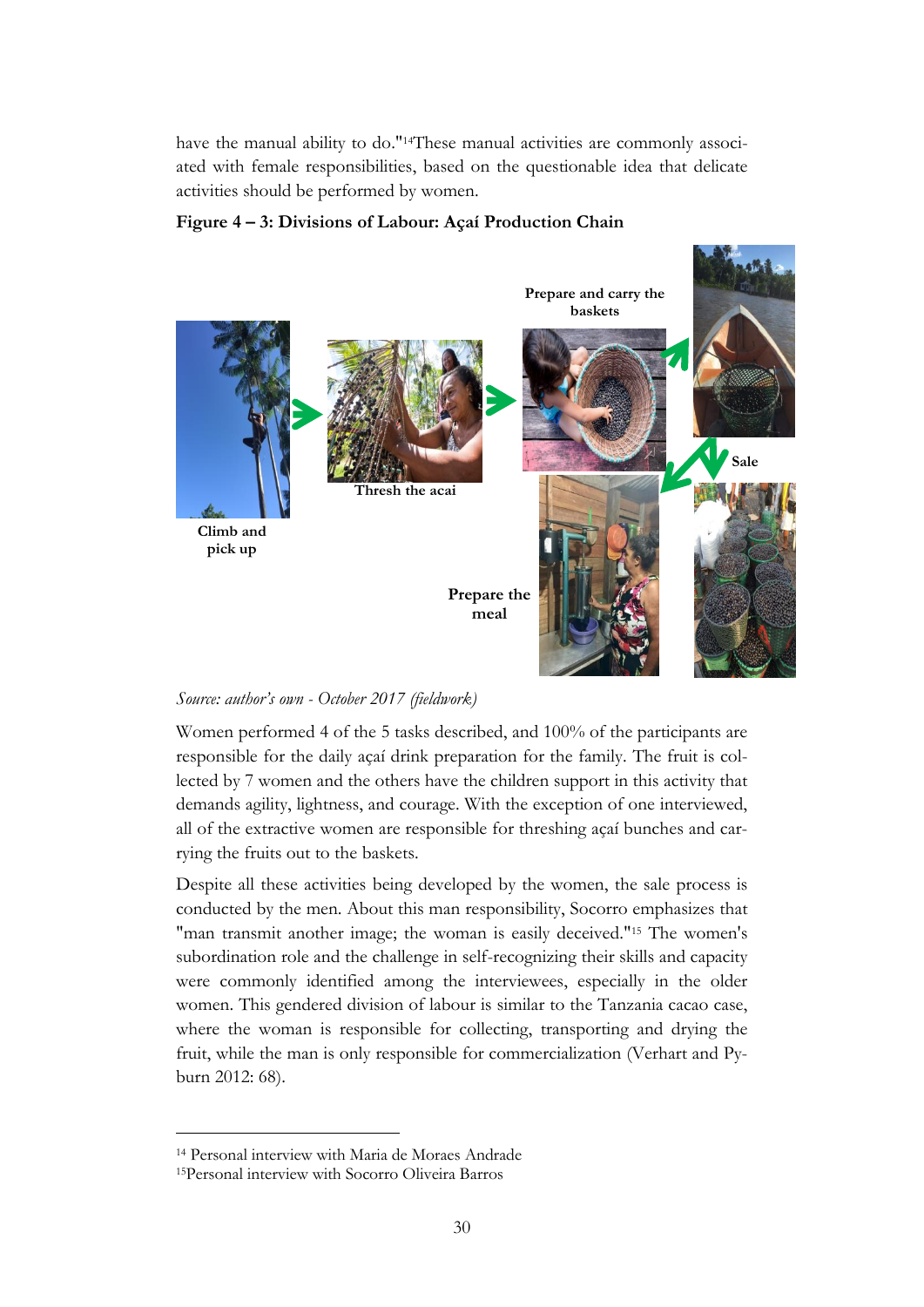Although the women work hard in the açaí production chain, 12 women proudly reported that this new market has recognized and strengthened the *ribeirinhos* population's traditional culture. Maria de Jesus goes further and says " the açaí market allowed some mothers to have an activity out of the house, otherwise, the women would stay part of the year locked all at home doing domestic services."<sup>16</sup> This perception of freedom and the sense of "belonging" were awoken in reason of the expansion of açaí market and valorization of the Amazon fruit. For these people who live distant from urban areas, without communication or contact with people from other regions, this global value chain reduced the River and State borders, including the local communities in a huge and unequal country.

#### **4.4 Are Women tasks recognized and valued?**

The issue related to the role of women in the açaí chain was the question that brought many discussions and contradictions in the answers. The importance of women's work in the maintenance of this new market is a common point between families' members and residents of the extractive communities, but the manner in which of these tasks are recognized elicited many reflections. After describing in detail their responsibilities and the difficulties around the activities in the açaí production chain, 11 women said that "they are just helping their husbands in the açaí work"17or that "women do everything in açaí; they are always helping their husbands."18Out of this group, 8 women strongly commented that their activities are essential to guarantee the generation of açaí income and that "in the harvest period, women work more than men."19Maria Madalena goes further and commented "men take to sell all the fruit baskets that women have collected and prepared"20. At the same time women report that they help their husbands in maintaining the açaí production chain, the wives subjectively emphasize the importance of their activities, comparing them to the tasks of men.

Considering this, why do women oscillate between describing their hard work in the açaí with the answer that the wives are only helping their husbands? During the fieldwork, it was observed that the money contact that occurs after the production sale and the patriarchal culture rooted in the region are factors that difficulty the recognition of the activities performed by women, including by themselves. The women's subordination status and the common understanding that the production sale, and consequently, the first money contact - a

<sup>16</sup>Personal interview with Maria de Jesus de Oliveira Maia

<sup>17</sup>Personal interview with Maria DomingosPinheiro de Oliveira

<sup>18</sup>Personal interview with Maria Margarete de Oliveira Cardoso

<sup>19</sup>Personal interview with Neuzete Rodrigues Duarte

<sup>20</sup>Personal Interview with Madalena de Oliveira Barreiros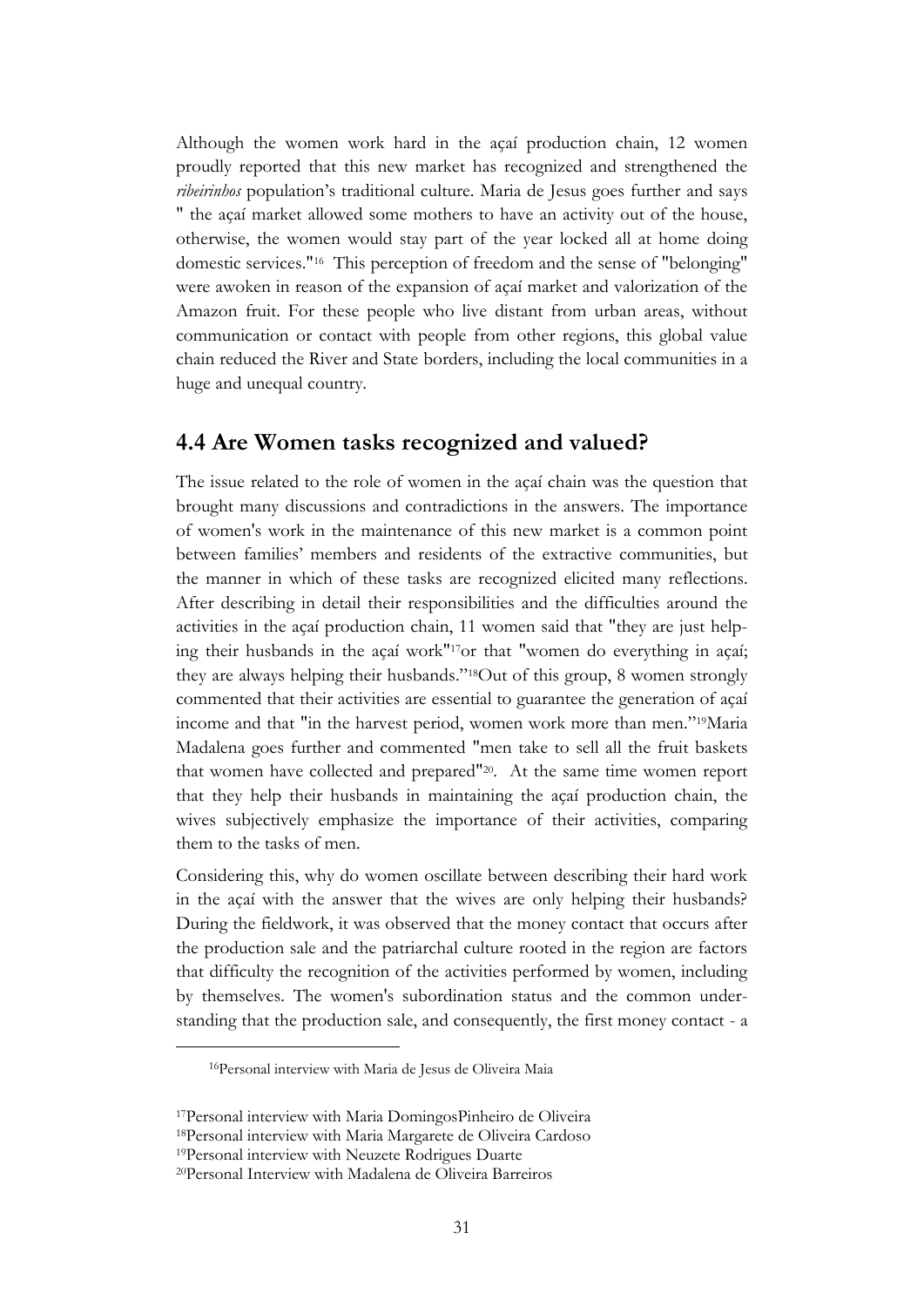stage of the division of labour - is the synonym of work, camouflage all previous steps that ensured the fruit supply and sale. On the other hand, subjectively, women in the dialogue process during the fieldwork reinforced the importance of their activities signaling the lack of valorization of their tasks. In this context, women who harvest chestnut in Amapá reported that they took many years to understand and believe that their work was essential and it needed to be properly recognized, a fact that happened after they took over the sales (Nectar 2017).

The man is the person responsible for sale the açaí. The negotiation process involves middlemen - all men - that in the açaí harvest season travel through the Canaticu River communities. Only one of women interviewed, a young widow is responsible for the açaí sale. In detailing the process, she emotionally described the challenge of being a woman when it is necessary to sell the product in this informal commodity chain. "When the middleman realizes that it is a woman, he automatically offers a price below average" <sup>21</sup>says Maria Isabel. The açaí price is defined by urban buyers being previously negotiated with the middlemen, without any participation of the communities. In fact, this market approach is something new and challenging for communities, which requires skills and qualifications that are far from the reality of *ribeirinhos*. In this phase, men themselves face the challenge of evaluating all the family labour, which at the commercialization time, reflects on the difficulty of demanding a fair value for the production. "The açaí price oscillates a lot and we cannot charge more for the production because the middlemen have already combined among them the amount that will be paid per each basket"<sup>22</sup>, reports Raimundo. In this context, the early definition of prices and the fruit quality demands made by the tradesmen, demonstrate the influence of the external market in the local dynamics.

In this negotiation process, women's work remains invisible to external agents, including the market and consumers that associate all the family açaí work to the male figure. This occurs, among other factors, because the man leads the commercialization stage, being only the husband the family member that has contact with the middlemen. The lack of knowledge about the tasks performed in açaizais is an interesting fact for the intermediary person. Firstly, because it is easier to impose value on production without having to discuss all the tasks involved, and secondly, because of illegal issues such as child labour, are not strategically observed. In analyzing the strategy of cocoa buyers in Tanzania who also associate the activity with men's work, Verhart and Pyburncomment "as a lucrative cash crop, cocoa is generally seen as the men's domain (...) this

<sup>21</sup>Personal interview with Maria Isabel FirminoMonteiro

<sup>22</sup>Personal Interview with RaimundoSantana de Caxias Júnior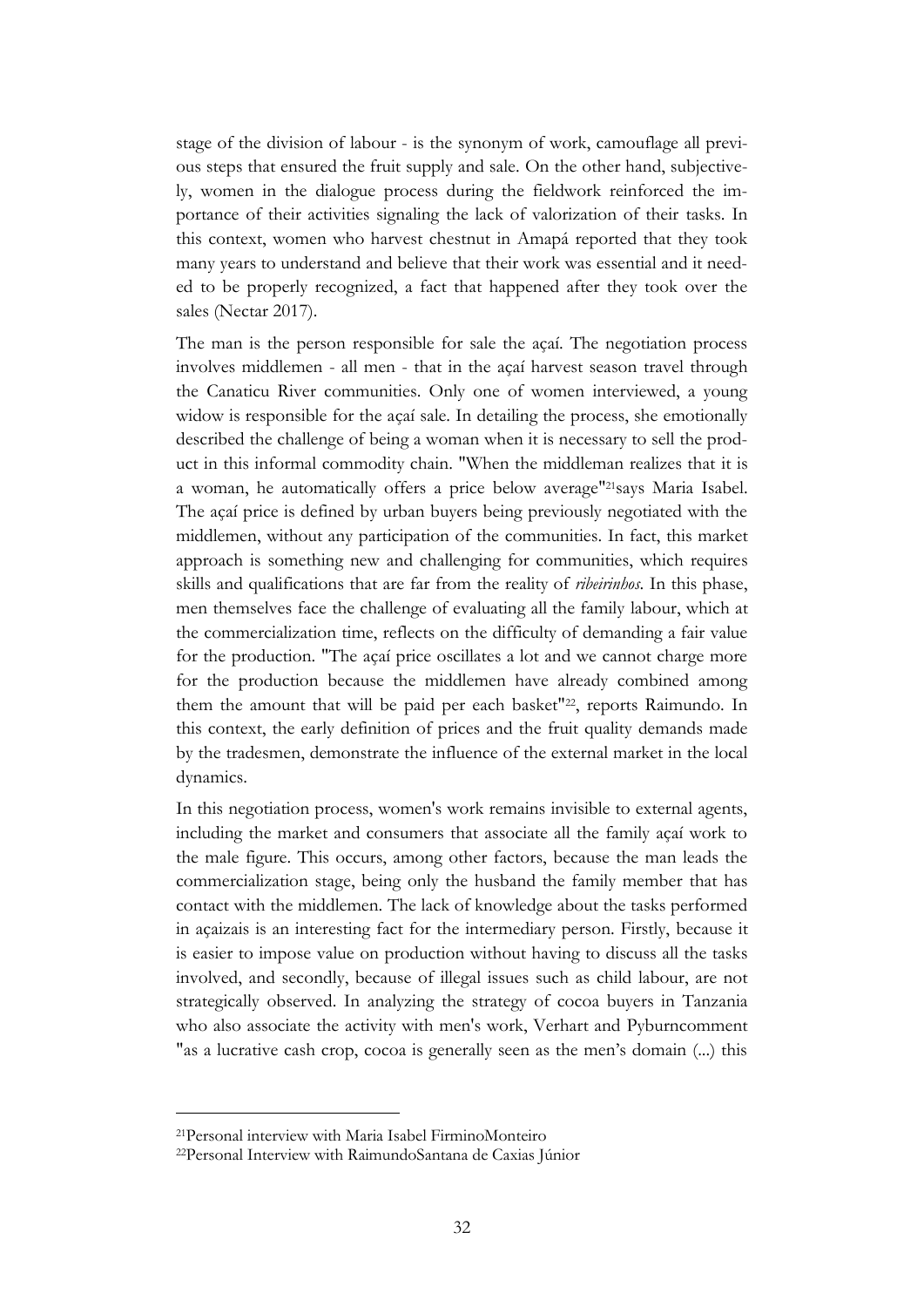doesn't mean, however, that women don't contribute to the production of cocoa" (2012: 68).

The income management from the sale of the açaí (the main income source of the *ribeirinhos*) is also a men's responsibility, a result of a gender division of labour. According to 13 interviewed women, the husband is responsible for the family money management. This obligation was proudly described by the men interviewed and justified by the fact that women are formally entitled to *Bolsa-Família*, a Brazilian government's income transfer program. Although some scholars criticize this Program because of titling and reinforcing the role of women in the task of caring for the home and family (Bartholo 2016: 2), the women respondents commented with satisfaction their responsibility for the *Bolsa Família*. However, in the fieldwork, was noted that the management of this resource - an average of 85 Euros per month - is also carried out by the husbands. In other words, all the financial resource management, with the exception of the widow interviewee, is an obligation of the men.

When questioned about the remuneration of their tasks on açaí production chain, the women comment that when they need cash, they ask money for their husband. In practice, extractive women associate the term "remuneration" with income inflow that allows to buy new items, such as clothes and furniture, for their family. In addition, subjectively the women's reports the gain of confidence and voice in her family, associated with the freedom to ask money and buy what their wants. Neuzete mentions "in my case, the açaí gave me freedom; if I want to buy something, I ask my husband for money because I know that he has money generated from the sale of the fruit. I picked up the açaí and I gave it to him to sell." 23

On the one hand, income access can promote changes in the gender relations between the husband and the wife, from the moment the women recognize their contribution in acquiring the income (IFAD, as cited in Rao 2012: 88). In succession, women begin to achieve a new family status and have more space for dialogue, influencing decisions and strategies. On the other hand, the gender inequality of division of labour, with the invisibility of women's work and time invested in açaí activities, also occurs in the income sharing within the family members, and the man is responsible for this activity (Agarwal 1997: 1635). Although family and community members are aware of the importance of women's tasks, they do not control the açaí income. At the same time, women perceive their tasks remuneration as a gain of space for, where they feel comfortable to dialogue with their family and ask the husband for money. This fact looks small but it is an important step in the women's role, especially in isolated communities rooted in male-decision culture.

<sup>23</sup>Personal interview with Neuzete Rodrigues Duarte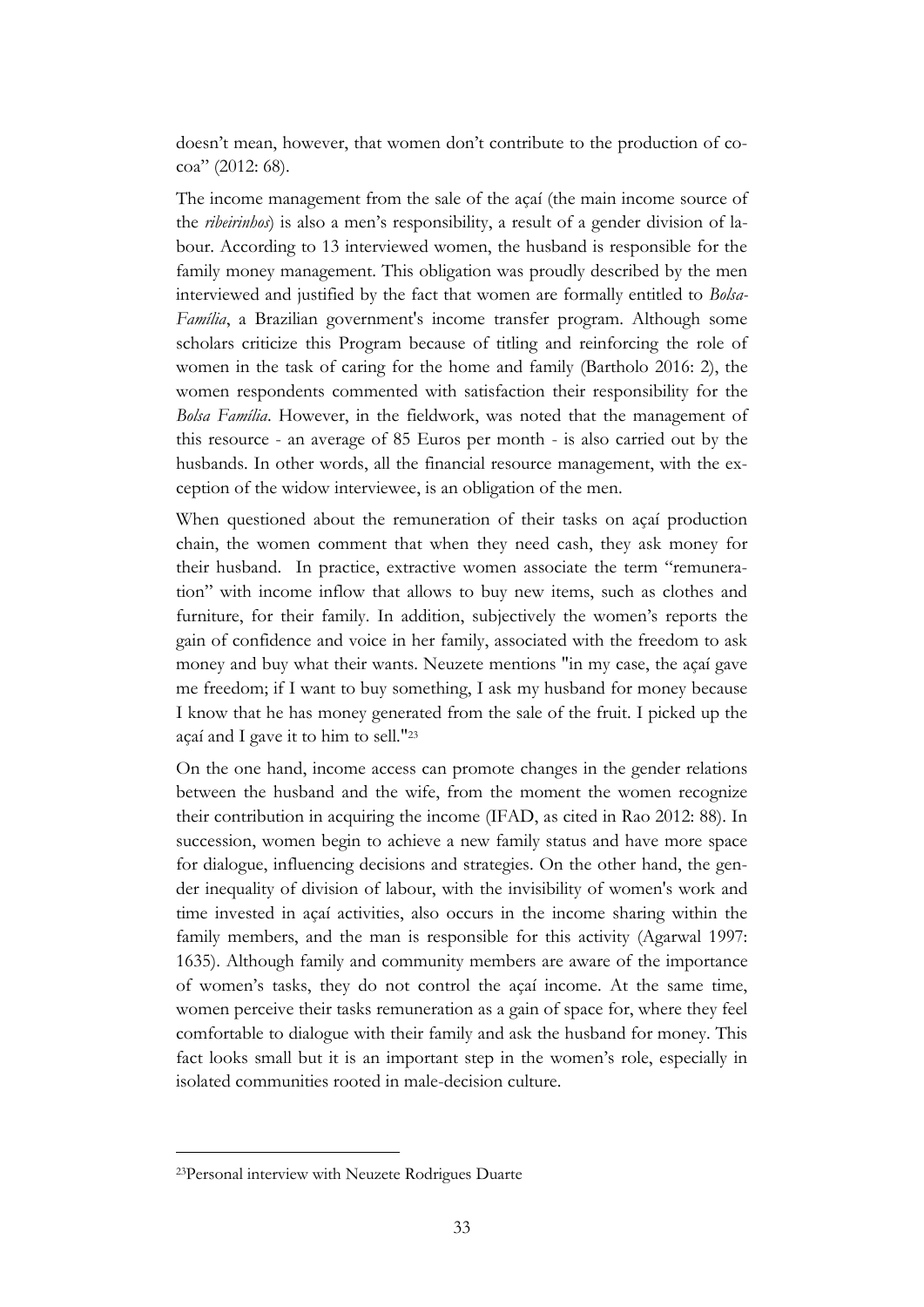The açaí market not attracted only traders interested in the fruit, but also sellers from other regions that travel by boats during the açaí harvest season along the River, selling expensive and low-quality products to *ribeirinhos* families. While men usually use the money to buy fuel for boats, women use the cash to buy food, clothing, and household goods. This indicates the extension of women's responsibility in the take family care, which is based on the discoursed about the use of açaí income to purchase items for the family members. An observed fact is that only one person mentioned the money invested in an agricultural course for the oldest son and in the acquisition of work equipment for the farming activities. The most of the households use all the money in the purchase of durable consumer goods. Despite the significant amount resulting from the açaí market, the economic resource ends before the beginning of the next harvest, characterizing the financial planning of *ribeirinhos* families as a challenge from the expansion of this global value chain. "The money ends quickly; it finished before the next açaí crop" <sup>24</sup> regrets Alquidea.

Another issue faced by *ribeirinhos* is the emergence of installments payments that is resulting in the rise of family debts. As the traders know that in the harvest season the money flows through the Canaticu River, they sell their products in this period. This market relation is established between the local traders and the women, and through this new market focused on household goods, the women begin to develop negotiation skills besides control the family debts, requiring a family financial planning. Maria de Jesus says that "I use the açaí resources to pay debts of the previous crop and to buy clothes, cosmetics, and shoes for me and my children."<sup>25</sup>

Superti et al. comment that the local arrangements to provide açaí for this global value chain begin to influence and redefine local dynamics, the social relations, the power control, and the labour processes (Superti et al., 2018)26Gradually, the reality that was based on the exchange of subsistence products between the families begins to be influenced by the entrance of the external market and the demand increase, pressing the local production processes and social relations (Pegler 2015: 217-218).

The redistribution of tasks among family members; the emergence of financial debts in one place where not exist banks; the people movement from other regions with different cultures and approaches in the communities; and the necessity faced by the communities to develop new skills, such as negotiation and financial planning, begin to be part of the *ribeirinhos* reality, interfering in the family and communities dynamics. The relationship between families and communities existing in a common territory when pressured by external agents, such as the market and public policies, generate interactions, tensions,

<sup>24</sup>Personal interview with Alquidéia Rodrigues Sá

<sup>25</sup>Personal interview with Maria de Jesus de Oliveira Maia

<sup>26</sup>Superti, E.,L.Pegler and M.M. Vasconcelos: unpublished paper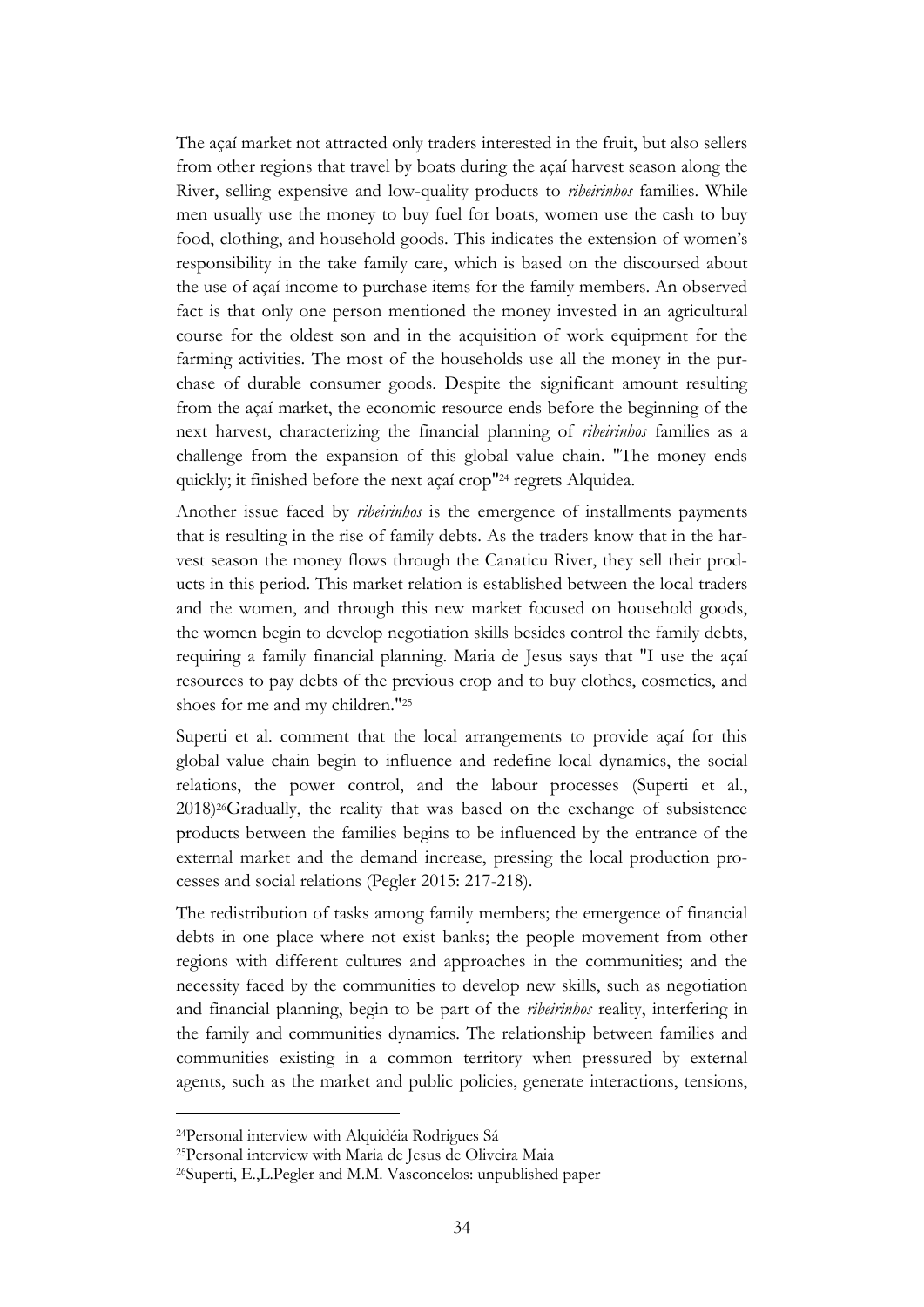and conflicts, reshaping the rural livelihoods lifestyle (Scoones 2015: 79). Positive externalities, such as the social organization and the border reduction putting the communities in contact with other realities and people, are results of this new commodity chain. However, challenges such as competition between communities; redistribution and accumulation of tasks; and exclusion of families from social initiatives are issues that are emerging as a negative result from this market interference in the reality of communities spread of along the Canaticu River.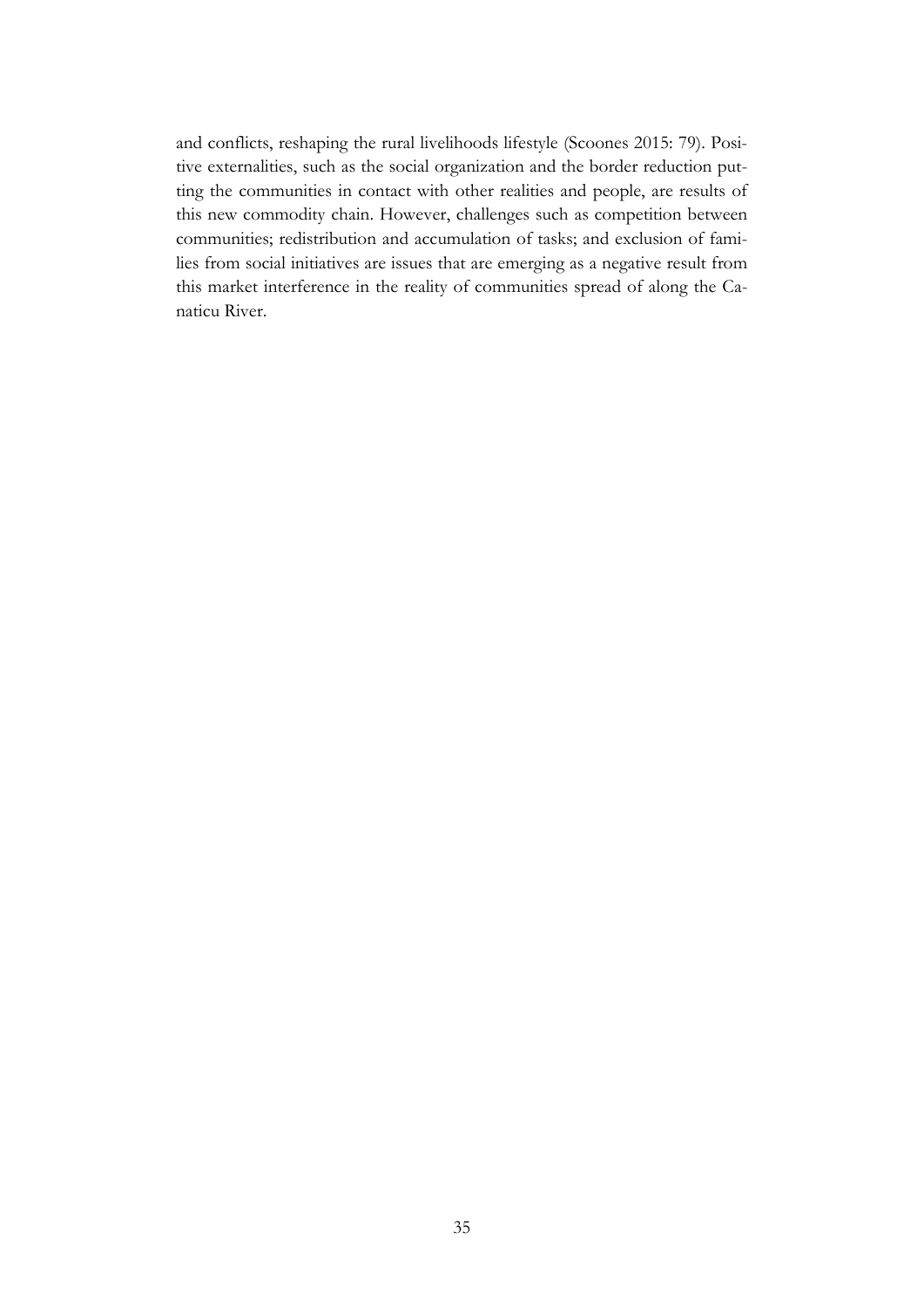# **5. Prospects of a Gender Neutral: Açaí Value Chain**

## **5.1 Introduction**

This chapter presents reflections about external influences in the community's reality of Canaticu River. The implementation of social-environmental programs, the courses development for the *ribeirinhos* and the presentation of new agricultural practices are becoming part of the context of isolated communities in the Amazon. At the same time, the market interest in the açaí brought urban people close to this new business and stimulated discussions around the legalization of this commodity chain. In these external dynamics, the extractive women are directly affected but at the same time, they play fundamental roles in this process that involves a long transformation process of local culture and values.

## **5.2 Good or Bad? The Influences of External Initiatives in the Role of Women**

The global discovery of the açaí made the Amazon communities became an essential player in the consolidation of açaí production chain. In this context, the *ribeirinhos* and their lifestyle begin to be part of several legal discussions and development plans carried out by external agents. Through researches and academic studies related to açaí; constant technical visits by public members specializing in agricultural practices; films and documentaries that explore the Amazon communities' activities; and programs focused on sustainable development coordinated by nongovernmental organizations, the *ribeirinhos* of the Canaticu River had their reality impacted. These external influences were observed during the 20 days of fieldwork, and in this short time period a group of American researchers interested in açaí, an NGO staff and members of the municipal government were in this region.

The social-environmental projects and technical courses developed for the communities were highlighted by 100% of respondents as a positive impact of the expansion of the açaí market. These initiatives, performed by a regional organization, have as an objective to strengthen the local protagonism and organize the informal production chains aiming to add value to the fruit collected and to the families' work, issues ignored by the market actors, including the middleman. Technical workshops focused on the family agriculture activities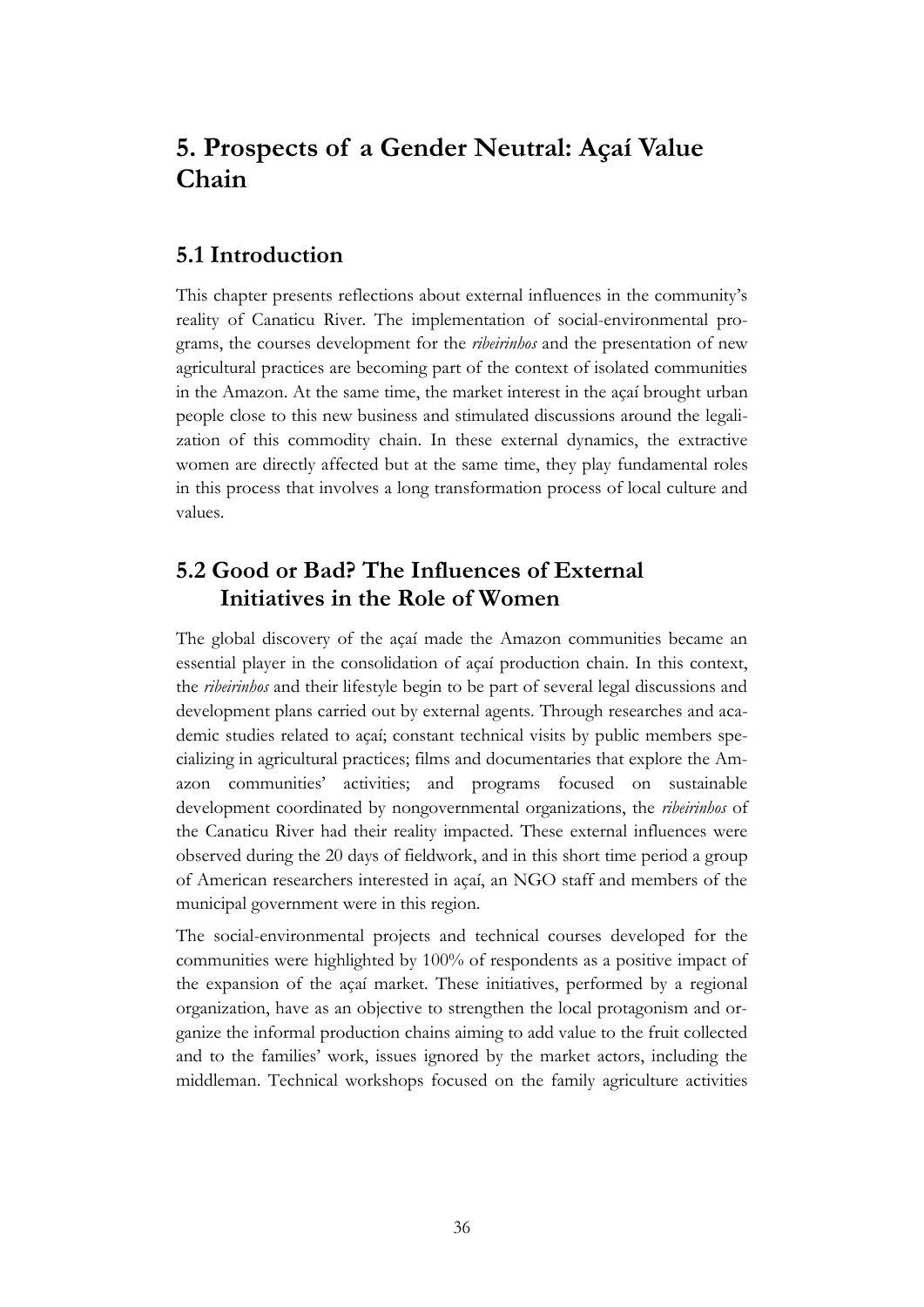and best practices in açaí work promoted by EMBRAPA27and Municipal Secretariat of Agriculture are also actions performed for the extractive communities. Most of these initiatives, financed by public banks and national funds, such as the Amazon Fund<sup>28</sup>, have as a target, projects and actions related to local development and State interests. According to 9 interviewees, these initiatives recognize and reinforce the importance of *ribeirinhos* communities besides to approximate the local population with other cultures. "Even people who speak other languages and that have never been in the forest and in places without electricity are coming to visit us; they want to experience our lifestyle"<sup>29</sup> commented proudly Edival. These perceptions reflect a sense of importance, considering external people are interested and valued the traditional *ribeirinhos* practices, as well as the inclusion feeling that, although geographically distant and invisible for governments and urban citizens, the Amazon families begin to be a part of the plans elaborated by unfamiliar and urban agents.

"Whenever possible, the women's attend courses; sometimes they cannot stay till the end because of domestic duties, but they usually participate and learn new themes"<sup>30</sup> says Ana Lúcia. Among the communities visited, 6 men and 12 women respondents had participated in an initiative and it is interest to observe and analyze the significant number of women's engagement in these meetings. "These courses arouse curiosity in the local population and instigated the desire to learn more" 31says Maria do Socorro. The same interviewee reported that, after a course related to açaí cultivation, she decided to learn how to read and write, indicating a positive externality related to the emergence of programs in the region. In her opinion, these initiatives showed and encouraged the *ribeirinhos* to have contact with new knowledge. In addition, 5 women commented that their daughters also attend workshops and that other mothers are expecting the upcoming courses for inviting their daughters too. In these courses "we do not have fear to talk because it is new for all the participants" <sup>32</sup> reports Maria Margarete. Neuzete goes further and comments "before these courses, the woman had no voice in their homes, but now the wife was more comfortable to discuss with their husband about the production of açaí and the new practices learnt."<sup>33</sup>

<sup>27</sup> EMBRAPA It is a public Brazilian agency, which belongs to the Ministry of Agriculture, which is focused on the technological innovation related to agricultural practices in Brazil (EMBRAPA 2017: c).

<sup>28</sup> The Amazon Fund, managed by BNDES, aims to raise investments for actions to prevent, monitor and combat the Forest deforestation, as well as initiatives focused on promoting Amazonian conservation (Fundo Amazônia 2017)

<sup>29</sup> Personal interview with Edival de Matos Barreiros

<sup>30</sup> Personal interview with Ana Lúcia dos Santos Barreiro

<sup>31</sup> Personal interview with Maria do Socorro Correa Santana

<sup>32</sup> Personal interview with Maria Margarete de Oliveira Cardoso

<sup>33</sup> Personal interview with Neuzete Rodrigues Duarte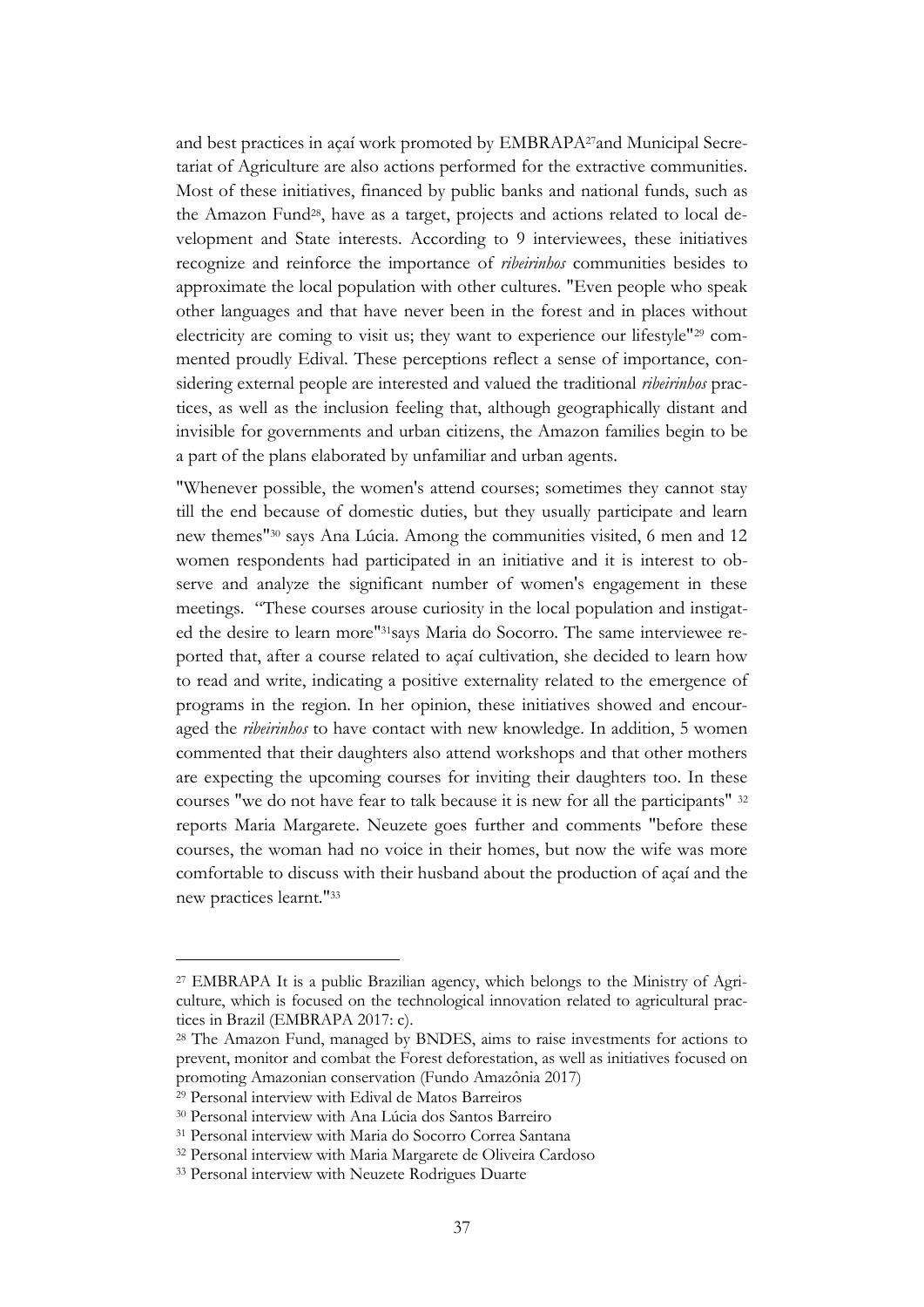These insights indicate the transformations women are experiencing in their social relations. The term confident, common in the interviewees' speeches, is slowly reshaping the role of women, especially in their families and local market. The freedom to ask for money from their husband; the courage to negotiate with traders and take on long-term debts; the desire to return to study and learn; and the trust to dialogue at home are indirect results from the expansion of the açaí market. This subject was highlighted as a positive surprise for the interviewee responsible for the Institute that develops initiatives in this region34. Although female empowerment is not the target of the programs developed in the region, it presents as a positive externality of the influence of external agents.

This same fact was observed in the Brazilian nuts production chain in the Cajarí region. Due to the visibility of the extractive communities in the nut production, several programs were developed in the local place through external actors. The women's interest and participation increased among each new course and, in 2004 a cooperative was founded<sup>35</sup>. Nowadays, with 240 women's associated, all the activities in this production chain are carried out and led by the women, including the negotiation process and commercialization (Nectar 2017). An interesting point is that through these courses, work tools and awareness about the importance of safety conditions work began to be considered by the extractive women. In this context, notions of safety and health began to be included in routine, mixing the traditional knowledge with best practices concepts. In 2015, the *Sementes do Marajó* Cooperative was formally established in the Canaticu region, which has objectives to organize the açaí production chain and to allow the extractive people to add value to the local fruit. <sup>36</sup>In the conversations was observed that in the beginning, the families were afraid to be a Cooperative member, principally because they need to pay their inscription as an associate. However, in last year, the number of the cooperative members' increased because the low açaí price offered by the middlemen affected the families. At the same moment, the cooperative was negotiated the açaí production in a better value, raising the income of families associates. Recently, a woman that works in the açaí production assumed the financial responsibility in the Cooperative, spotlighting the role of women's in the açaí value chain besides controlling the money payments and uses, an activity traditionally performed by the men.

<sup>34</sup>Personal interview with João Meirelles

<sup>35</sup> The Mulheres Agroextrativistas de Alto Cajari / AMAC cooperative seeks to promote actions for the preservation and the equilibrium of natural resources; and generate employment and income for the women of the chestnut trees (Ribeiro 2014: 1767).

<sup>36</sup>The Sementes do Marajó cooperative aims to organize and improve the local production process; empower the communities; and articulate partnerships focused on family agriculture and açaí activities, adding value to the fruit and generating more income for the communities (Benfeitoria 2017).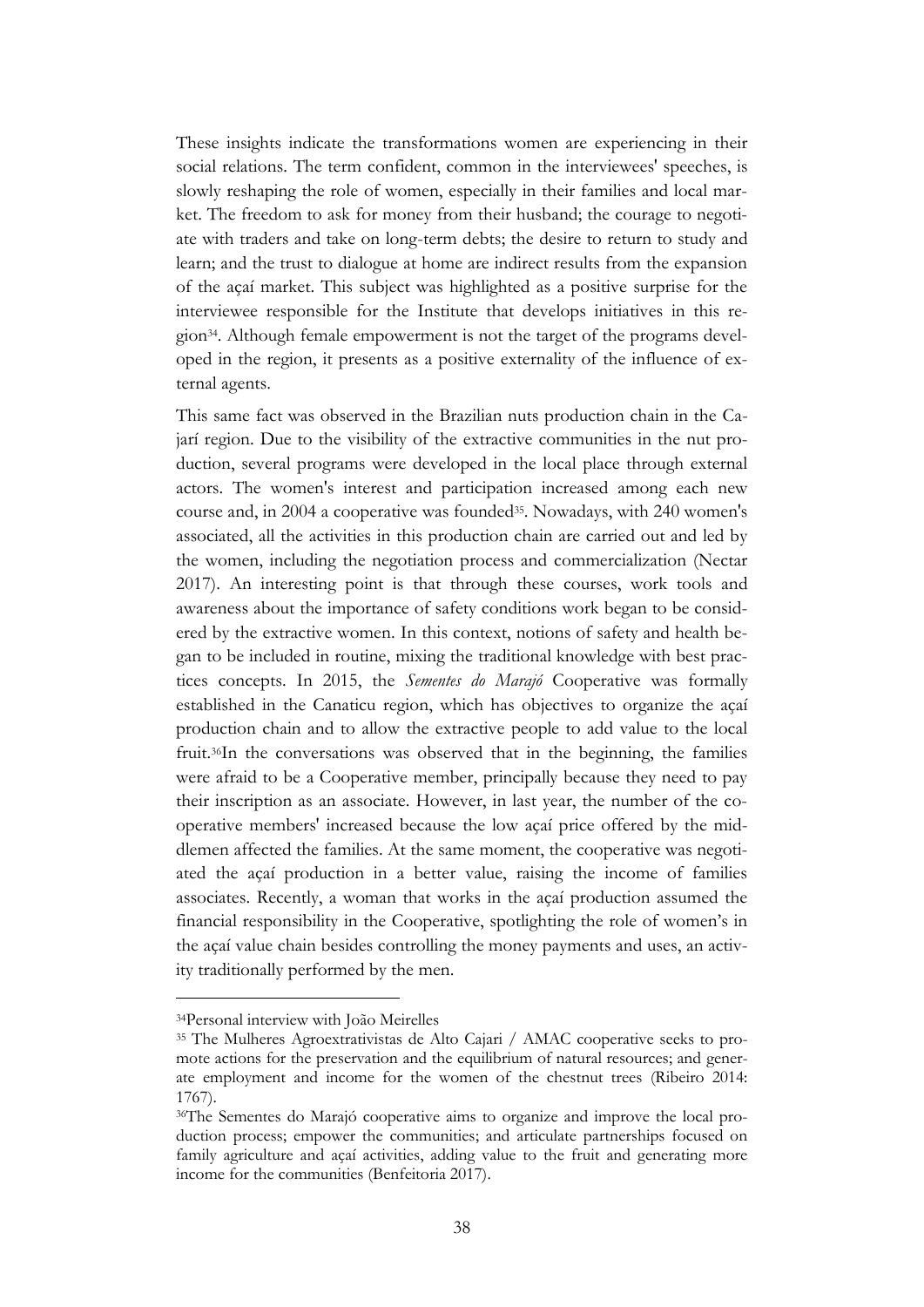An observed issue is that the contact with external agents clearly influences the culture and traditional knowledge. When questioned about açaí cultivation practices, the respondents' mentioned the "new" techniques learned through the courses offered by agricultural agencies. However, during the interview, Natanael reflected about the impacts from the açaí global chain and mentioned "they taught us some techniques with different names, presenting products and tools to use in the cultivation activity, but the technique is the same of we learned with ours parents." <sup>37</sup>It was also noted that some proposals require working tools and financial resources, items that are far from the *ribeirinhos* reality. Regina, the Emilio Goeldi researcher, pointed out that "the local population starts to admire people outside of their reality and sophisticated techniques, forgetting the power of their local knowledge and traditional practices"<sup>38</sup>

It indicates that in-depth analyses need to be done in relation to the expansion of the açaí production chain. At the same time there are positive impacts many issues are not approached because of a lack of knowledge or for strategic questions. In this context, it is necessary to highlight that the market is a powerful and influential driver of this global value chain. On the one hand, this commodity involves traditional communities that are seeking to guarantee their survival, but on the other hand, there are particular interests and strong economic agents, looking for financial investments.

## **5.3 New Processes and Debates around the Açaí Value Chain**

While the *ribeirinhos* face the challenges of this new market, the expansion of açaí production chain is debated among government members, businessmen, and researchers. In recent years, investments in new technologies and techniques related to the açaí were boosted in Brazil. Historically, native açaí has always been managed on moist soils, but specifically on floodplain areas that are subject to floods or tidal fluctuations (Lewis 2007: 295). Through the financing of a Japanese agency, the EMBRAPA institution developed the BRS Pará, an acaí seed that allows to plant and produces the fruit in dry soils.<sup>39</sup>After this innovation, the investment in the açaí plantation is growing and becoming a new and promising market, involving influence businessmen with high purchasing power; national companies; and foreign market actors. According to

<sup>37</sup> Personal interview with Natanael Oliveira Barros

<sup>38</sup>Personal interview with Regina Oliveira

<sup>39</sup> In 2005, EMBRAPAinstitution disclosed BRS Pará, an açaí seedling that allows planting in dry soils. This research was economically financed by the Agência de Cooperação Internacional do Japão / JICA and the Fundação Amazônica para Estudos e Pesquisas / FAPESPA, a public agency related to the government of the State of Pará (EMBRAPA 2017 b)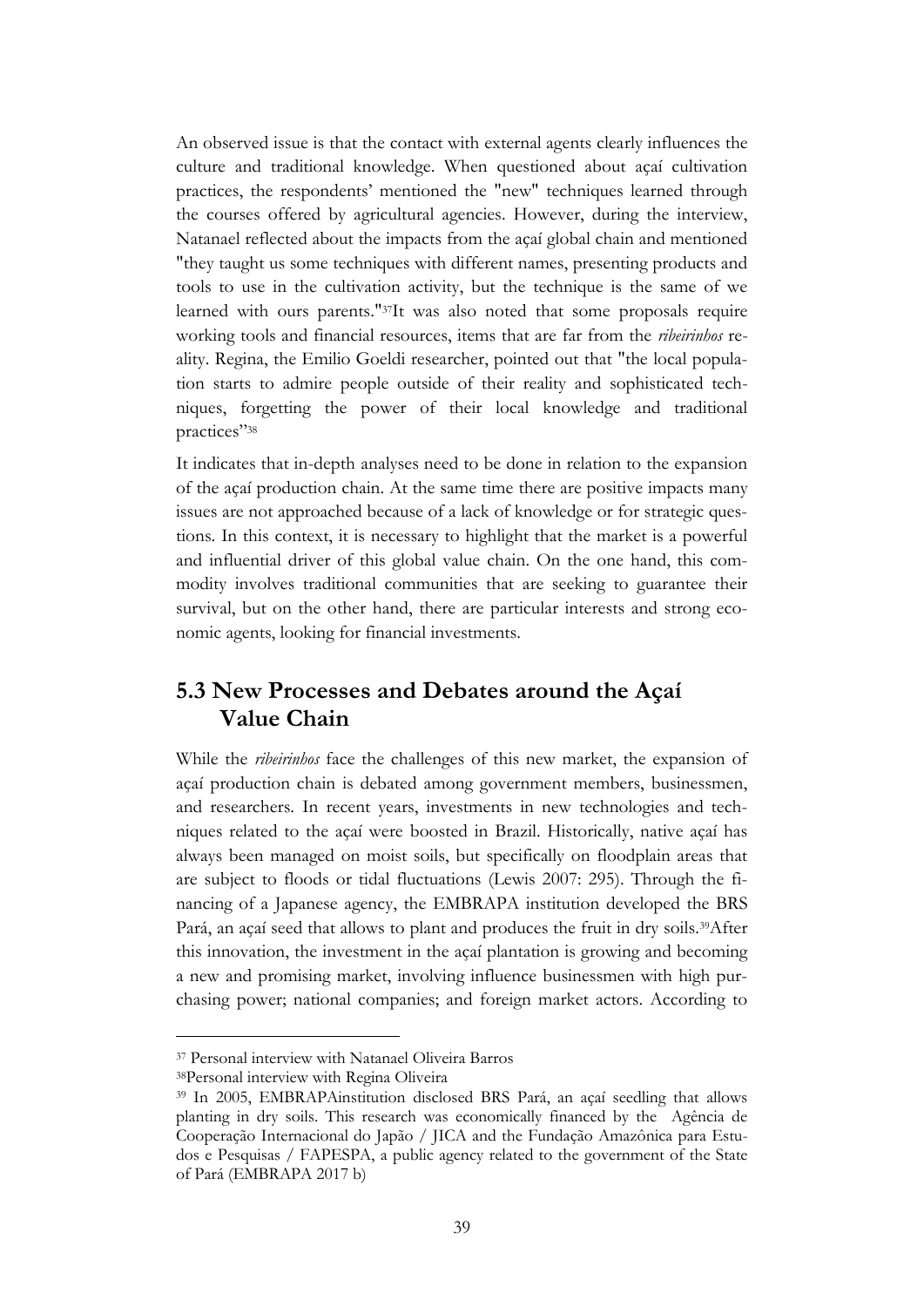Nazareno "the açaí planting business is increasing and becoming a promising market in Pará"40, says the businessman who owns açaí farms to supply his restaurants.

The monoculture discussion is distant from the communities spread along of the Canaticu River. Although the families pressure their selves to focus their activities on açaí, considering the income generation, this strategy is still distant from the researched communities. Besides the geographical boundaries, the acquisition and use the working tools and the access to new technologies is far from the *ribeirinhos*. According to Evanildo, "the person, who pretends to focus only on açaí activity, needs to have a lot of money; this is not the reality of our local communities."<sup>41</sup>The monoculture reality is closest to the city entrepreneurs and rich farmers, which have greater purchasing power and lands available. Gradually, the fruit that is the main food source of the communities and their practices rooted in the local culture begins to be priorities of external agents. In this context, people who have never had contact with the fruit, begin to buy lands and invest in the açaí cultivation, aiming a financial return. In the conversation with Nazareno he mentioned that in his farms there are not women working, being all the activities performed by men with machinery support<sup>42</sup>. Subjectively, in this conversation, it was possible to capture the perception that the açaí tasks are hard, demand courage and physical effort, abilities associated with the male figure. Besides this, the invisibility of women's work in the açaí production chain was indirectly confirmed.

A new process relates to the açaí chain is the current debates around the necessity of trade agreements and rules that formalize the work in the açaizais. Requirements related to the fruit quality and the production standards in the açaí processing process are in advanced discussions. These formalizations and legal limitations increase the distance and difficulty the *ribeirinhos* to attend to this new market. This challenge has been faced by the women that work with the Brazilian nuts and, as a result, they cannot include their products and derivatives in the supermarket without attending the formal rules that define the construction and operation of the local factory. Beside this, green labels are arousing the consumer interests but the certification process is expensive for the local communities that depend on a partnership to attend this new demand. These market and government movements were highlighted by Pegler as a warning point for the *ribeirinhos* and their economics gains through the açaí chain in the case of effective application of new systems in this production chain involving value management, supply of fruits, and certification process. (Pegler 2015: 215)

<sup>40</sup>Personal interview with NazarenoAlves

<sup>41</sup> Personal interview with EvanildoBenedito de Matos Barreiros

<sup>42</sup>Personal interview with NazarenoAlves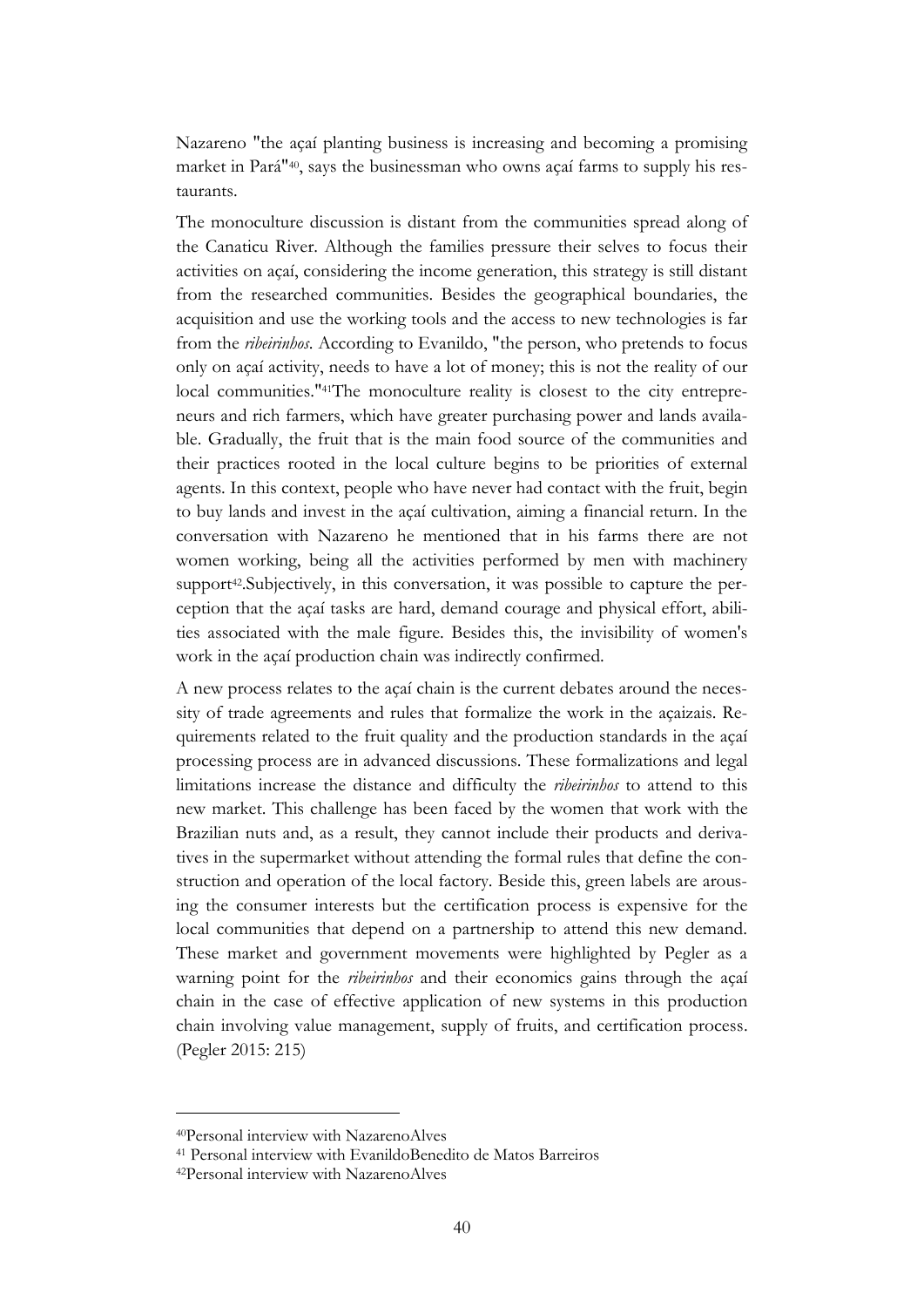From this movement, açaí-related issues begin to emerge in existing trade agreements and legislation. Charges regarding the quality of the fruit and definitions of space for processing the fruit are beginning to be demanded. In these limitations, the riverside people are increasingly distant from this new market. This challenge is being faced by Cajari women, who cannot include chestnut and its derivatives, as they do not have certification stamps and do not meet legal requirements regarding the construction of the factory. Although 100% of the interviewed men comment on the importance of having a factory in the Canaticu River region to add value to the fruit, they do not see future challenges regarding the commercialization of the product. No matter how much the investments emerge and the technologies appear, they indicate to create more distance of the riverside of this market than to include them. Although 100% of the men interviewed highlighted the importance of building and installing in the region an açaí factory to add value to the fruit, these product commercialization challenges were not mentioned, suggesting the local communities do not imagine all these legal debates around the açaí value chain. The nuts and açaí cases show that, whatever advance technologies and programs developed, these external discussions and financial investments resulted in more obstacles to the inclusion and continuity of small communities in the formal production chains.

The discussions around work security in the açaizais and the children labour in the açaí production are also being argued in these external meetings, carried by NGOs staffs and members of the judiciary. However, the women's role and labour in the açaí value chain are not deeply addressed as well as the process of tasks redistribution based on gender, which had resulted in the inclusion of children in activities. The accumulation of responsibilities and activities by the women's are also invisible in all these debates, demonstrating the importance to bring these local and live issues to the current discussion, integrating the communities in these dialogues. Otherwise, all these initiatives point for negative results for the *ribeirinhos*: an exclusion from the new formal açaí value chain because the communities production do not attend all the legal issues; or the maintenance of açaí families activities but in an illegal way, where who has more power define the rules, conditions, and prices. In these two situations, the women's labour is not observed but the participation in the local initiatives and the reflections that are emerging in between mother and their daughters' around the açaí tasks indicates a new situation, a path where the women role and labour being recognize and valued by all the agents involved in the açaí global value chain.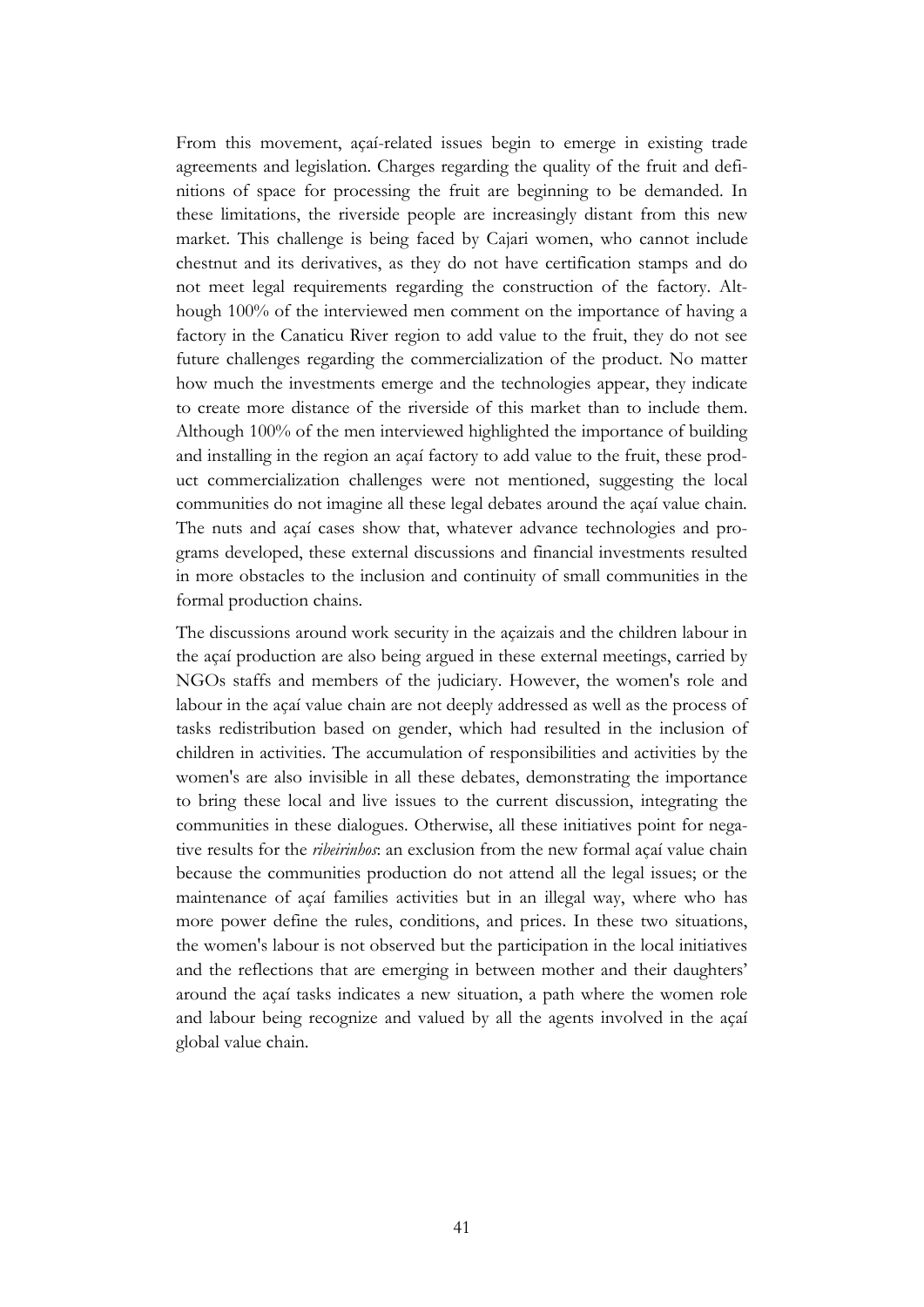## **Conclusion: Are Women Going Further?**

One of the globalization outcomes was to the countries approach, reducing the distances and approximating the political and geographical borders of different places. In this movement, the traditional knowledge, and local habits, till then limited to local population, awakens visibility and interest from several actors. At the same time, issues such as gender inequality, labour production processes, and traditional practices begin to be explored and analyzed, throughout different lenses. In this context, the açaí, a small purple fruit that until the 80's rotting in the Amazon Forest because the extractive communities and animals did not consume of all of this native fruit, aroused market interest. In this short but fast process, the açaí becomes a product of a global value chain, being the first phase of this chain starts in the middle of the Amazon forest. The *ribeirinho* communities are included in a growing national and international market. Considering this, what is the role of the extractive communities in this emerging production chain?

The *ribeirinhos* are responsible for picking up and selling the fruit, an initial and essential stage in the maintenance of this new business. These practices, which have always been focused on the subsistence of local people, are changing to attending this new market. The income generations for the families and the development of social-environmental programs in the Canaticu region have awakened in the local population a desire to increase the açaí extraction, negotiate the fruits and acquire new techniques and knowledge's."It's not always that we have an opportunity like that"<sup>43</sup> underscore Silvana. For this respondent, the families seek to ensure a good harvest of açaí without forgetting the livelihood activities and domestic responsibilities. This new market demanded a redistribution of tasks among family members resulting in an accumulation of obligations for the extractive women. In this context, this new global value chain and most of the involved agents do not identify and recognize the role and labour of the women's, essential to maintaining this production chain. This curious situation that motivated me, as Brazilian woman and an açaí admirer, to go further and research about the women's role and labour in the açaí value chain as well as to understand what are the reasons for women's tasks are not being valued and discussed in current debates about açaí.

In this research study, issues related to gender; labour processes; social relations; and livelihoods strategies were mapped and analyzed in an objective and subjective way to understand the women's tasks and roles; the recognition process of women's responsibilities; the local organizations; and the steps that had been taken and the possible paths to be followed. This research is based on the gender equalities which income, desired by actors with power and influence

<sup>43</sup>Personal interview with Silvana Martins Santiago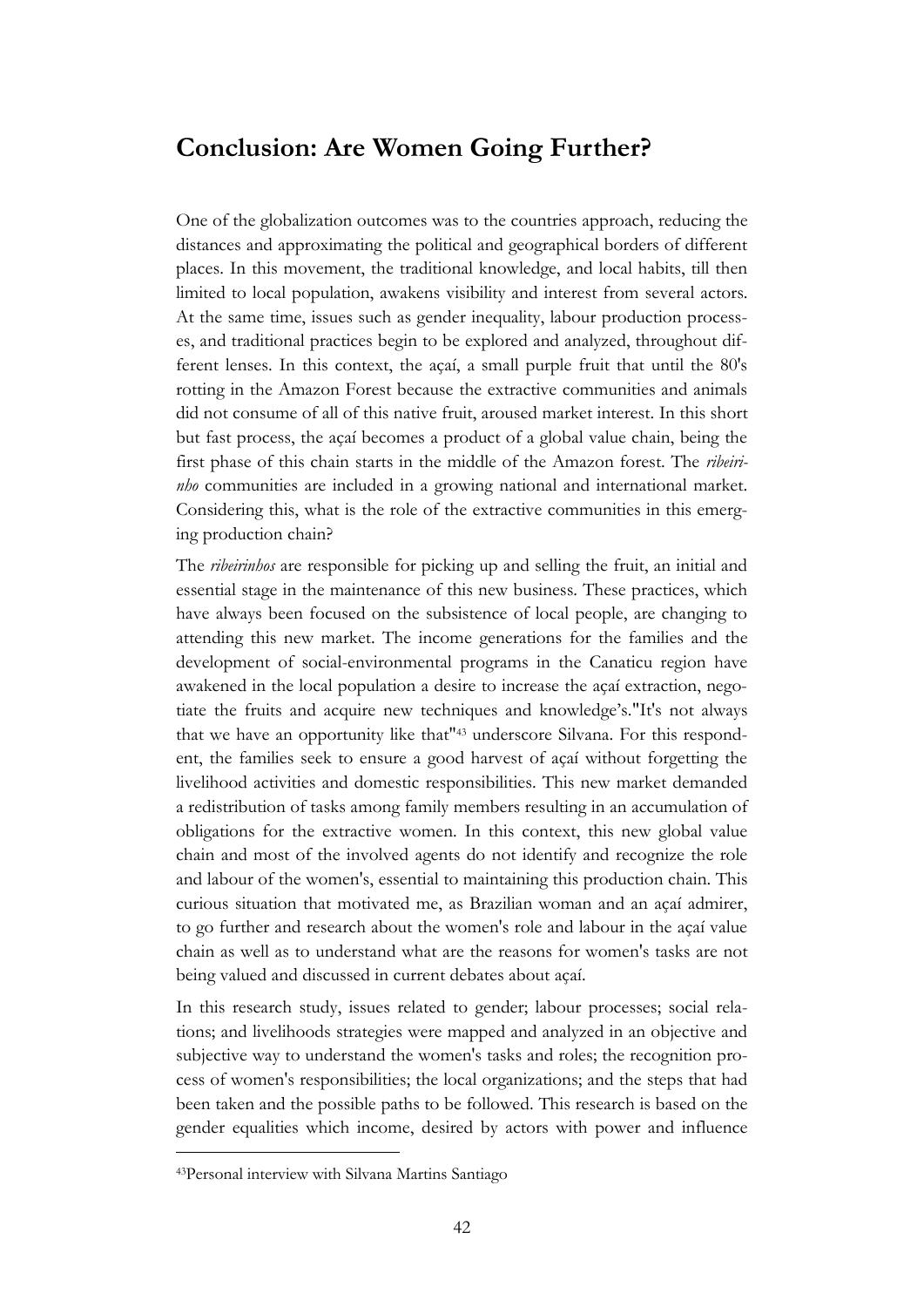different scales, is the main motivator of this informal chain. The analysis of women's tasks and role through the gender lens allowed to identify inequalities in this chain and to confirm the invisibility of extractive women work. The process of division of labour, influenced by a patriarchal culture, and the accumulation of activities by women in the açaí production chain were verified during the fieldwork. The women responsibilities with the household activities and farming practices are already rooted in *ribeirinhos* lifestyle. However, the women's obligations in the açaí production chain are been naturalize in the local culture, although the açaí work is associated with a men activity for the external agents. The commercialization activity, which expresses the first contact with people from other places, is a men responsibility. For the women, the return of man to home with the income generated from the açaí sale is the recognition of the family work.

Considering the women invisibility in this value chain and the remuneration of family work is associated with the income inflows, what did the açaí provide for women? According to the research findings, the açaí has given the woman the confidence to dialogue with her family; the courage to ask money for her husband because she worked and know about the income; to possibility to buy items for the family; abilities to negotiate with sellers and to take care about the family financial plan; to participate in the courses and programs developed in the community. It was interesting to observe that, during the interviews, the little girls smiled and gazed with admiration when their mothers proudly reported the importance of açaí production chain and described the positive impacts of this activity.

These positive externalities show a significant part of the impacts caused by the açaí global value. However, the lack of the recognition of women's tasks and the inequalities around the division of labour need to be include in the studies and debates around the açaí. The data demonstrated the daughters' involvement in courses and projects develop in the Canaticu River as well as, the local transformations suffered for their mothers including purchase power and confidence to dialogue. These contacts of the little girls with all of these initiatives and their dialogues with her mother's about women's tasks and responsibilities indicate a new path to be followed. In this case, the valorization of women's activities and the strengthening the production chain for the *ribeirinhos* families will be a reality. In this fluidity between rivers and forests, the children's smile and hope accompanied me to the return for my studies. The women's speeches also encourage me to write about the extractive women situation. I hope that next academic studies and development projects approach in detail the role and labour of women in the açaí value chain. This way this important theme will be included and deeply discussed in the legislation and standards about the Amazon fruit, being the women's role in the açaí global value chain recognized and highlighted.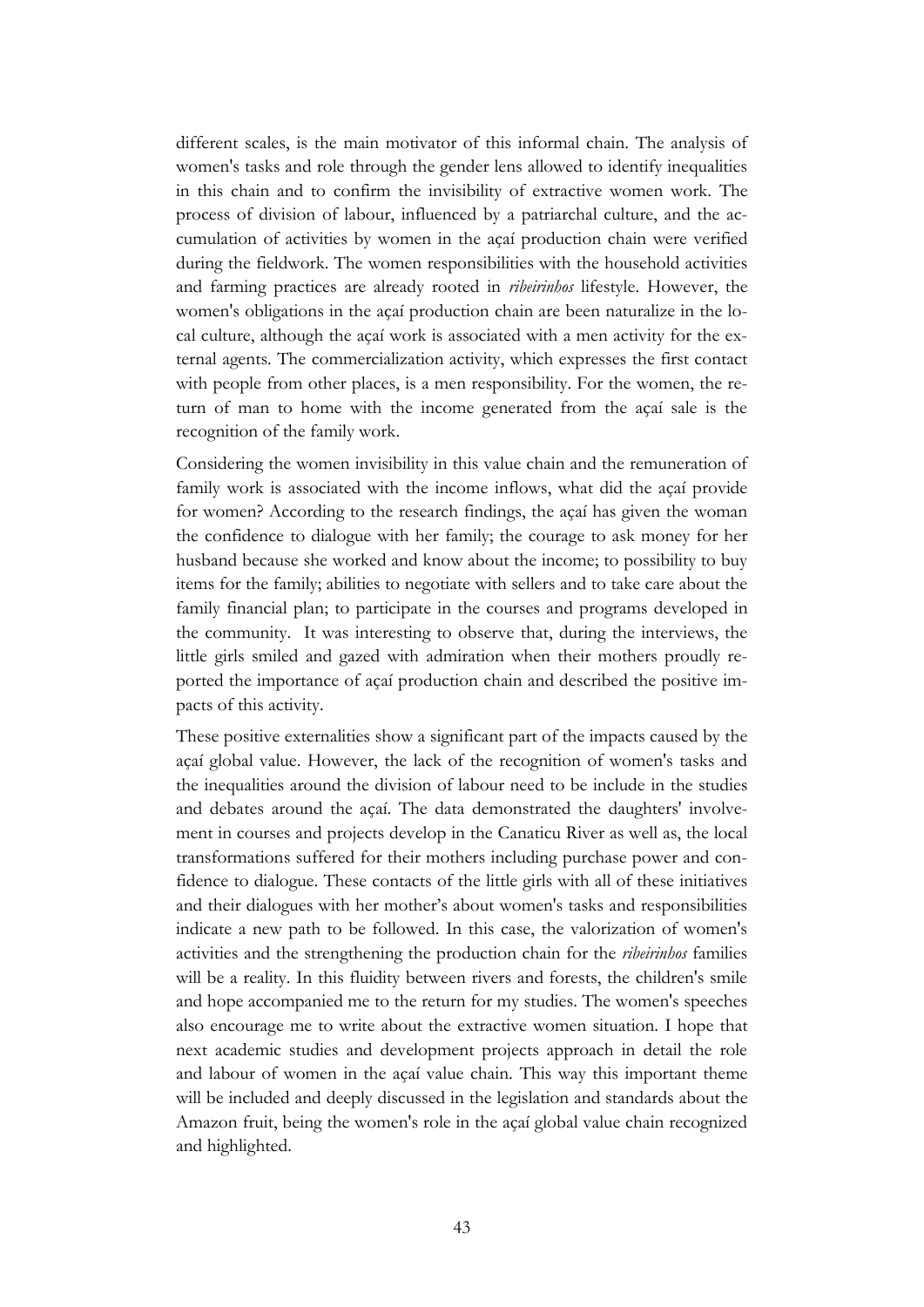## **References**

- Agarwal, B. (1997) '["Bargaining" and Gender Relations: Within](http://dx.doi.org/10.1080/135457097338799) and Beyond [the Household](http://dx.doi.org/10.1080/135457097338799)', *Feminist Economics,* 3 (1): 1-51.
- Agarwal, B. (2001) 'Participatory Exclusions, Community Forestry, and Gender: An Analysis for South Asia and a Conceptual Framework'*, World Development* 29(10): 1623-1648.
- Bair, J. (2005) 'Global Capitalism and Commodity Chains: Looking Back, Going Forward', *Competition and Change* 9(2): 153-180.
- Bair, J. (2009) 'Global Commodity Chains: genealogy and review', in J. Bair (ed.) *Frontiers of Commodity Chain Research*, Standford: Standford University Press, pp. 1-34.
- Barrientos, S. (2001) 'Gender, Flexibility and Global Value Chains', IDS Bulletin 32 (3): 83 – 93.
- Bartholo, L. (2016) 'Bolsa Família e relações de gênero: o que indicam as pesquisas nacionais'. *Internacional centre for inclusive growth: policy research briefing.* Brasília. Accessed 16 September 2017 ˂http://www.ipcundp.org/pub/port/PRB55PT\_Bolsa\_Familia\_e\_rela

coes\_de\_genero.pdf>

- Benfeitoria (2017) 'Sementes do Marajó VamosNavegar?'.Accessed 12 November 2017
- ˂https://benfeitoria.com/barcosementes˃
- Brondízio, E.S. (2008) *The Amazonian Caboclo and the Açaí Palm: Forest Farmers in the Global Market*. Bronx, N.Y: The New York Botanical Garden Press.
- Collins, J. (2014) 'A Feminist Approach to Overcoming the Closed Boxes of the Commodity Chain', in W.A. Dunaway (ed) *Gendered Commodity Chains*. Stanford, CA: Stanford University Press, pp. 27-37.
- Companhia Nacional de Abastecimento/ CONAB (2015). Proposta de Preços MínimosSafra 2015/2016 – Produtos da Sociobiodiversidade.Vol. 01, Brasilia.
- Cortez, M.G (2011) 'Sistemas Sociais de Produção da castanha da Amazônia (BertholletiaexcelsaBonpl.) no Município de Manicoré/ AM', PHD thesis. Amazonas: Universidade Federal do Amazonas.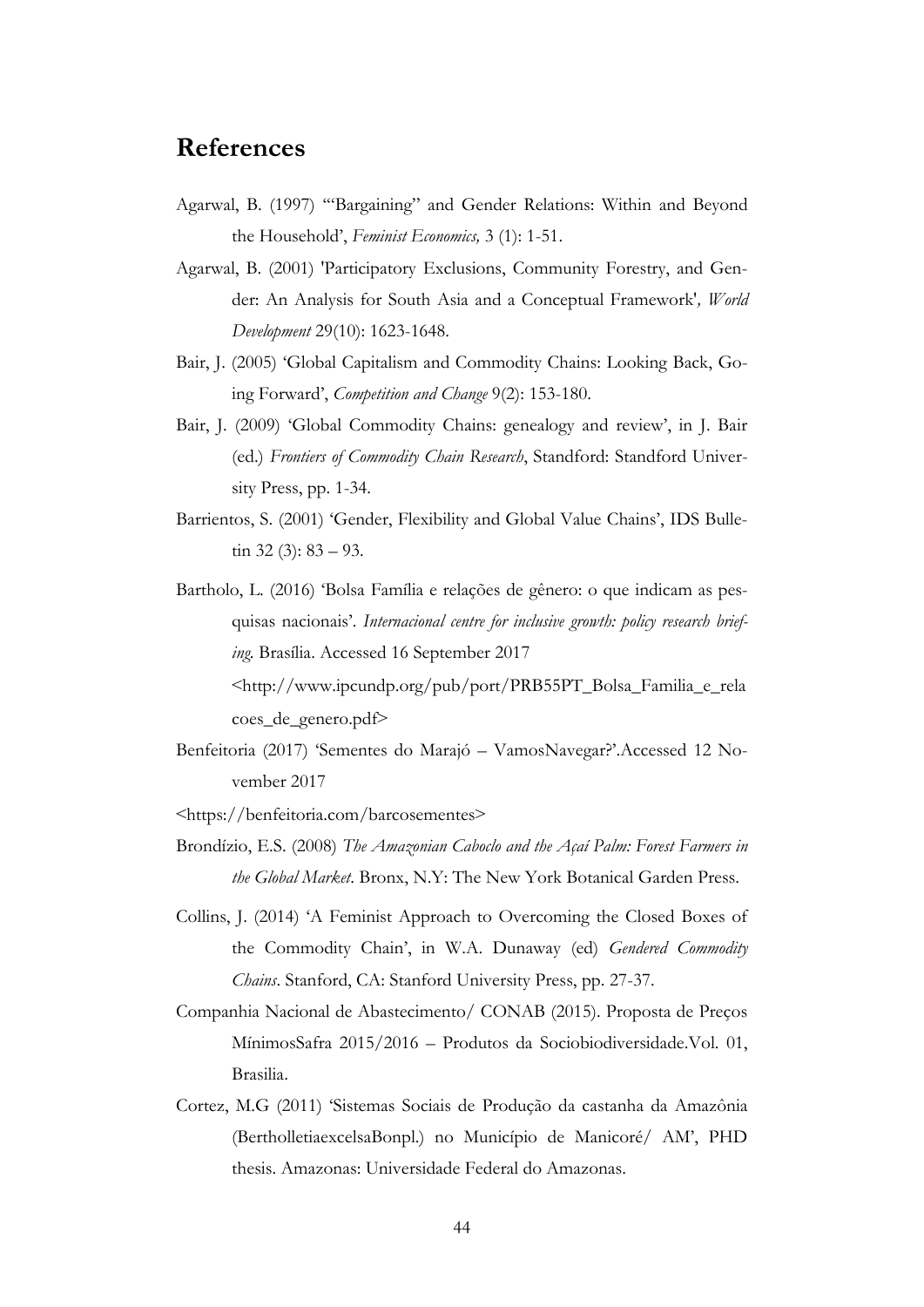- Dendena, B. and S.Corsi (2014). 'Cashew, from seed to market: a review'. *Agronomy for Sustainable Development*: *Official journal of the Institut National de la RechercheAgronomique*(INRA) 34 (4): 753-772.
- Ellis, F. (2000) *Rural Livelihood and Diversity in Developing Countries*.Oxford: Oxford University Press.

Empresa [Brasileira de PesquisaAgropecuária/](https://www.embrapa.br/)EMBRAPA (2017).

a) Manejo de açaizais nativos de florestas de várzea para produção de frutos. Accessed 10 November 2017

˂https://www.EMBRAPA.br/amazonia-oriental/busca-de-solucoestecnologicas/-/produto-servico/638/manejo-de-acaizais-nativos-deflorestas-de-varzea-para-producao-de-frutos>

- b) Produtos, processos e serviços: cultivar de açaizeiro BRS Pará. Accessed 14 September 2017
- ˂https://www.EMBRAPA.br/busca-de-produtos-processos-e-servicos/-/produtoservico/925/cultivar-de-acaizeiro-brs-para>

c) Quem somos. Accessed 12 November 2017

- ˂https://www.EMBRAPA.br/quem-somos˃
- Fundo Amazônia (2017). Accessed 12 November 2017

˂http://www.fundoamazonia.gov.br/FundoAmazonia/fam/site\_pt/Esquerd o/Fundo/˃

Gereffi, G., J. Humphrey and T. Sturgeon (2005) 'The Governance of Global Value Chains', *Review of International Political Economy*: RIPE 12(1): 78-104.

Giddens, A. and S. Griffiths (2006) *Sociology,* (5th ed). Cambridge: Polity.

Goeldi, Emilio Museum (2017). Belém. Accessed 29 October 2017 ˂http://www.museu-

goeldi.br/portal/content/coordena%C3%A7%C3%A3o-de-pesquisa-e-

p%C3%B3s-gradua%C3%A7%C3%A3o˃

Instituto Brasileiro de Geografia e Estatística/IBGE (2010).Censo Demográfico 2010. Rio de Janeiro. Accessed 14 September 2017

˂http://www.ibge.gov.br/home/presidencia/noticias/imprensa/ppts/00000 00402.pdf>

Instituto de Desenvolvimento Florestal e da Biodiversidade do Estado do Pará / Ideflor-bio (2017). Accessed 12 October 2017

˂http://ideflorbio.pa.gov.br/wpcontent/uploads/2015/09/constitui%C3%A 7%C3%A3o-estadual-APA-Maraj%C3%B3.pdf>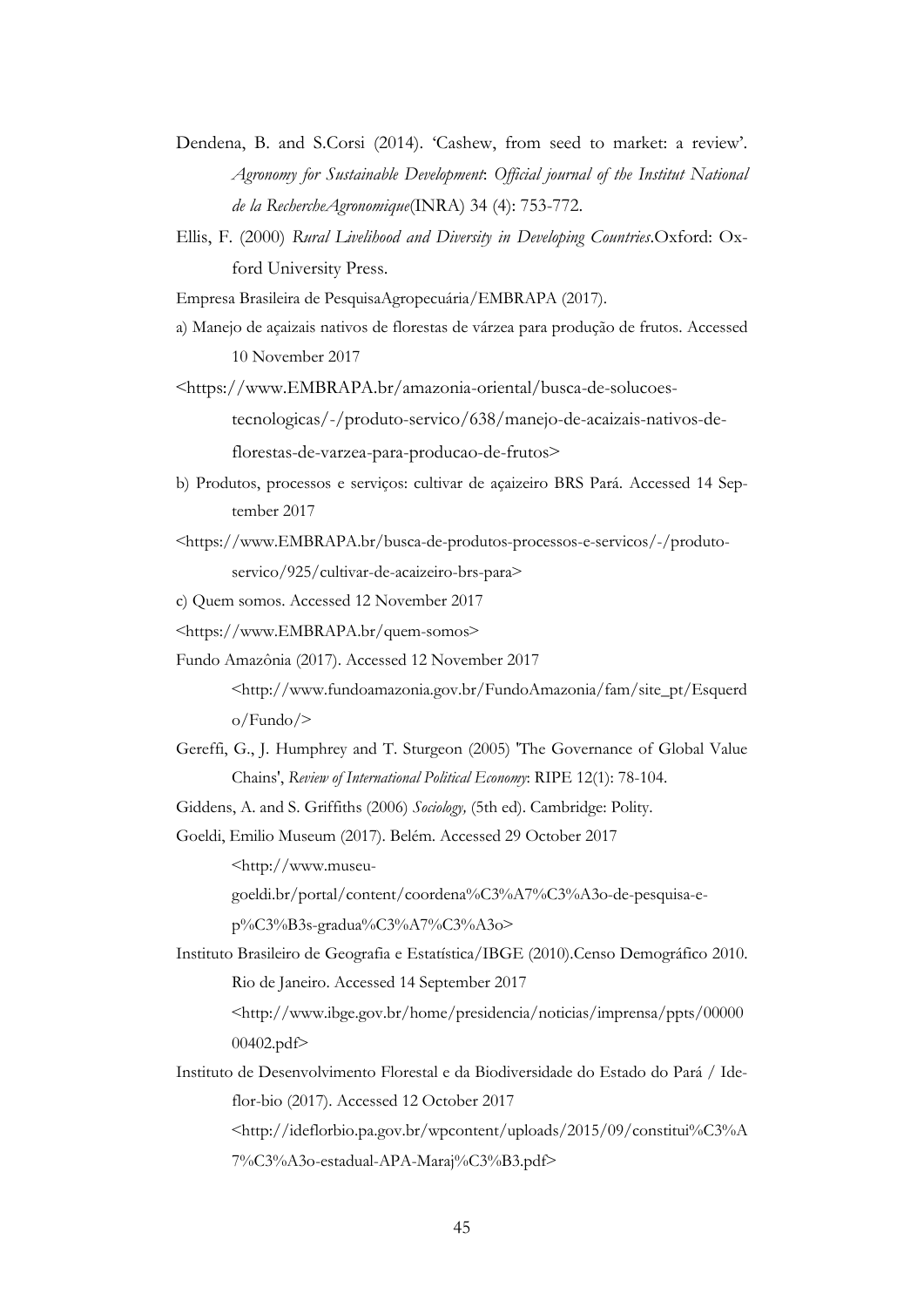Instituto Peabiru (2017). Accessed 14 October 2017 ˂https://institutopeabiru.files.wordpress.com/2012/08/170213\_estatutoinsti tutopeabiru- 0001.pdf>

- Kabber N. (2007) 'Passion, Pragmatism, and the Policy of Advocacy: The Nordic Experience Through a "Gender and Development" Lens', in N. Kabeer, A. Stark and E. Magnus (ed) *Global Perspectives on Gender Equality*: *Reversing the Gaze, pp 244 - 272*. London: Routledge.
- Kanji, N. (2004) 'Corporate Responsibility and Women's Employment: The Case of Cashew Nuts', *International Institute for Environment and Development* (IIED), London (2): 1-8
- Laws, S., C. Harper and R. Marcus (2003) *Research for Development: A Practical Guide.* London: Sage.
- Lewis, J. A. (2007) 'The Power of Knowledge: information transfer and açaí intensification in the peri-urban interface of Belém, Brazil'. *AgroforestSyst*, (74): 293– 302.
- March, C., I. Smyth and M. Mukhopahya (1999) *A Guide to Gender - Analysis Frameworks*, Oxford: Oxfam
- Milberg, W.S. and D. Winkler (2013) *Outsourcing Economics: Global Value Chains in Capitalist Development*. Cambridge: Cambridge University Press.
- Menon, G. (2013) 'The challenge of organizing domestic workers in Bangalore: caste, gender and employer – employee relations in the informal economy', in Kabeer, N., R.M. Sudarshan and K. Milward (eds.) *Organizing Women Workers in the Informal Economy: Beyond the Weapons of the Weak*, pp. 181 - 204. London: Zed Books
- Ministério do Meio Ambiente/ MMA (2016). Produtos madeireiros e não madeireiros. Brasília. Accessed 13 September 2017

˂[http://www.mma.gov.br/florestas/manejo-florestal-](http://www.mma.gov.br/florestas/manejo-florestal-sustent%C3%A1vel/produtos-madeireiros-e-n%C3%A3o-madeireiros)

[sustent%C3%A1vel/produtos-madeireiros-e-n%C3%A3o-madeireiros](http://www.mma.gov.br/florestas/manejo-florestal-sustent%C3%A1vel/produtos-madeireiros-e-n%C3%A3o-madeireiros)>

Nectar (2017) 'Associação de Mulheres Agroextrativistas do Alto Cajari – AMAC'. Accessed 28 October 2017

˂http://nectarconsultorianaamazonia.org/index.php/2017/04/20/associacaode-mulheres-agroextrativista-do-alto-cajari-amac/˃

Newsome, K., P. Taylor, J. Bair and A. Rainnie (2015) 'Labour Process Analysis and Global Value Chains, in Newsome, K., P. Taylor, J. Bair and A. Rainnie (eds) Putting *Labour in its Place : Labour Process Analysis and Global Value Chains*, pp 1 -26. London: Palgrave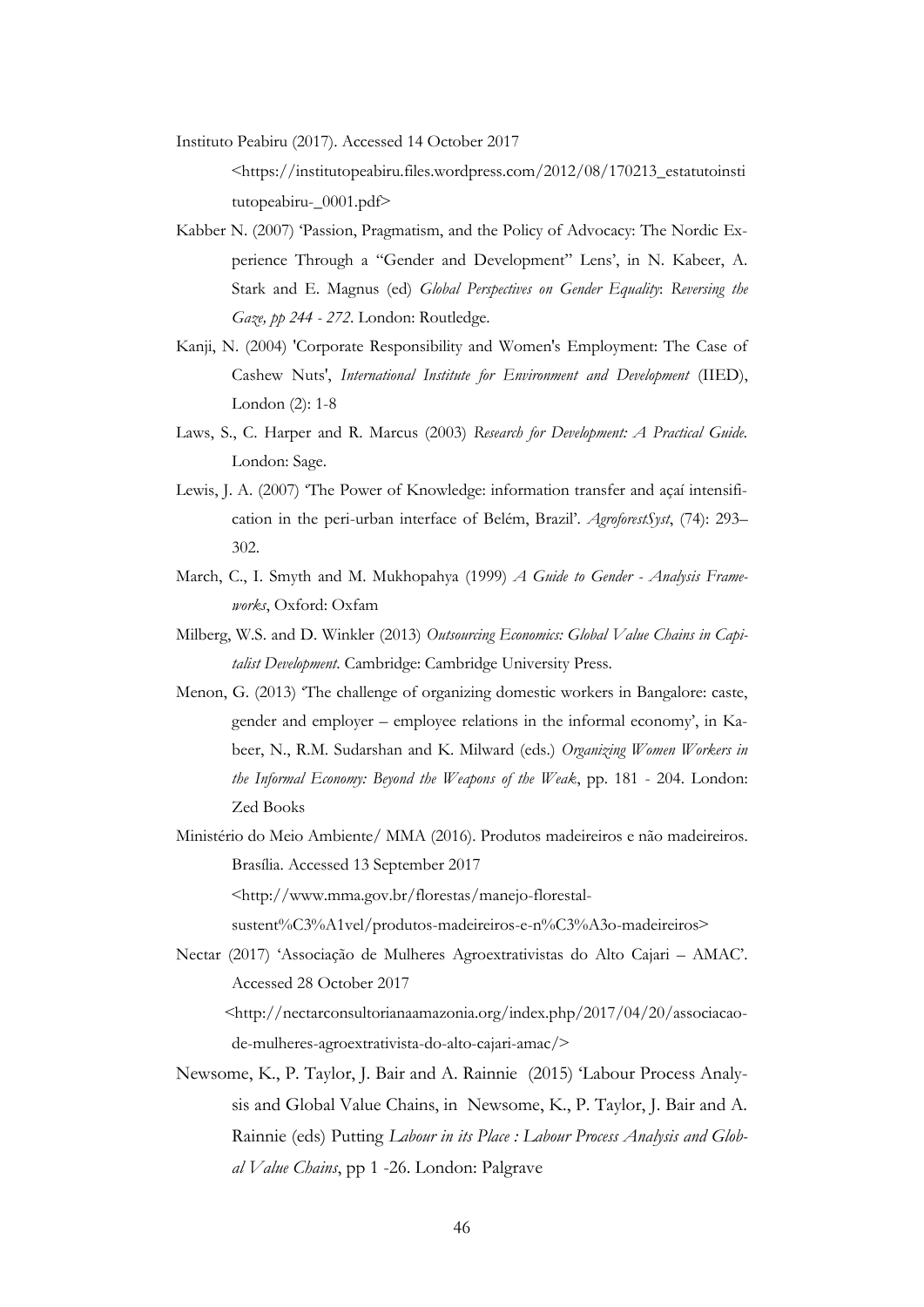O'Leary, Z. (2004) *The Essential Guide to Doing Research*. London: Sage.

- Pande, A. (2013) 'Organizing for life and livelihoods in the mountains of Uttarakhand', in Kabeer, N., R.M. Sudarshan and K. Milward (eds.) *Organizing Women Workers in the Informal Economy: Beyond the Weapons of the Weak*, pp. 100 – 127. London: Zed Books
- Pedrozo, Eugenio A., T.N da Silva, S.A.S. Sato et N.D.A. de Oliveira (2011) 'Produtos florestais não madeiráveis (PFNMs): as filières do açaí e da castanha da Amazônia', *Revista de Administração e Negócios da Amazônia*,  $03$  (2):  $88 - 112$ .
- Pegler, L. (2011) 'Sustainable Value Chains and Labour Linking Chain and "Inner Drivers"- From Concepts to Practice', ISS Working Paper, 525, The Hague.
- Pegler, L. (2015). 'Peasant Inclusion in Global Value Chains: Economic Upgrading but Social Downgrading in Labour Processes?' *The Journal of Peasant Studies*, 42 (5): 929 - 956.
- Pegler, L. (2015) 'Human Security in Evolving Global Value Chains: Reconsidering Labour Agency in a Livelihoods Context' in Newsome, K., P. Taylor, J. Bair and A. Rainnie (eds) *Putting Labour in its Place: Labour Process Analysis and Global Value Chains,* pp. 213 -230. London: Palgrave.
- Pegler, L., and W.M. Silva (2016) 'Civic Innovation by Family Farmers in the Face of Global Value Chain Inclusion: Between Material Conditions and Imagined Futures' in Biekart, K., W. Harcourt, P. Knorringa, P. (eds), *Exploring Civil Innovation for Social and Economic Transformation*. London: Routledge Taylor & Francis Group, pp. 132 – 147.
- Rao, A. (2012) 'Global Agricultural Policies, Institucional Interventions, and Women's Livelihoods, in W. Harcourt (ed) *Women Reclaiming Sustainable Livelihoods: Spaces Lost, Spaces Gaine,* pp. 83 - 100.Hampshire: Palgrave Macmillan.
- Ribeiro, K.N.B (2014) 'As Mulheres e a Sobrevivência na Amazônia Brasileira: Organizações de Mulheres na Reserva Extrativista do Rio Cajarí no Amapá'. Accessed 28 October 2017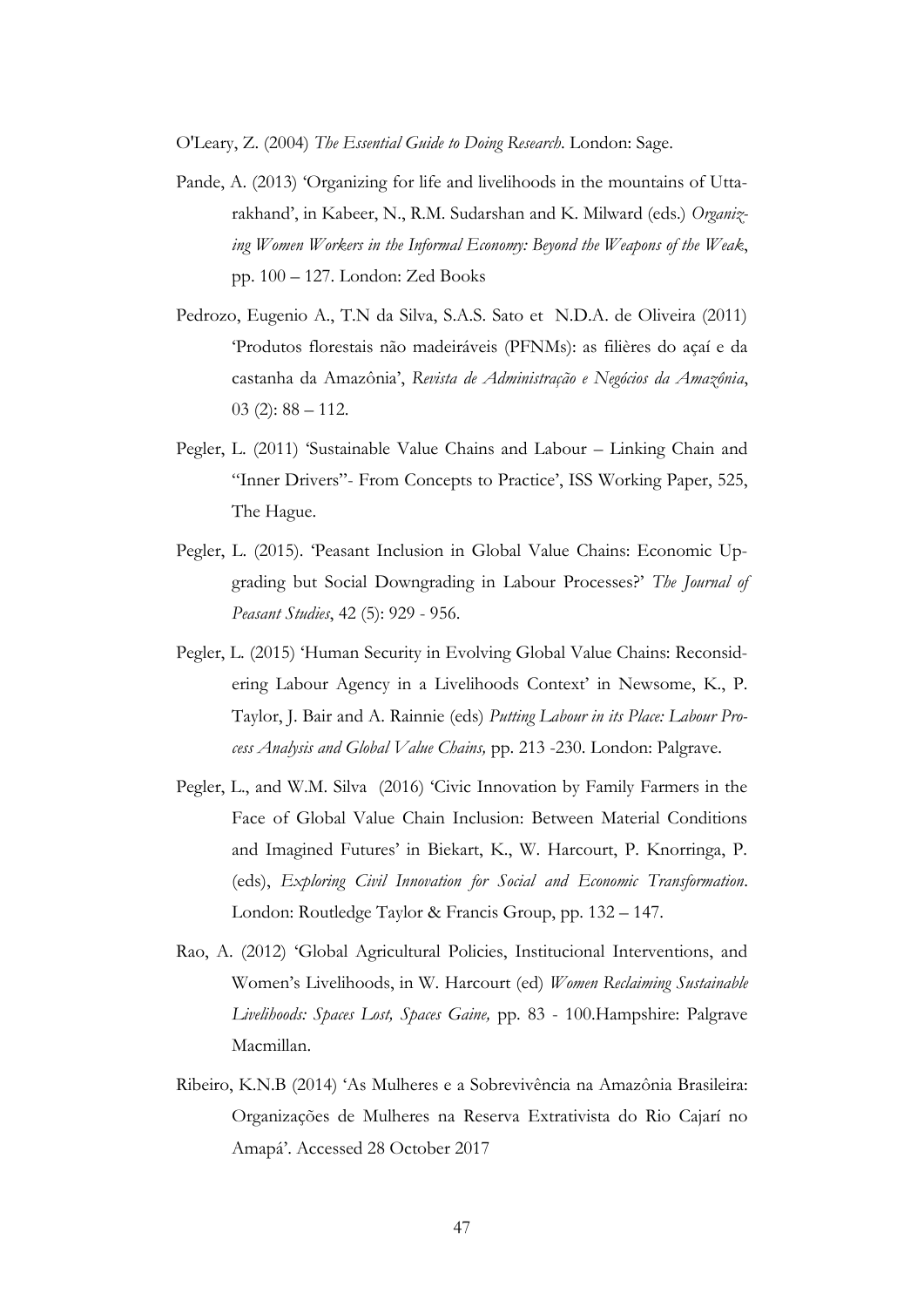˂http://www.ufpb.br/evento/lti/ocs/index.php/18redor/18redor/pa  $per/viewFile/783/743$  >

- Scherer, A.L.F (2014) 'Cadeias de Valor e Cadeias Globais de Valor', in C.S Conceição and R.D. Felix (eds) *Elementos conceituais e referências teóricas para o estudo de Aglomerações Produtivas Locais*, pp. 76 – 89. Porto Alegre: FEE.
- Scoones, I. (1998) "Sustainable Livelihoods: A Framework for Analysis". IDS Working paper 72. Brighton: Institute of Development Studies/ IDS.
- Scoones, I. (2015) *Sustainable Livelihoods and Rural Development*. Warwick-shire: Practical Action Publising Ltd.
- Superti, E.,L.Pegler and M.M. Vasconcelos (unpublished paper) 'The Governance of Emerging Value Chains and their Impacts on Traditional Communities'. Colombia International (on evaluation)
- Wong, A.M (2015) 'Articulation of Informal Labour: Interrogating the E-waste Value Chain in Singapore and Malaysia' in Newsome, K., P. Taylor, J. Bair and A. Rainnie (eds) *Putting Labour in its Place: Labour Process Analysis and Global Value Chains,* pp. 100 -116.London: Palgrave
- Varley, A. (2014) 'Gender, families and households' in Desai, V. and R.B. Potter (eds.) *The Companion to Development Studies,*pp 397 – 402. London: Routledge.
- Verhart N. and R. Pyburn (2012) 'Gender Equality in Certified Agricultural Value Chains', in W. Harcourt (ed) *Women Reclaiming Sustainable Livelihoods: Spaces Lost, Spaces Gaine,*pp 62 - 82*.* Hampshire: Palgrave Macmillan.
- Whatmore, S. (1991) 'Life Cycle or Patriarchy? Gender Divisions in Family Farming', *Journal of Rural Studies* 7(1): 71-76.
- White, D. R., M. L. Burton and L. A. Brudner (1977) 'Entailment Theory and Method: A Cross-Cultural Analysis of the Sexual Division of Labour', *Behavior Science Research* 12 (1) pp. 1 - 24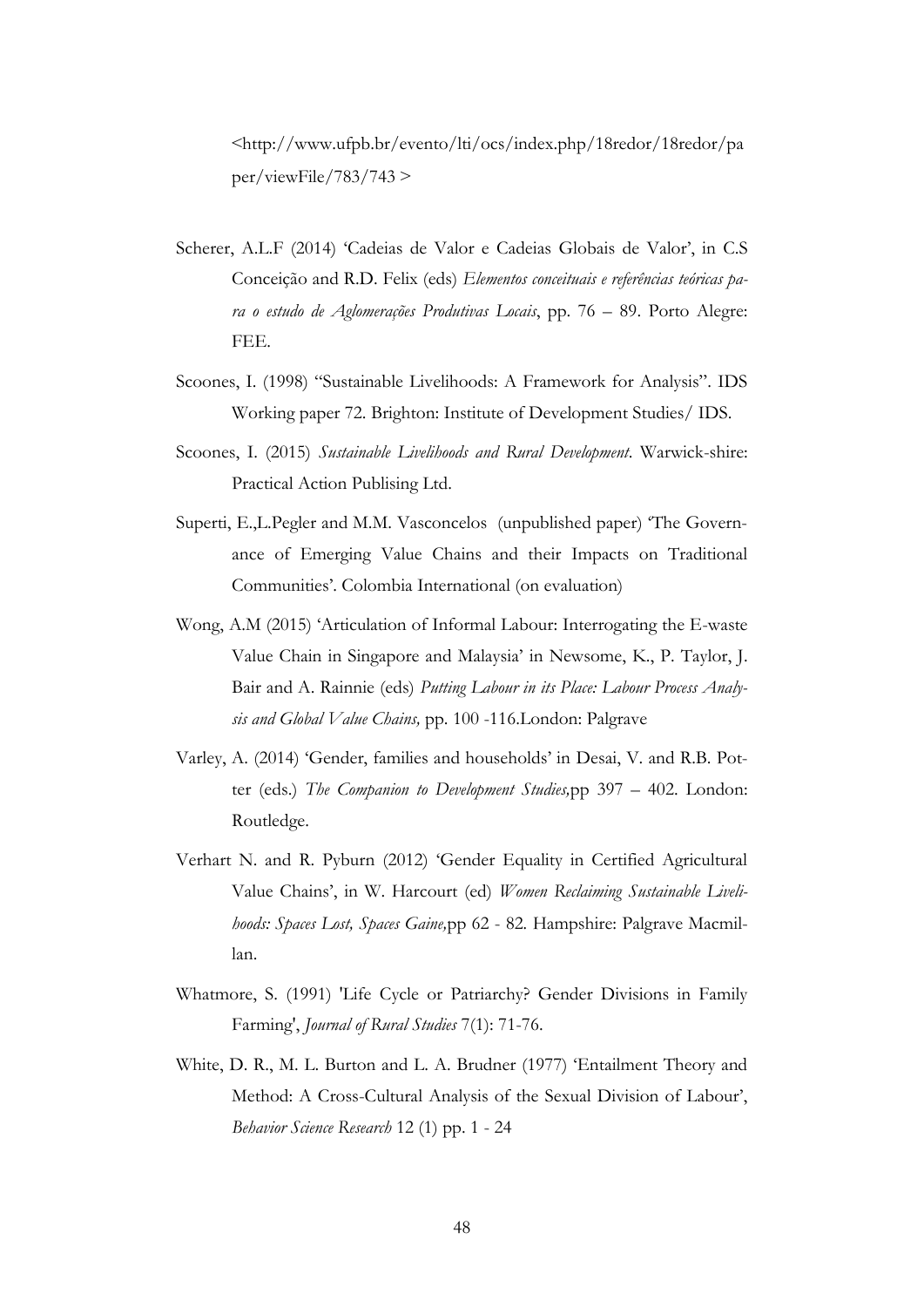## **Appendix I: Questionnaires**

#### **Appendix A**

Family - Interview guide

Name of Respondent

Interview Date  $/$  Time: to Contact (address, mobile number)

\*Confidentiality

#### **1. Interviewee Profile**

- 1. a) Hometown
- 1. b) How long have you lived in Curralinho?

\_\_\_\_\_\_\_\_\_\_\_\_\_\_\_\_\_\_\_\_\_\_\_\_\_\_\_\_\_\_\_\_\_\_\_\_\_\_\_\_\_\_\_\_\_\_\_\_\_

- 1. c) Marital status
- 1. d) Number of children
- 1. e) How many people live with you?
- 1. f) Activities (husband and children)
- 1. g) Main source of income

#### **2. Açaí Overview / Tasks and Responsibilities**

2. a) Importance of açaí for your family

2. b) How long have your family been working with the açaí?

2.c) How many people in your family work with açaí and what are their responsibilities?

\_\_\_\_\_\_\_\_\_\_\_\_\_\_\_\_\_\_\_\_\_\_\_\_\_\_\_\_\_\_\_\_\_\_\_\_\_\_\_\_\_\_\_\_\_\_\_\_\_\_\_\_\_\_\_\_\_\_\_

2. d) In which ways the tasks in açaí were divided and how do you fell about it (family and community activities)?

2. e) Where do you usually pick up the fruit (*açaizal*) and who is the owner of this area (family or community land – legal aspects / access to these lands)?

2. f) How many times per year do you collect açaí and what is the average production of your family?

2. g) What is the importance of women in the açaí production chain and how does their work is recognized?

#### **3. Social and Cultural Changes**

3. a) In recent years, the demand for açaí fruit has increased, nationally and internationality. What does this açaí boom mean for you?

3. b) The local culture and traditional practices were affected by the expansion of açaí market?

3.c) What are the main positive and negative results that the açaí expansion has brought to your family?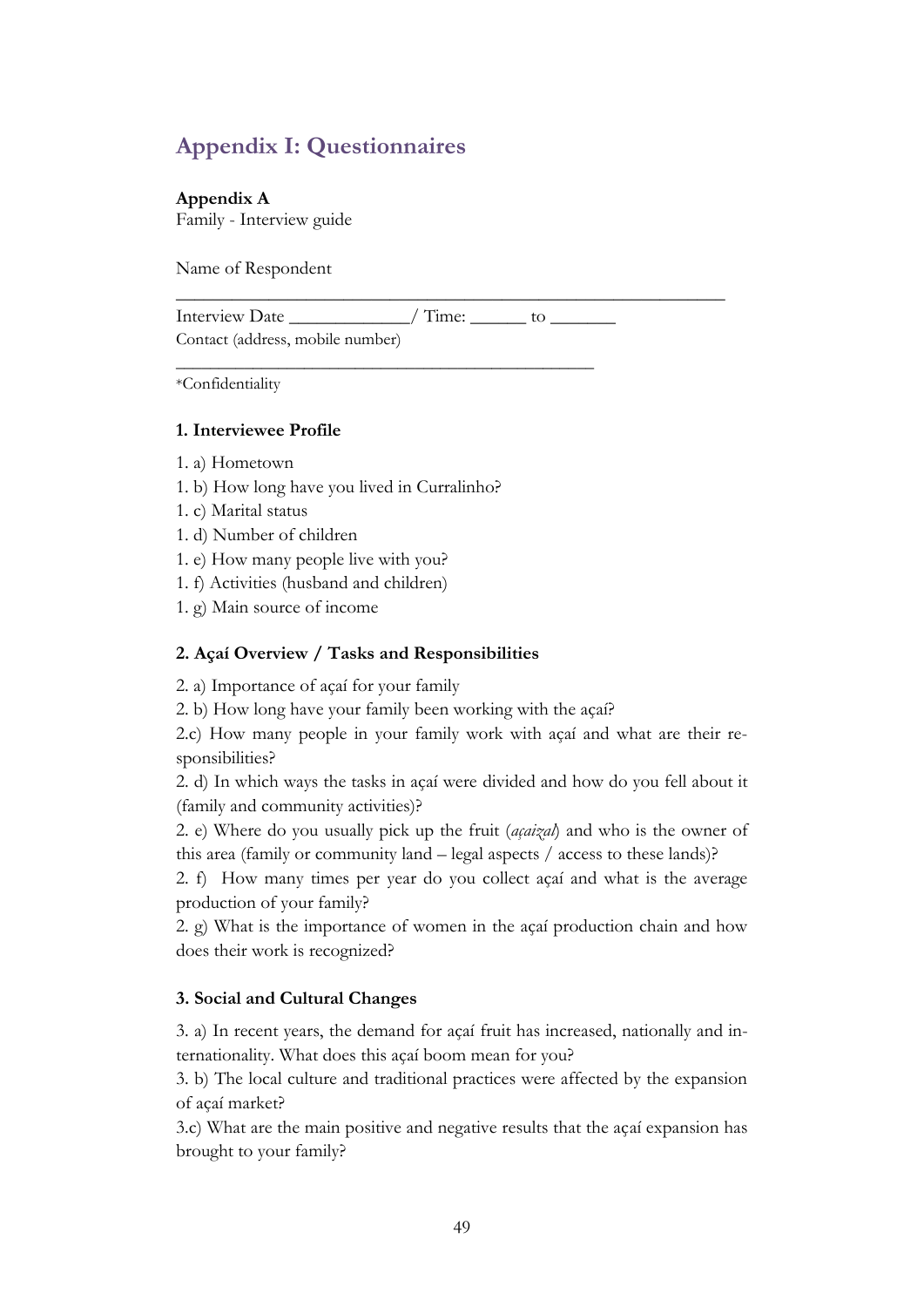#### **4. Resources and Environmental Aspects**

4. a) What are the other agriculture practices and how does your family balance all the daily tasks?

4. b) In which ways do the activities in açaí production chain affect the traditional activities?

4. c) Do you believe other agriculture activities can disappear because of the expansion of açaí chain?

#### **Final**

5. a) How do you see the future of açaí and what do you suggest as improvements to yours activities and to the açaí production chain in Curralinho? 5. b) How do you see the future of açaí and what do you suggest as improvements to yours activities and to the açaí production chain in Curralinho? 5. c) Do you have any question about my research / questions?

#### **Thank you!**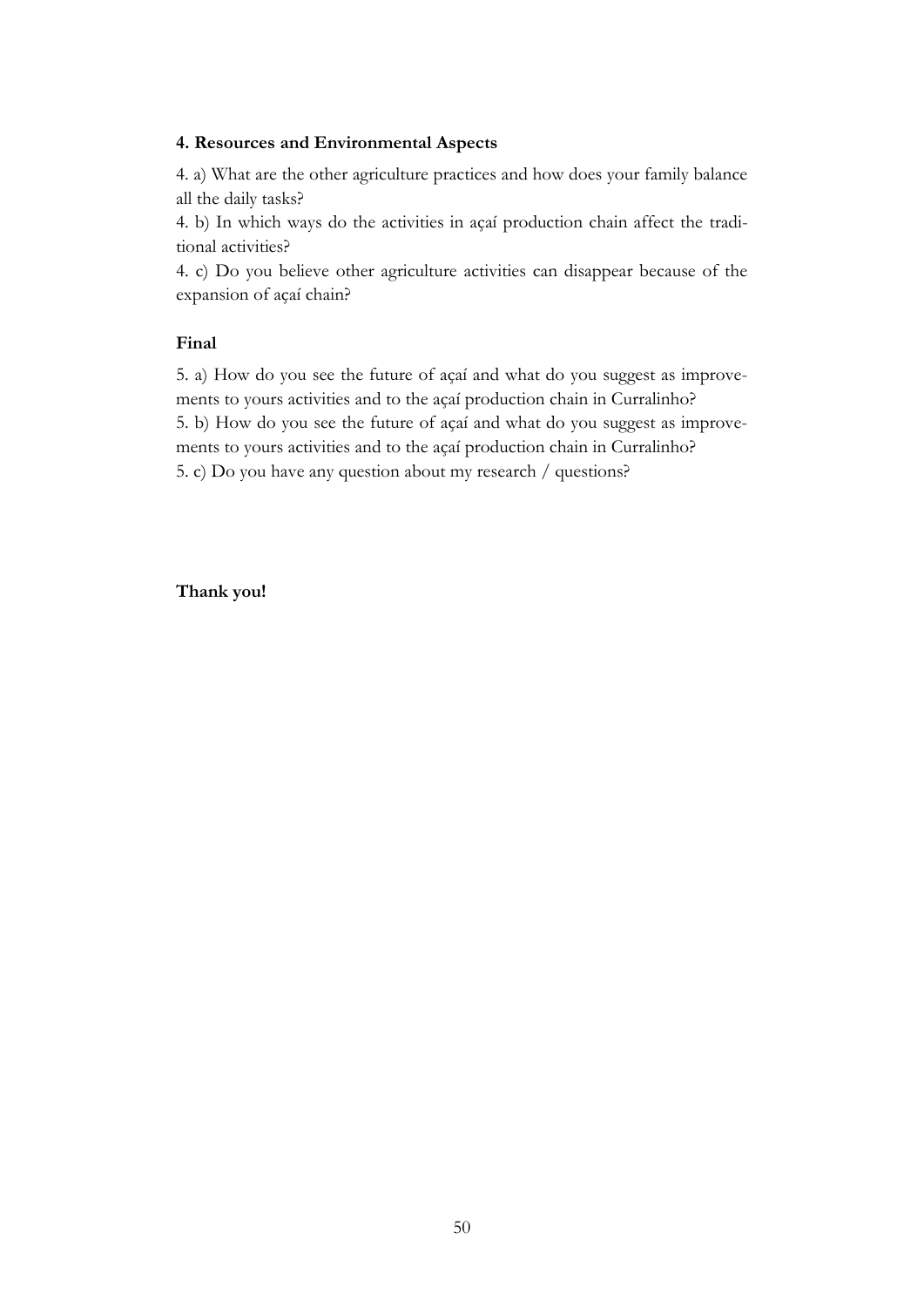#### **Appendix B**

Women - Interview guide

| Name                             |       |     | Respondent |
|----------------------------------|-------|-----|------------|
| Interview Date                   | Time: | TΩ. |            |
| Contact (address, mobile number) |       |     |            |

\*Confidentiality

#### **1. Interviewee Profile**

- 1. a) Hometown
- 1. b) How long have you lived in Curralinho?

\_\_\_\_\_\_\_\_\_\_\_\_\_\_\_\_\_\_\_\_\_\_\_\_\_\_\_\_\_\_\_\_\_\_\_\_\_\_\_\_\_\_\_\_\_\_\_\_\_

- 1. c) Age
- 1. d) Education
- 1. e) Marital status
- 1. f) Number of children
- 1. g) How many people live with you?
- 1. h) Activities (husband and children)
- 1. i) Main source of income

#### **2. Açaí Overview**

- 2. a) First memory related to açaí
- 2. b) Importance of açaí in your life
- 2. c) How long have you been working with the açaí?

2. d) Where do you usually pick up the fruit (*açaizal*) and who is the owner of this area (family or community land – legal aspects / access to these lands)?

2.e) In recent years, the demand for açaí fruit has increased, nationally and internationality. What does this açaí boom mean for you?

#### **3. Tasks and Responsibilities**

3. a) What tasks do women develop in the açaí chain and how have these activities been defined (family and community members)?

3. b) How have women's tasks and responsibilities changed with the boom of the açaí and how do you balance the açaí activities with domestic tasks?

3. c) Do you perceive there is recognition by your family and community about your work in the açaí chain and how these activities are valued (negotiated and remunerated)?

3. d) Who is responsible in your family and community for the sale of açaí and what do you think of this process (final price, negotiation, divisions of labour and values?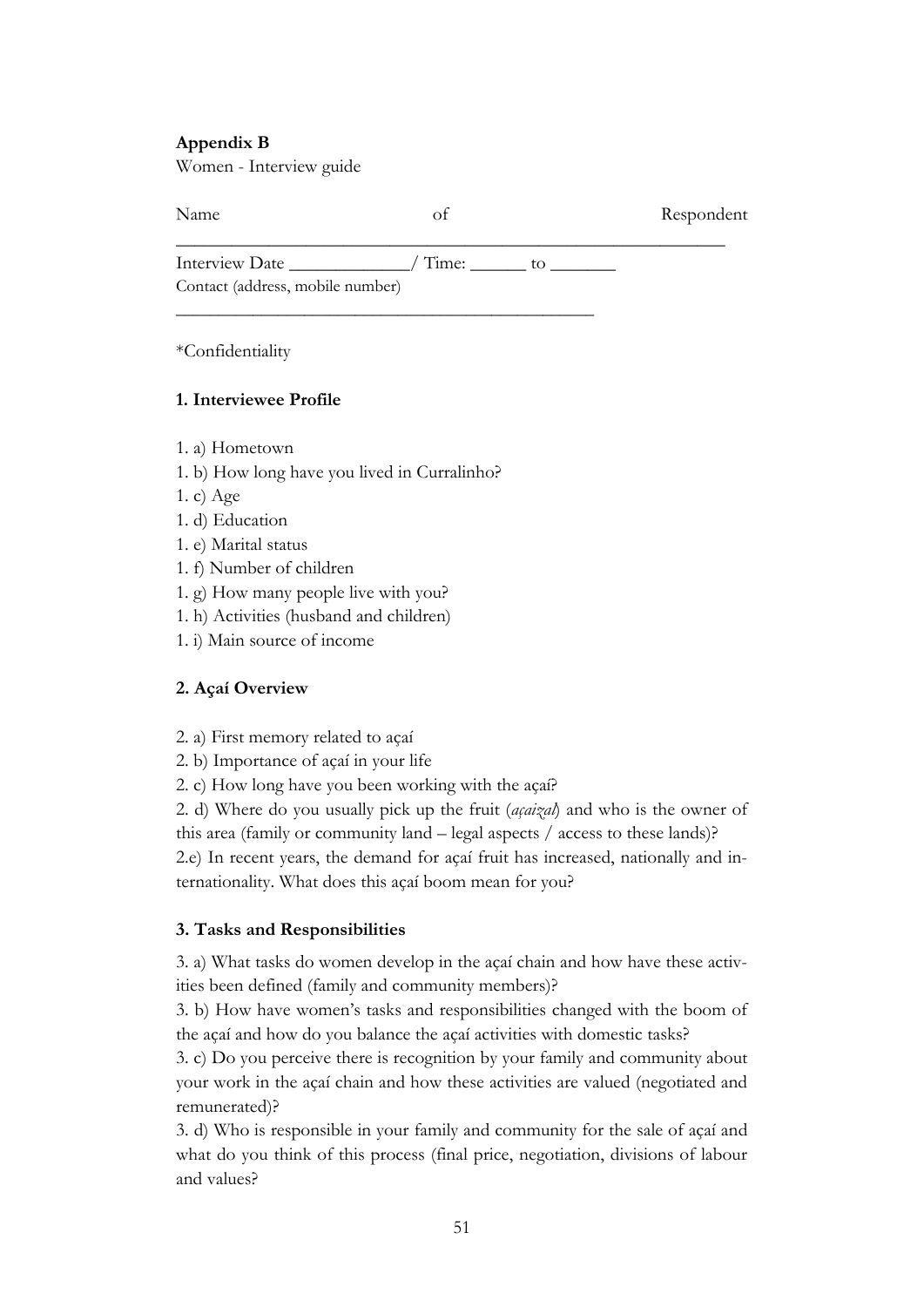3. e) What is the importance of women in the açaí production chain?

#### **4. Social and Cultural Changes**

4.a) In what way have social relations and local culture been affected by the expansion of the açaí production chain?

4.b) How has the açaí boom affected the local community organization and what are the main social gains achieved by the women and community through this production chain?

4. c) How has the açaí production chain been influenced the role of women in her family and community and in which way have these changes given voice for the women?

#### **5. Resources and Environmental Aspects**

5.a) What is the importance of the natural resources of the region and what practices are developed locally to protect the environment and "açaizais"?

5.b) What are the main socioenvironmental impacts - positive and negative - of the açaí production chain in the local environment and what does this mean for you?

5. c) Do you think that is it possible to reconcile the expansion of the açaí market with practices of protection of natural resources and biodiversity?

5.d) Theaçaí activity is affecting other traditional agriculture activities. In which way the diversification x specialization of "agricultural activities" is affecting the tasks of women and how do the women prioritize yours activities (açaí / livelihood practices)?

5.e) Do you think the açaí activity has become the main focus of your family and community? Do you believe there is a risk that other traditional practices (subsistence farming, fishing, etc.) will be forgotten?

#### **6. Final**

6. a) What are the main positive and negative results that the açaí expansion has brought to you, your family and community?

6. b) How do you see the future of açaí and what do you suggest as improvements to yours activities and to the açaí production chain in Curralinho?

6. c) Do you have any question about my research / questions?

#### **Thank you!**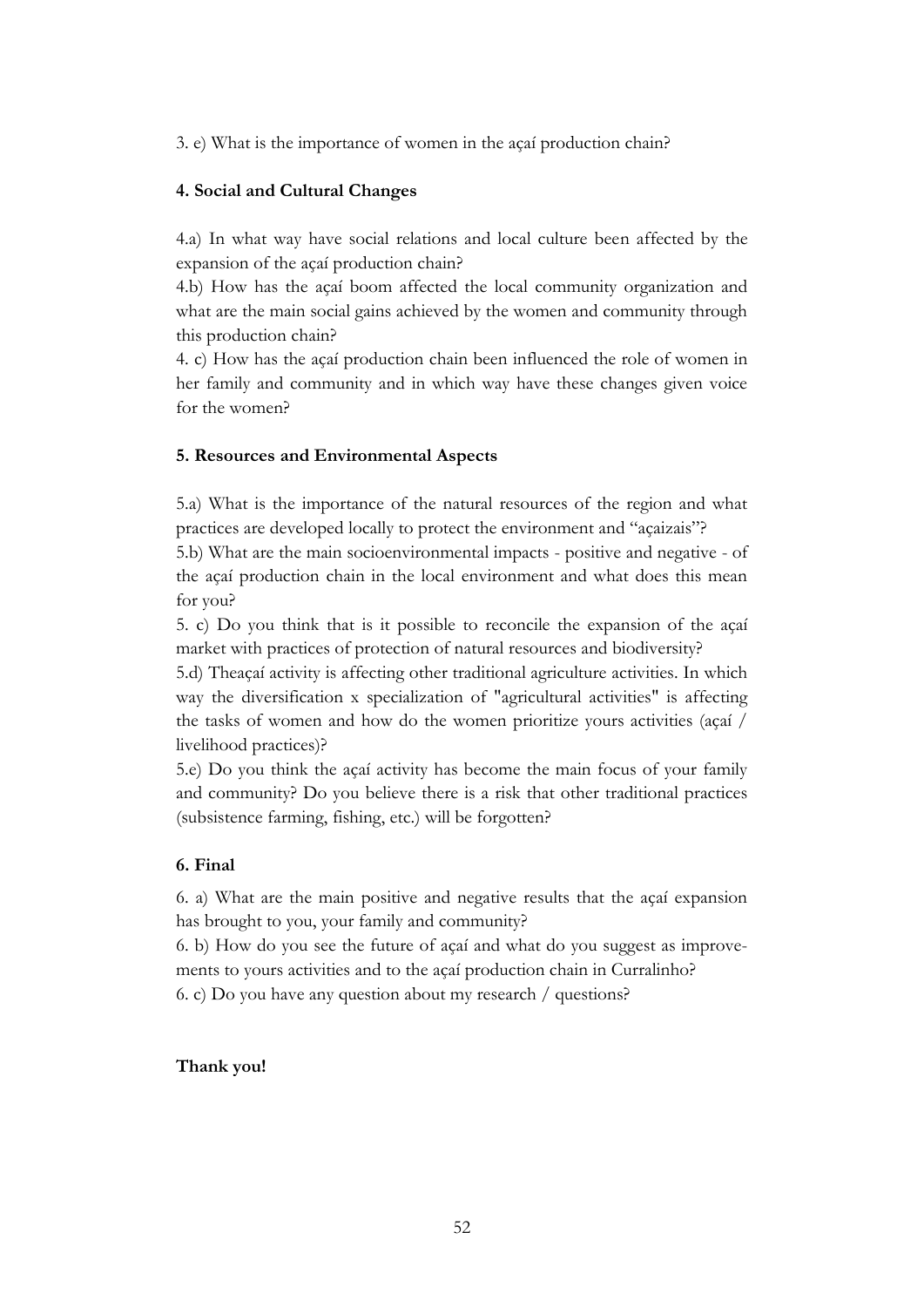#### **Appendix C**

Specialist - Interview guide

| Name                             |       |     | Respondent |
|----------------------------------|-------|-----|------------|
| Interview Date                   | Time: | to. |            |
| Contact (address, mobile number) |       |     |            |

\_\_\_\_\_\_\_\_\_\_\_\_\_\_\_\_\_\_\_\_\_\_\_\_\_\_\_\_\_\_\_\_\_\_\_\_\_\_\_\_\_\_\_\_\_\_\_\_\_

\*Confidentiality

#### **1. Interviewee Profile**

1. a) Education

1. b) How long have you been researching / working with the açaí theme (describe activities)

#### **2. Open questions**

2. a) Positive and negative impacts (economic, social, environmental, cultural) related to the açaí production chain (Brazil, Pará, Marajó Island, Curralinho) 2. b) In which ways the expansion of açaí market is affecting the families and the community in Curralinho?

2.c) What is the role of the women in the açaí production chain and how their activities changed with this new demand? Are their tasks recognized by her family and community? What can be done to improve this situation?

2.d) Do you realize that the açaí production chain is affecting other traditional activities (agriculture and fishing)? Comment on women's labour and agricultural activities considering the lenses of diversification x specialization

2. e) How do you see the future of açaí and what do you suggest as improvements to women activities and to the açaí production chain in Curralinho?

2.f) Do you have any question about my research / questions?

#### **Thank you!**